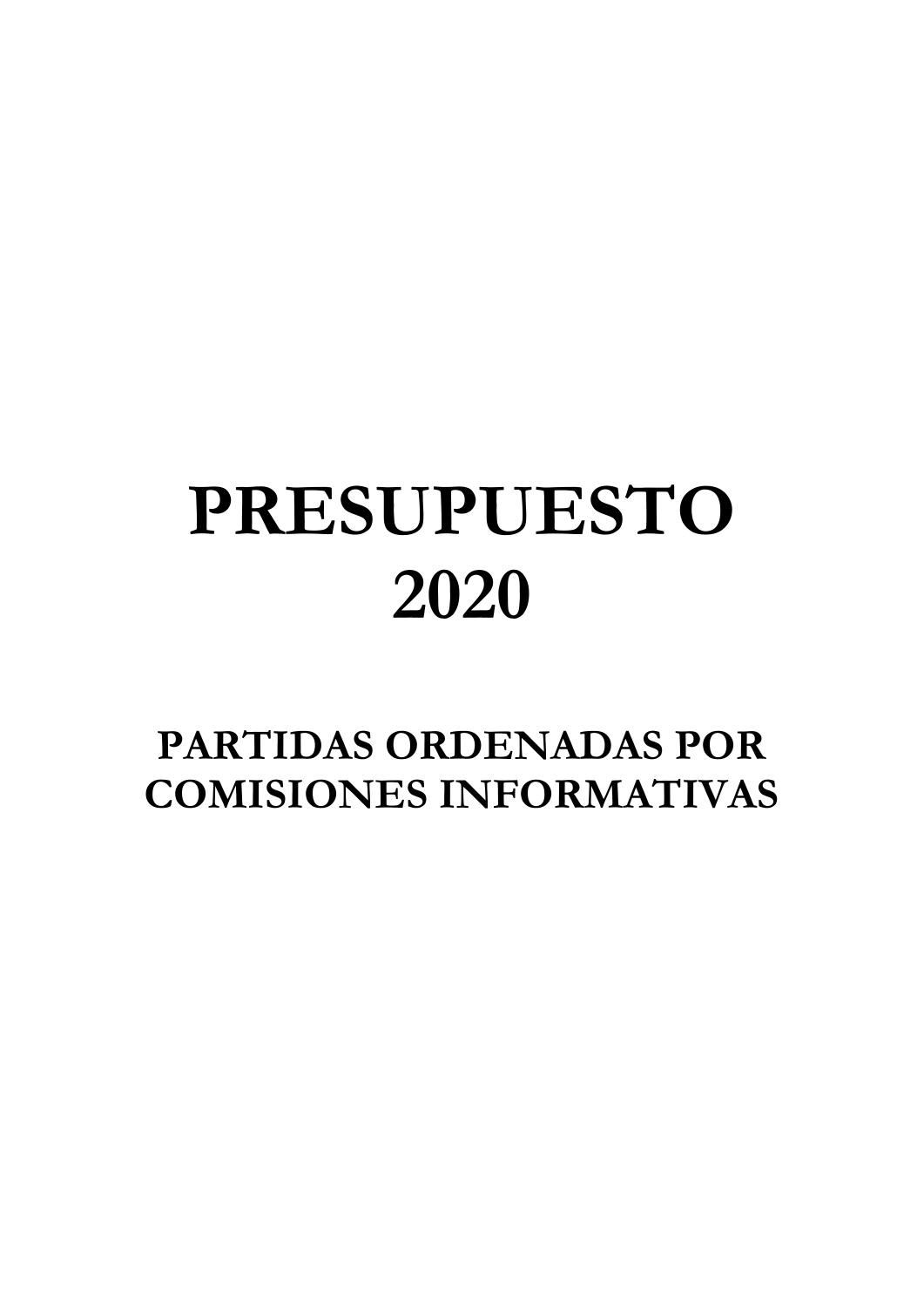## **PRESUPUESTO 2020 PARTIDAS POR ORGANO-SECCION**

**PARTIDA DESCRIPCION IMPORTE**

| 1-01-00-162-912-00-05 | SEGUROS VIDA CORPORATIVOS                             | 4.000,00     |
|-----------------------|-------------------------------------------------------|--------------|
| 1-01-01-100-912-00-00 | HABERES CORPORAT.DEDICACION EXCLUSIVA                 | 229.383,82   |
| 1-01-01-160-912-00-01 | CUOTAS S.S.CORPORAT.DEDICACION EXCLUSIVA              | 68.580,16    |
| 1-01-02-120-912-00-00 | RETRIB.BASICAS PERS.FUNCIONARIO ALCALDIA              | 16.216,76    |
| 1-01-02-121-912-00-00 | RETRIB.COMPL. PERS.FUNCIONARIO ALCALDIA               | 25.399,57    |
| 1-01-02-160-912-00-01 | SEG.SOCIAL PERS.FUNCION.ALCALDIA                      | 10.585,42    |
| 1-01-02-160-912-00-04 | ELKARKIDETZA PERS.FUNCIONARIO ALCALDIA                | 1.179,64     |
| 1-01-04-120-132-00-00 | RETRIBUCIONES BASICAS POLICIA MUNICIPAL               | 433.226,17   |
| 1-01-04-121-132-00-00 | RETRIBUCIONES COMPLEM.POLICIA MUNICIPAL               |              |
|                       |                                                       | 1.032.289,31 |
| 1-01-04-160-132-00-01 | SEGURIDAD SOCIAL POLICIA MUNICIPAL                    | 592.136,11   |
| 1-01-04-160-132-00-04 | ELKARKIDETZA POLICIA MUNICIPAL                        | 31.656,66    |
|                       | <b>TOTAL CAPITULO 1</b><br><b>GASTOS PERSONAL</b>     | 2.444.653,62 |
|                       |                                                       |              |
| 1-01-00-226-912-00-02 | GTOS.FUNCIONAMIENTO ORG.GOBIERNO                      | 9.000,00     |
| 1-01-00-226-912-00-03 | <b>GASTOS DE COMUNICACION</b>                         | 21.780,00    |
| 1-01-00-226-920-00-03 | PUBLICACIONES CORPORATIVAS                            | 3.000,00     |
| 1-01-00-230-912-00-01 | <b>CURSILLOS ORGANOS DE GOBIERNO</b>                  | 1.000,00     |
| 1-01-00-231-912-00-00 | <b>GASTOS VIAJES ORGANOS DE GOBIERNO</b>              | 2.000,00     |
| 1-01-04-202-132-00-01 | ALQUILER CINEMOMETRO                                  | 70.000,00    |
| 1-01-04-211-132-00-00 | REPARACION SEDE POLICIA MUNICIPAL                     | 2.000,00     |
| 1-01-04-212-132-00-00 | REPARAC.EQUIPOS E INST.POLICIA MPAL                   | 3.500,00     |
| 1-01-04-213-132-00-00 | REPARAC.VEHICULOS POLICIA MPAL                        | 20.000,00    |
| 1-01-04-215-132-00-01 | MANT. Y LI. PROGRAMA GESPOL                           | 4.000,00     |
| 1-01-04-220-132-00-00 | MATERIAL OFICINA POLICIA MPAL                         | 3.000,00     |
| 1-01-04-220-132-00-02 | SUSCRIPCIONES POLICIA MUNICIPAL                       | 200,00       |
| 1-01-04-221-132-00-00 | GTOS.FUNCIONAMIENTO SEDE POLICIA MPAL.                | 13.000,00    |
| 1-01-04-221-133-00-01 | GASTOS FUNCIONAMIENTO DEPOSITO VEHICULOS              | 3.000,00     |
| 1-01-04-221-132-00-05 | VESTUARIO PERSONAL POLICIA MUNICIPAL                  | 20.000,00    |
| 1-01-04-221-132-00-11 | COMPRAS POLICIA MUNICIPAL                             | 3.500,00     |
| 1-01-04-226-132-00-99 | COMISIONES BANCARIAS SERV.GRUA                        | 200,00       |
| 1-01-04-227-132-00-01 | GTOS.LIMPIEZA SEDE POLICIA MPAL.                      | 14.500,00    |
| 1-01-04-227-133-00-01 | LIMPIEZA DEPOSITO VEHICULOS GRUA                      | 1.000,00     |
| 1-01-04-230-132-00-00 | <b>GASTOS VIAJE POLICIA MUNICIPAL</b>                 | 5.000,00     |
| 1-01-04-230-132-00-01 | GASTOS CURSILLOS POLICIA MUNICIPAL                    | 5.000,00     |
|                       | <b>TOTAL CAPITULO 2</b><br><b>COMPRAS DE BIENES Y</b> | 204.680,00   |
|                       | <b>SERVICIOS</b>                                      |              |
| 1-01-00-411-922-00-00 | <b>CUOTAS EUDEL</b>                                   | 4.600,00     |
| 1-01-00-480-231-00-00 | AYUDAS FAMILIAS-RIESGO EXC.SOCIAL                     | 5.000,00     |
| 1-01-00-480-334-00-00 | SUBV.ACTIVID.EXTRA ORGANOS GOBIERNO                   | 3.000,00     |
| 1-01-00-481-912-00-00 | TRANSF. PARTIDOS Y COALICIONES POLITICAS              | 200.000,00   |
|                       | TOTAL CAPITULO 4 TRANSFERENCIAS CORRIENTES            | 212.600,00   |
|                       |                                                       |              |
| 1-01-00-500-929-00-01 | <b>CREDITO GLOBAL</b>                                 | 61.873,40    |
|                       | <b>TOTAL CAPITULO 5</b><br><b>CREDITO GLOBAL</b>      | 61.873,40    |
|                       |                                                       |              |
| 1-01-04-623-132-00-01 | EQUIPAMIENTO POLICIA MUNICIPAL                        | 10.000,00    |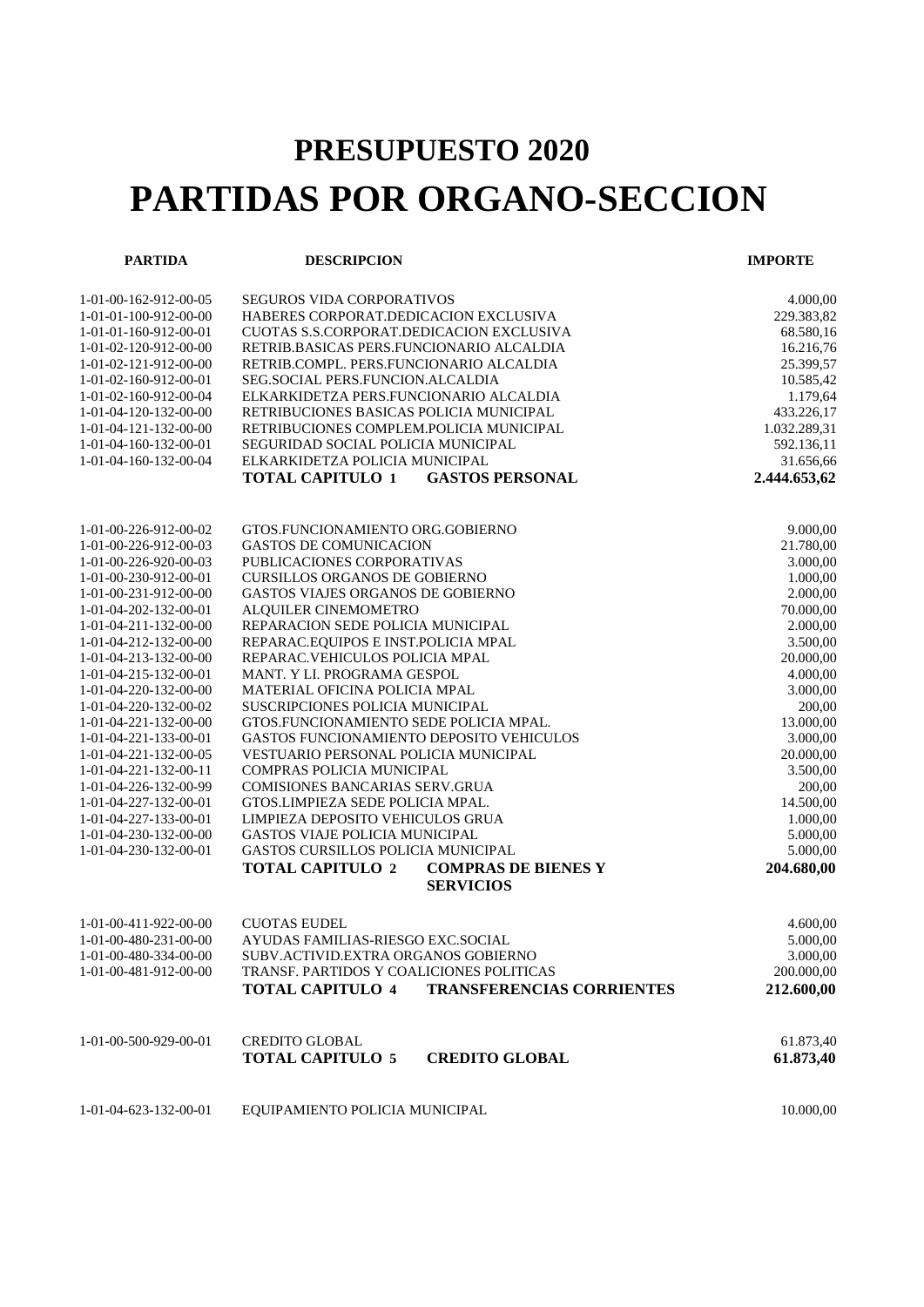| <b>PARTIDA</b> | <b>DESCRIPCION</b>      |                               | <b>IMPORTE</b> |
|----------------|-------------------------|-------------------------------|----------------|
|                | <b>TOTAL CAPITULO 6</b> | <b>INVERSIONES</b>            | 10.000,00      |
|                | <b>TOTAL ORGANO 01</b>  | <b>GOBERNANZA Y SEGURIDAD</b> | 2.933.807,02   |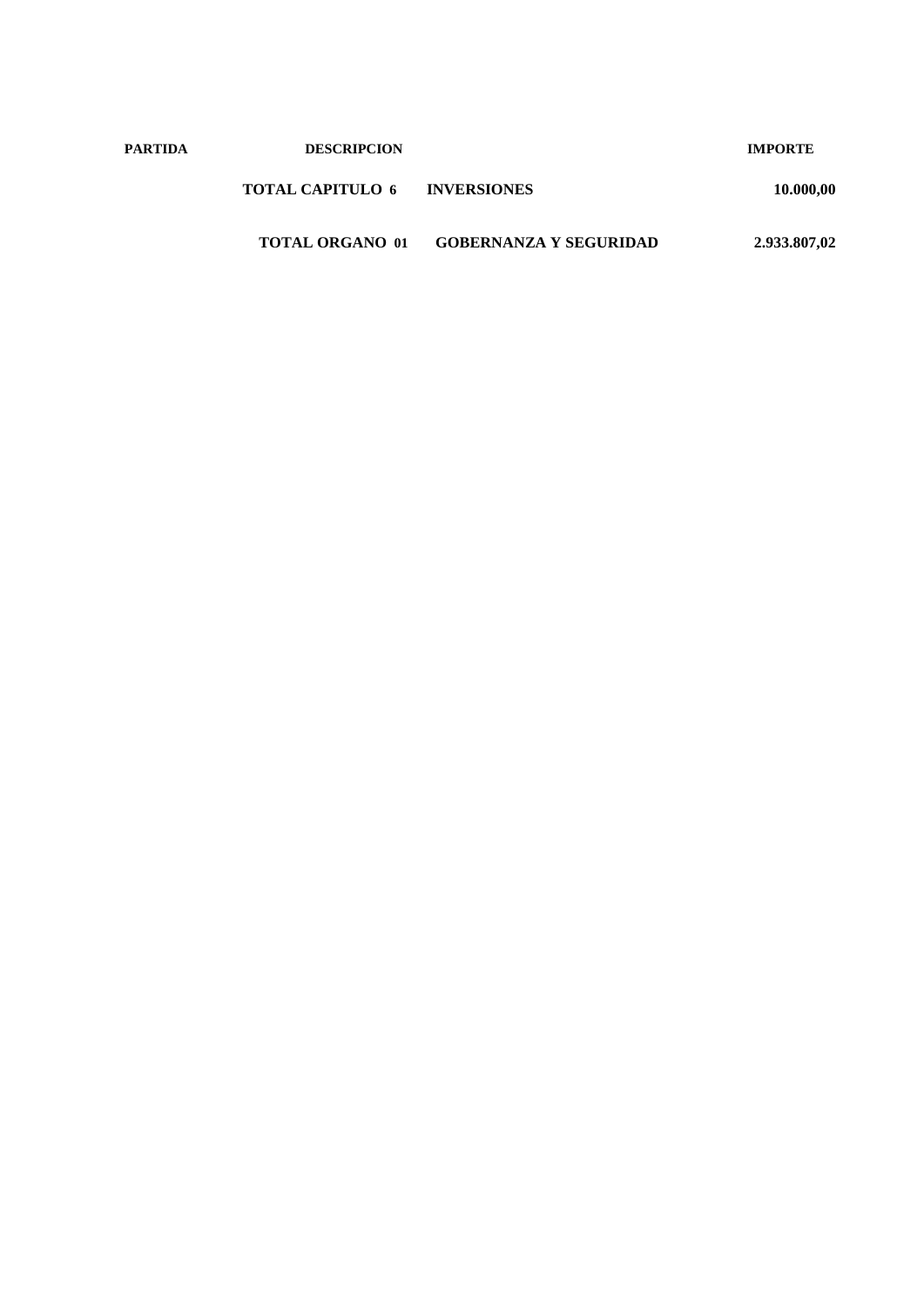| <b>PARTIDA</b>          | <b>DESCRIPCION</b>                                | <b>IMPORTE</b> |  |
|-------------------------|---------------------------------------------------|----------------|--|
|                         |                                                   |                |  |
| 1-02-00-120-330-00-00   | RETRIBUCIONES BASICAS CULTURA                     | 52.168,62      |  |
| 1-02-00-120-335-00-00   | RETRIBUCIONES BASICAS EUSKARA                     | 45.027,08      |  |
| 1-02-00-121-330-00-00   | RETRIBUCIONES COMPLEMENTARIAS CULTURA             | 90.541,06      |  |
| 1-02-00-121-335-00-00   | RETRIBUCIONES COMPLEM. EUSKARA                    | 63.616,26      |  |
| 1-02-00-160-330-00-01   | SEGURIDAD SOCIAL CULTURA                          | 34.137,70      |  |
| 1-02-00-160-335-00-01   | SEGURIDA SOCIAL EUSKARA                           | 28.862,74      |  |
| 1-02-00-160-330-00-04   | ELKARKIDETZA CULTURA                              | 4.055,52       |  |
| 1-02-00-160-335-00-04   | ELKARKIDETZA EUSKARA                              | 4.055,52       |  |
| 1-02-01-120-332-10-00   | RETRIBUCIONES BASICAS KULTURATE                   | 141.294,53     |  |
| 1-02-01-120-335-10-00   | RETRIB.BASICAS PERSONAL EUSKALTEGI                | 212.852,08     |  |
| $1-02-01-121-332-10-00$ | RETRIBUCIONES COMPLEM.KULTURATE                   | 209.719,45     |  |
| 1-02-01-121-335-10-00   | RETRIB.COMPL. PERSONAL EUSKALTEGI                 | 283.785,02     |  |
| 1-02-01-160-332-10-01   | SEGURIDAD SOCIAL KULTURATE                        | 94.761,28      |  |
| 1-02-01-160-335-10-01   | SEGURIDAD SOCIAL EUSKALTEGI                       | 139.254,24     |  |
| 1-02-01-160-332-10-04   | ELKARKIDETZA KULTURATE                            | 11.714,64      |  |
| 1-02-01-160-335-10-04   | ELKARKIDETZA EUSKALTEGI                           | 11.245,22      |  |
| 1-02-04-120-334-00-00   | RETRIB.BASICAS AMAIA-ACT.CULTURALES               | 33.976,18      |  |
| 1-02-04-121-334-00-00   | RETRIB.COMPLEM AMAIA-ACT.CULTURALES               | 73.494,59      |  |
| 1-02-04-131-334-00-00   | PERSONAL CONTRATADO ACT.CULTURALES                | 31.089,29      |  |
| 1-02-04-160-334-00-01   | SEGURIDAD SOCIAL AMAIA-ACT.CULTURALES             | 47.977,46      |  |
| 1-02-04-160-334-00-04   | ELKARKIDETZA AMAIA-ACT.CULTURALES                 | 3.151,68       |  |
|                         | <b>TOTAL CAPITULO 1</b><br><b>GASTOS PERSONAL</b> | 1.616.780,16   |  |
|                         |                                                   |                |  |
| 1-02-00-201-334-00-01   | ALQUILER UBICACION PROV.USUARIOS EDIF.KULTUROLA   | 19.000,00      |  |
| 1-02-00-219-338-00-00   | MANT. EQUIPO FIESTAS                              | 2.000,00       |  |
| 1-02-00-219-338-00-01   | REPARAC.COMPARSA GIGANTES Y KILIKIS               | 2.500,00       |  |
| 1-02-00-220-330-00-00   | COMPRA MATERIAL OFICINA: CULTURA                  | 850,00         |  |
| 1-02-00-220-330-00-02   | GASTOS LIBROS Y PUBLICACIONES CULTURA             | 250,00         |  |
| 1-02-00-220-335-00-02   | <b>SUSCRIPCIONES EUSKARA</b>                      | 1.300,00       |  |
| 1-02-00-221-334-00-00   | GTOS.FUNC.LOCALES PROVISIONALES KULTUROLA         | 15.000,00      |  |
| 1-02-00-221-330-00-05   | VESTUARIO PERSONAL CULTURA                        | 500,00         |  |
| 1-02-00-226-334-00-00   | <b>ACTIVIDADES CULTURA</b>                        | 350.000,00     |  |
| 1-02-00-226-335-00-00   | <b>ACTIVIDADES EUSKARA</b>                        | 25.000,00      |  |
| 1-02-00-226-335-00-03   | PUBLICIDAD MEDIOS COMUNICACION EUSKERA            | 68.000,00      |  |
| 1-02-00-226-338-00-06   | <b>GASTOS FESTEJOS</b>                            | 250.000,00     |  |
| 1-02-00-226-231-51-99   | ACTUACIONES S/IGUALDAD EN ESPACIOS PUBLICOS       | 20.000,00      |  |
| 1-02-00-226-334-00-99   | COMISIONS BANCARIAS ACTIV.CULTURALES              | 1.900,00       |  |
| 1-02-00-226-335-00-99   | ACTIVIDADES KLUSTER EUSKERA                       | 10.000,00      |  |
| 1-02-00-227-333-00-04   | <b>ESCUELA DE TEATRO</b>                          | 10.000,00      |  |
| 1-02-00-227-151-00-07   | SERVICIO PINTURA MURALES                          | 6.000,00       |  |
| 1-02-00-230-330-00-00   | GASTOS VIAJES CULTURA                             | 800,00         |  |
| 1-02-00-230-335-00-00   | <b>GASTOS VIAJE EUSKARA</b>                       | 250,00         |  |
| 1-02-00-230-330-00-01   | GASTOS CURSILLOS CULTURA                          | 1.200,00       |  |
| 1-02-00-230-335-00-01   | <b>GASTOS CURSILLOS EUSKARA</b>                   | 500,00         |  |
| 1-02-01-211-332-10-00   | REPARACIONES KULTURATE                            | 13.000,00      |  |
| 1-02-01-211-335-10-00   | CONSERVACION EUSKALTEGI                           | 3.000,00       |  |
| 1-02-01-215-332-10-00   | MANTENIM.EQUIPO INFORMATICO KULTURATE             | 6.500,00       |  |
| 1-02-01-215-335-10-00   | MTO.EQUIPO INFORMATICO EUSKALTEGI                 | 4.400,00       |  |
| 1-02-01-220-332-10-00   | MATERIAL OFICINA KULTURATE                        | 5.000,00       |  |
| 1-02-01-220-335-10-00   | COMPRAS EUSKALTEGI                                | 6.000,00       |  |
| 1-02-01-220-332-10-02   | ADQ.MAT.BIBLIOGRAFICO KULTURATE                   | 30.000,00      |  |
| 1-02-01-221-332-10-00   | <b>GASTOS FUNCIONAMIENTO KULTURATE</b>            | 45.000,00      |  |
| 1-02-01-221-335-10-00   | <b>GASTOS FUNCIONAMIENTO EUSKALTEGI</b>           | 11.000,00      |  |
| 1-02-01-226-332-10-00   | ACTIVIDADES BIBLIOTECA MUNICIPAL                  | 20.000,00      |  |
| 1-02-01-226-335-10-00   | ACTIVIDADES COMPLEMENT.EUSKALTEGI                 | 500,00         |  |
| 1-02-01-226-335-10-03   | PUBLICIDAD EUSKALTEGI                             | 5.000,00       |  |
| 1-02-01-227-332-10-01   | <b>GASTOS LIMPIEZA KULTURATE</b>                  | 90.000,00      |  |
| 1-02-01-227-335-10-01   | GASTOS LIMPIEZA EUSKALTEGI                        | 9.500,00       |  |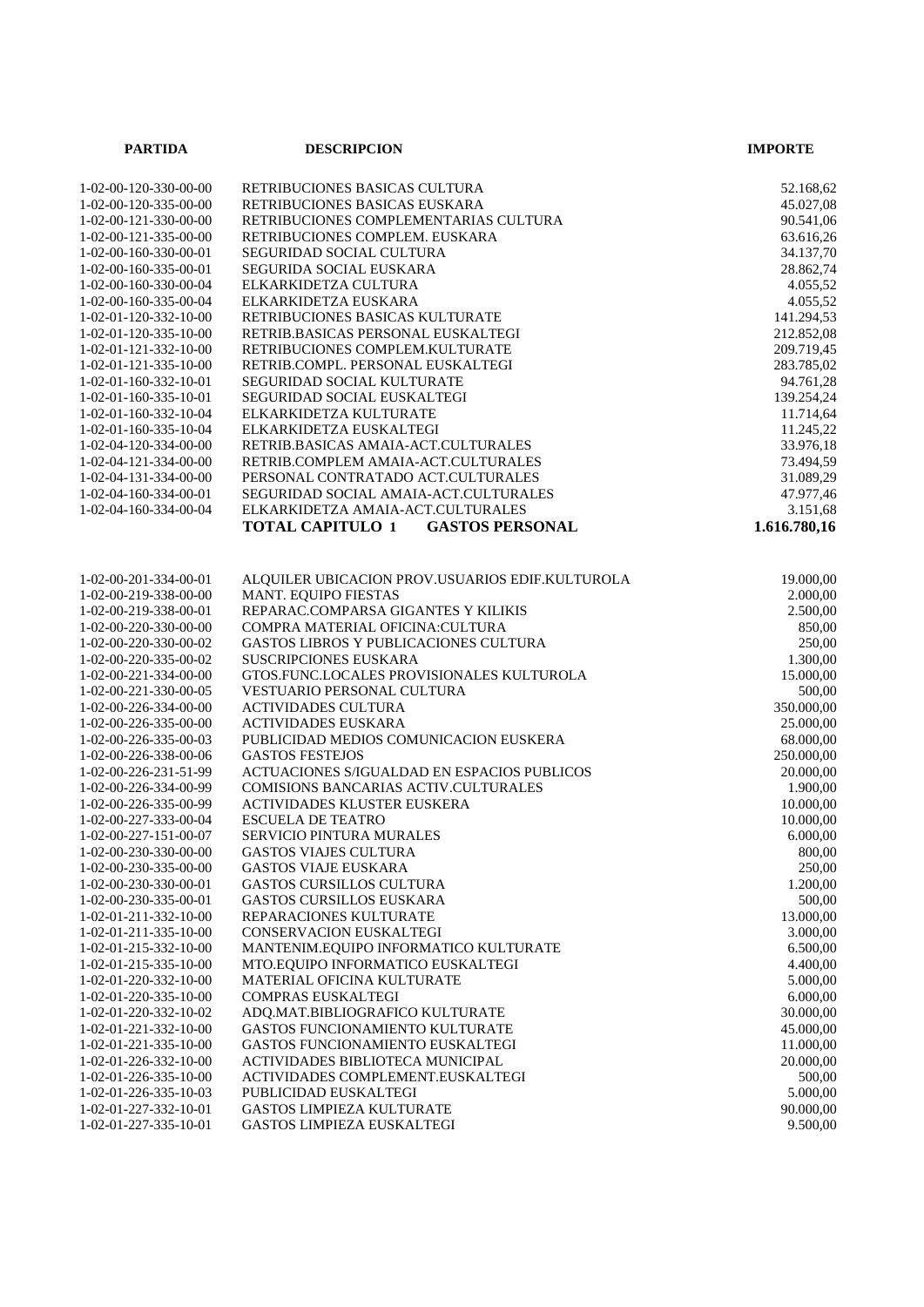| <b>PARTIDA</b>                                 | <b>DESCRIPCION</b>                                               | <b>IMPORTE</b>          |
|------------------------------------------------|------------------------------------------------------------------|-------------------------|
| 1-02-01-230-335-10-00                          | <b>GASTOS VIAJE EUSKALTEGI</b>                                   | 800,00                  |
| 1-02-01-230-335-10-01                          | <b>GASTOS CURSILLO EUSKALTEGI</b>                                | 1.500,00                |
| 1-02-02-211-332-10-00                          | REPARACIONES BIBLIOTECA SANTAMAINA                               | 2.000,00                |
| 1-02-02-220-332-10-00                          | COMPRAS BIBLIOTECA SANTAMAINA                                    | 2.500,00                |
| 1-02-02-221-332-10-00                          | FUNCIONAMIENTO BIBLIOTECA SANTAMAINA                             | 3.000,00                |
| 1-02-02-227-332-10-01                          | GTOS LIMPIEZA BIBLIOTECA SANTAMAINA                              | 3.000,00                |
| 1-02-03-211-333-00-00                          | REPARACIONES SALA HARRESI                                        | 1.000,00                |
| 1-02-03-221-333-00-00                          | FUNCIONAMIENTO SALA HARRESI                                      | 1.500,00                |
| 1-02-03-227-333-00-01                          | LIMPIEZA SALA HARRESI                                            | 750,00                  |
| 1-02-04-211-334-00-00                          | REPARACIONES AMAIA ANTZOKIA                                      | 8.000,00                |
| 1-02-04-215-334-00-00                          | MTO.EQUIPO INF. AMAIA ANTZOKIA                                   | 3.500,00                |
| 1-02-04-221-334-00-00                          | GASTOS FUNCION. AMAIA ANTZOKIA                                   | 35.000,00               |
| 1-02-04-227-334-00-01                          | LIMPIEZA AMAIA ANTZOKIA                                          | 30.000,00               |
| 1-02-06-212-334-00-00                          | MANTENIMIENTO COLECCION INDUSTRIAL                               | 1.000,00                |
|                                                | <b>TOTAL CAPITULO 2</b><br><b>COMPRAS DE BIENES Y</b>            | 1.127.500,00            |
|                                                | <b>SERVICIOS</b>                                                 |                         |
| 1-02-00-471-335-00-00                          | SUBVENCIONES EUSKARA                                             | 88.374,00               |
| 1-02-00-471-335-20-00                          | <b>GOIENA SUBV. PRENSA Y TV</b>                                  | 115.703,00              |
| 1-02-00-471-335-30-00                          | GOIENA SUBV RADIO MUNICIPAL                                      | 21.000,00               |
| 1-02-00-471-335-40-00                          | <b>SUBVENCION ARKODI</b>                                         | 21.000,00               |
| 1-02-00-480-338-00-00                          | <b>SUBVENCION FIESTAS BARRIOS</b>                                | 75.000,00               |
| 1-02-00-480-335-10-01                          | <b>BECAS EUSKARA</b>                                             | 8.600,00                |
| 1-02-00-481-326-00-00                          | SUBVENCIONES ARRASATE MUSICAL                                    | 325.000,00              |
| 1-02-00-481-334-00-00                          | SUBVENCIONES DE CULTURA                                          | 30.000,00               |
| 1-02-00-481-334-01-00                          | SUBVENCIONES DIRECTAS CULTURA                                    | 20.000,00               |
| 1-02-00-481-334-02-00                          | SUBV. CULTURA-CONVENIOS AZE                                      | 15.000,00               |
| 1-02-00-481-334-03-00                          | HAUSPOZ ELKARTEA - CERTAMEN ACORDEON                             | 10.000,00               |
| 1-02-00-481-334-05-00                          | SUBVENCION TRIKITIXA ESKOLA                                      | 9.000,00                |
| 1-02-00-481-334-06-00                          | <b>TXORBELA OTXOTE</b>                                           | 6.000,00                |
| 1-02-00-481-335-50-00                          | <b>AED SUBVENCION</b>                                            | 44.345,00               |
|                                                | <b>TOTAL CAPITULO 4</b><br><b>TRANSFERENCIAS CORRIENTES</b>      | 789.022,00              |
|                                                |                                                                  |                         |
| 1-02-00-601-336-00-00                          | ACTIVIDADES ARQUEOLOGICAS                                        | 3.000,00                |
| 1-02-00-615-338-00-01                          | ADQUISICION VALLAS ENCIERRO<br>PROYECTO KULTUR-OLA               | 30.000,00               |
| 1-02-00-622-334-00-00                          |                                                                  | 500.000,00              |
| 1-02-00-622-333-00-01                          | REFORMA EDIF.JUAN ARZAMENDI MUSIKA ESKOLA                        | 219.344,73              |
| 1-02-00-625-333-00-01<br>1-02-01-626-332-10-00 | EQUIPAMIENTO J.ARZAMENDI MUSIKA ESKOLA<br>EQUIPAMIENTO KULTURATE | 300.000,00<br>15.000,00 |
| 1-02-04-623-334-00-02                          | EQUIPAMIENTO CINE AMAIA                                          | 19.000,00               |
|                                                |                                                                  |                         |
|                                                | <b>TOTAL CAPITULO 6</b><br><b>INVERSIONES</b>                    | 1.086.344,73            |

**TOTAL ORGANO 02 CULTURA Y EUSKERA 4.619.646,89**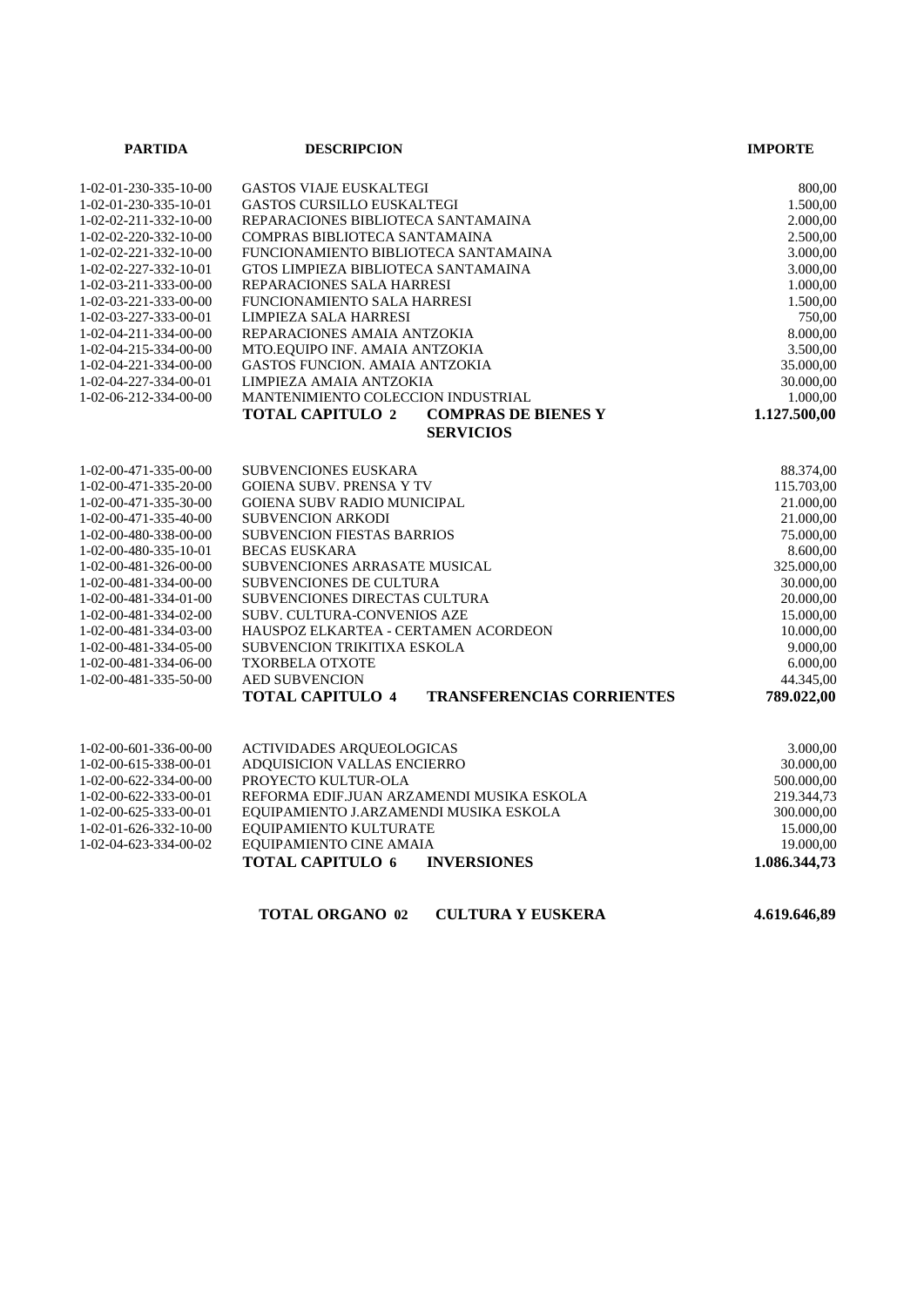| <b>PARTIDA</b>        | <b>DESCRIPCION</b>                                               | <b>IMPORTE</b>         |
|-----------------------|------------------------------------------------------------------|------------------------|
| 1-03-00-932-011-00-00 | AMORTIZACION PRESTAMO<br><b>TOTAL CAPITULO 9</b><br>AMORTIZACION | 23.941,47<br>23.941,47 |
|                       | <b>TOTAL ORGANO 03</b><br><b>DEUDA FINANCIERA</b>                | 23.941,47              |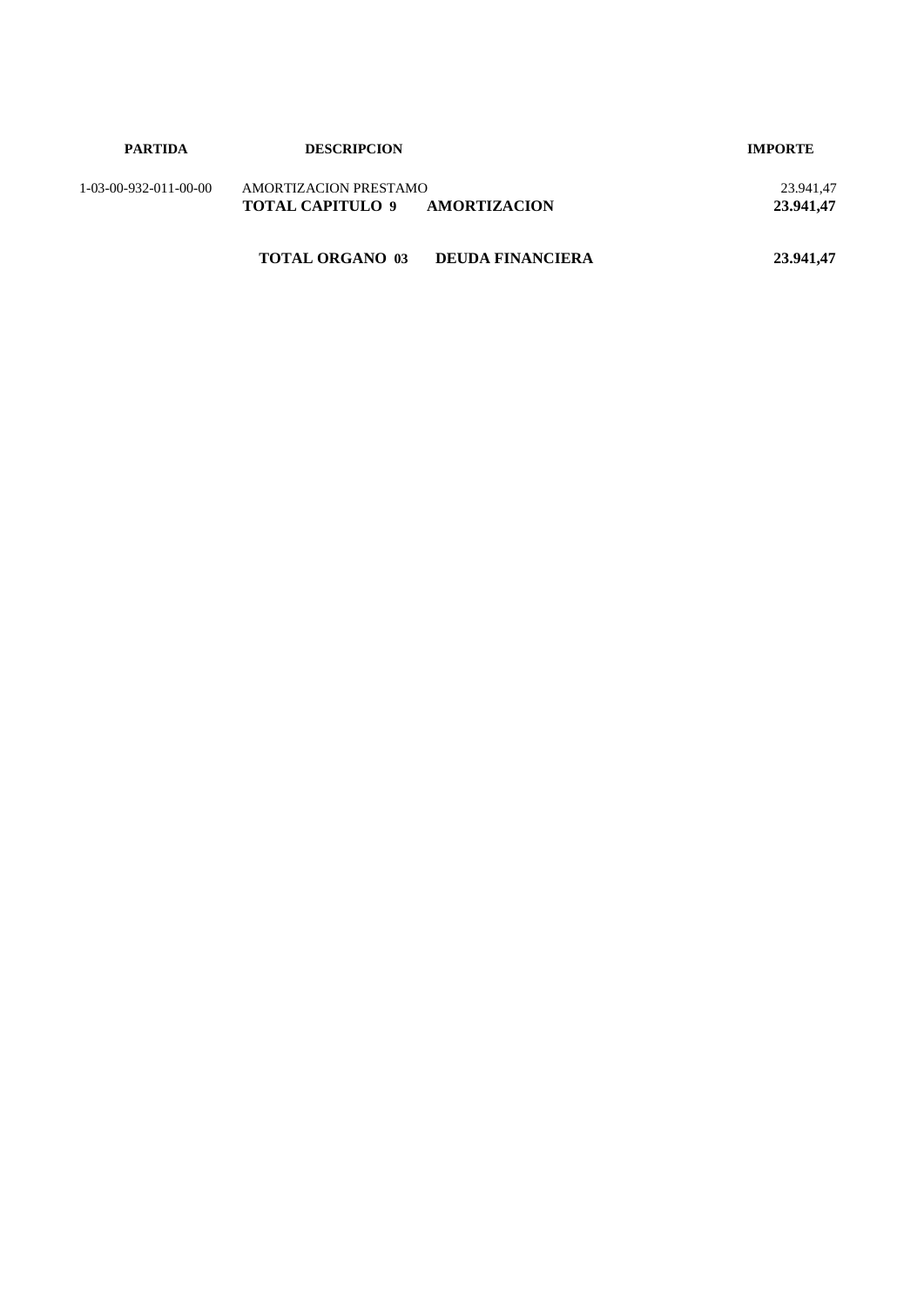| <b>PARTIDA</b>        | <b>DESCRIPCION</b>                                | <b>IMPORTE</b> |
|-----------------------|---------------------------------------------------|----------------|
|                       |                                                   |                |
| 1-04-00-120-230-00-00 | RETRIBUCIONES BASICAS SERVICIOS SOCIALES          | 195.437,09     |
| 1-04-00-121-230-00-00 | RETRIBUCIONES COMPL.SERVICIOS SOCIALES            | 326.444,96     |
| 1-04-00-160-230-00-01 | <b>SEGURIDAD SOCIAL SERVICIOS SOCIALES</b>        | 138.609,49     |
| 1-04-00-160-230-00-04 | ELKARKIDETZA SERVICIOS SOCIALES                   | 9.977,52       |
| 1-04-10-120-337-20-00 | RETRIBUCIONES BASICAS JUVENTUD                    | 32.938,92      |
| 1-04-10-121-337-20-00 | RETRIBUCIONES COMPLEM.JUVENTUD                    | 50.863,27      |
| 1-04-10-160-337-20-01 | SEGURIDAD SOCIAL JUVENTUD                         | 21.569,40      |
| 1-04-10-160-337-20-04 | ELKARKIDETZA JUVENTUD                             | 2.617,58       |
|                       | <b>TOTAL CAPITULO 1</b><br><b>GASTOS PERSONAL</b> | 778.458,23     |
|                       |                                                   |                |
| 1-04-00-211-230-00-00 | REPARACIONES NUEVA OFICINA SANIDAD                | 2.500,00       |
| 1-04-00-212-231-00-00 | MANTENIMIENTO AYUDAS TECNICAS                     | 500,00         |
| 1-04-00-220-230-00-00 | MATERIAL OFICINA BIENESTAR SOCIAL                 | 1.200,00       |
| 1-04-00-220-326-00-00 | COMPRAS MATERIAL INTERV.SOCIO EDUCATIVA           | 5.000,00       |
| 1-04-00-220-230-00-02 | GASTOS LIBROS Y PUBLICACIONES SERV. SOCIALES      | 500,00         |
| 1-04-00-221-230-00-00 | GASTOS FUNCION. OFICINA BIENESTAR SOCIAL          | 12.000,00      |
| 1-04-00-226-231-82-00 | ACTIVIDADES INCLUSION SOCIAL                      | 10.000,00      |
| 1-04-00-226-231-20-01 | PROGRAMA ACTIVIDADES CENTRO DIA                   | 18.000,00      |
| 1-04-00-227-230-00-01 | LIMPIEZA OFICINA BIENESTAR SOCIAL                 | 12.000,00      |
| 1-04-00-227-231-82-07 | AYUDA ESPECIAL PARA CASOS LEVES EXCLUSION         | 20.000,00      |
| 1-04-00-227-326-00-07 | INTERVENCION SOCIO EDUCATIVA                      | 150.000,00     |
| 1-04-00-230-230-00-00 | <b>GASTOS VIAJE SERVICIOS SOCIALES</b>            | 700,00         |
| 1-04-00-230-230-00-01 | <b>GASTOS CURSILLOS SERVICIOS SOCIALES</b>        | 3.000,00       |
| 1-04-02-226-231-81-00 | ACT.PREVENCION DROGODEPENDENCIAS                  | 40.000,00      |
| 1-04-03-201-231-00-01 | ALQUILER LOCAL BANCO ALIMENTOS                    | 1.300,00       |
| 1-04-03-221-231-00-99 | GTOS.SUMINISTROS SERV.BANCO ALIMENTOS             | 3.000,00       |
| 1-04-03-227-231-10-00 | SERV.SUBCONTRATADO AYUDA DOMICILIO                | 570.000,00     |
| 1-04-04-211-231-50-00 | REPARACIONES PISO EMERGENCIA                      | 1.500,00       |
| 1-04-04-221-231-50-00 | GASTOS FUNCIONAMIENTO PISO EMERGENCIA             | 6.500,00       |
| 1-04-04-221-231-40-99 | EQUIPAMIENTO PISOS BIENESTAR SOCIAL               | 1.500,00       |
| 1-04-05-211-231-40-00 | GASTOS REPARACION VIV.TUTELADA                    | 1.500,00       |
| 1-04-05-221-231-40-00 | GTO.FUNCIONAMIENTO VIVIENDA TUTELADA              | 10.000,00      |
| 1-04-05-221-231-40-06 | MANUTENCION Y LAVAND. VIVIENDA TUTELADA           | 20.000,00      |
| 1-04-05-227-231-40-00 | SERV.AYUDA DOMICILIO VIVIENDA TUTELADA            | 58.000,00      |
| 1-04-06-211-337-10-00 | MANTENIMIENTO HOGARES JUBILADO                    | 25.000,00      |
| 1-04-06-221-337-10-00 | <b>GASTOS FUNCIONAMIENTO HOGARES JUBILADOS</b>    | 90.000,00      |
| 1-04-06-227-337-10-07 | PREVENCION PISOS PERSONAS MAYORES                 | 5.000,00       |
| 1-04-06-227-230-00-99 | FORMACION PERSONAS MAYORES                        | 4.000,00       |
| 1-04-07-227-231-60-99 | CONTRATACION SERV. ACOGIDA                        | 18.000.00      |
| 1-04-08-227-231-70-07 | SERV.SUBCONT-SITUACIONES DESPROTECCION            | 326.250,00     |
| 1-04-10-201-337-21-01 | ALQUILER LOCAL TXIKI TXOKO                        | 18.000,00      |
| 1-04-10-211-337-21-01 | GASTOS CONSERVACION TXIKI TXOKO                   | 3.000,00       |
| 1-04-10-220-337-20-00 | <b>COMPRAS SERVICIO JUVENTUD</b>                  | 800,00         |
| 1-04-10-221-337-21-01 | GASTOS FUNCIONAMIENTO TXIKI TXOKO                 | 6.000,00       |
| 1-04-10-226-337-20-00 | <b>ACTIVIDADES AREA JUVENTUD</b>                  | 5.000,00       |
| 1-04-10-226-337-24-01 | ACTIVIDADES HAURREN KONTSEILUA                    | 4.000,00       |
| 1-04-10-227-337-21-01 | <b>GASTOS LIMPIEZA TXIKI TXOKO</b>                | 12.000,00      |
| 1-04-10-227-337-24-04 | HAURREN KONTSE, SERV. SUBCONT. DINAMIZAC.         | 23.500,00      |
| 1-04-10-230-337-20-00 | <b>GASTOS VIAJES JUVENTUD</b>                     | 600,00         |
| 1-04-10-230-337-20-01 | <b>CURSILLOS JUVENTUD</b>                         | 1.000,00       |
| 1-04-11-211-337-21-00 | <b>CONSERVACION GAZTE TXOKO</b>                   | 12.000,00      |
| 1-04-11-221-337-21-00 | GASTOS FUNCIONAM. LUDOTECA Y GAZTE TXOKO          | 24.000,00      |
| 1-04-11-227-337-21-01 | LIMPIEZA LUDOTEKA Y GAZTE-TXOKO                   | 25.000,00      |
| 1-04-11-227-337-21-04 | SERV. SUBCONT. LUDOTECA Y GAZTE TXOKO             | 378.000,00     |
| 1-04-12-211-337-22-00 | CONSERVACION OFICINA JUVENTUD                     | 600,00         |
| 1-04-12-215-337-22-00 | MANT.EQUIPO INFORMATICO OFIC.JUVENTUD             | 600,00         |
| 1-04-12-220-337-22-01 | COMPRAS OFICINA INFORMACION JUVENIL               | 800,00         |
| 1-04-12-221-337-22-00 | GASTOS FUNCIONAMIENTO OFIC.JUVENTUD               | 2.500,00       |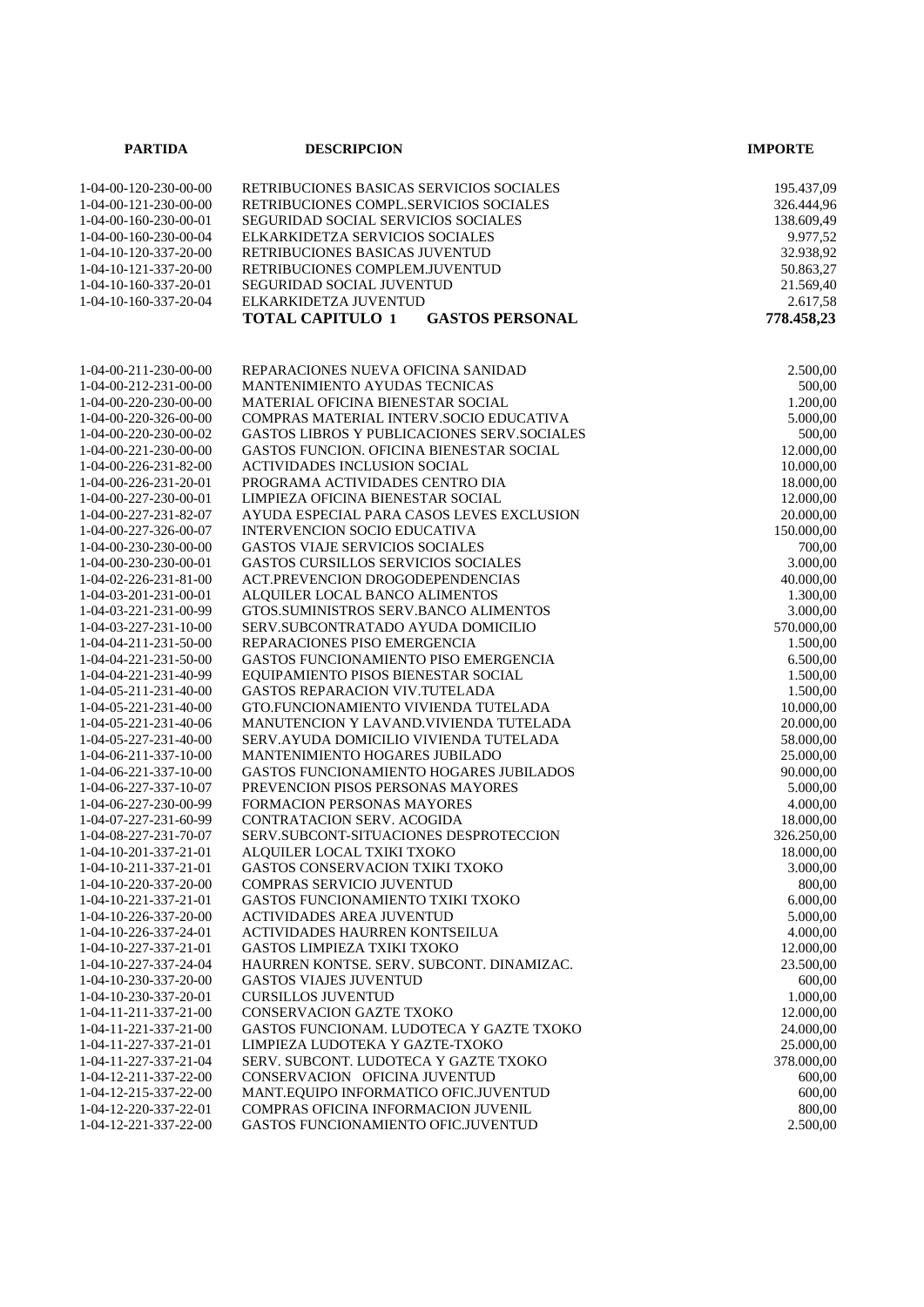| <b>PARTIDA</b>        | <b>DESCRIPCION</b>                                          | <b>IMPORTE</b> |
|-----------------------|-------------------------------------------------------------|----------------|
| 1-04-12-227-337-22-01 | <b>GASTOS LIMPIEZA OFICINA JUVENTUD</b>                     | 1.800,00       |
| 1-04-13-211-337-23-00 | <b>GASTOS CONSERV.LOCAL ENSAYOS ROCK</b>                    | 3.000,00       |
| 1-04-14-220-326-00-00 | COMPRAS MAT.SERV.INFORM.SEXUAL                              | 600,00         |
| 1-04-14-227-326-00-07 | <b>SERVICIO DE INFORMACION SEXUAL</b>                       | 24.000,00      |
|                       | <b>TOTAL CAPITULO 2</b><br><b>COMPRAS DE BIENES Y</b>       | 1.963.750,00   |
|                       | <b>SERVICIOS</b>                                            |                |
| 1-04-00-421-230-20-00 | <b>CUOTA EUSKAL FONDOA</b>                                  | 4.500,00       |
| 1-04-00-421-230-20-01 | PROGRAMAS COOPERACION EUSKAL FONDOA                         | 10.000,00      |
| 1-04-00-480-231-00-00 | SUBVENCIONES AREA SANIDAD                                   | 25.000,00      |
| 1-04-00-480-231-00-01 | CARITAS-SUBVENCION DIRECTA                                  | 3.000,00       |
| 1-04-00-481-230-20-00 | <b>ONG</b>                                                  | 60.000,00      |
| 1-04-00-481-231-30-00 | FONDO PROPIO - AYUDAS EMERGENCIA                            | 20.000,00      |
| 1-04-00-481-231-30-01 | HARREMAN-MUNDUKIDE SUBVENCION DIRECTA                       | 15.000,00      |
| 1-04-02-480-231-81-00 | SUBVENCIONES AREA DROGODEPENDENCIAS                         | 7.000,00       |
| 1-04-06-480-337-10-00 | SUBVENCIONES TERCERA EDAD                                   | 38.000,00      |
| 1-04-06-481-337-10-00 | SUDC - HOMENAJE A LOS JUBILADOS Y OTROS                     | 25.000,00      |
| 1-04-08-480-231-60-00 | SUBVENCION OTROS GASTOS-INDIGENTES                          | 500,00         |
| 1-04-09-480-231-30-00 | PLAN CONTRA LA POBREZA-EMERGENCIAS                          | 300.000,00     |
| 1-04-10-480-337-20-00 | <b>SUBVENCIONES JUVENTUD</b>                                | 5.500,00       |
| 1-04-10-480-152-01-01 | SUBV.PROGRAMA ALQUILER VIVIENDAS JOVENES                    | 60.000,00      |
| 1-04-10-480-337-20-01 | SUBV. GRUPOS MUSICA GRABACION MAQUETA                       | 2.000,00       |
| 1-04-10-480-337-20-02 | SUBV.PARTICIP.OCIO JOVENES SIN RECURSOS ECONOMICOS          | 10.000,00      |
| 1-04-10-481-337-24-00 | TXATXILIPURDI-TXIKILANDIA                                   | 15.000,00      |
|                       | <b>TOTAL CAPITULO 4</b><br><b>TRANSFERENCIAS CORRIENTES</b> | 600.500,00     |
| 1-04-00-622-230-00-01 | INV.LOCALES MPLES AREA BIENESTAR SOCIAL                     | 1.500,00       |
| 1-04-01-622-231-90-01 | <b>HABILITACION LOCAL GARIBAI 1</b>                         | 20.000,00      |
| 1-04-04-622-231-50-01 | REHABILITACION HONDARRIBIA KALEA 1                          | 10.000,00      |
| 1-04-06-625-337-10-00 | INV.EQUIP.HOGARES JUBILADO                                  | 10.000,00      |
| 1-04-10-625-337-21-01 | INVERSION EQUIPAMIENTO TXIKI TXOKO                          | 2.000,00       |
| 1-04-11-622-337-20-01 | <b>INVERSION EDIFICIO MULTIUSOS</b>                         | 5.000,00       |
| 1-04-11-625-337-21-00 | EQUIPAMIENTO LUDOTEKA Y GAZTE TXOKO                         | 3.000,00       |
|                       | <b>TOTAL CAPITULO 6 INVERSIONES</b>                         | 51.500,00      |

| <b>TOTAL ORGANO 04</b> | <b>DESARROLLO COMUNITARIO</b> | 3.394.208,23 |
|------------------------|-------------------------------|--------------|
|                        |                               |              |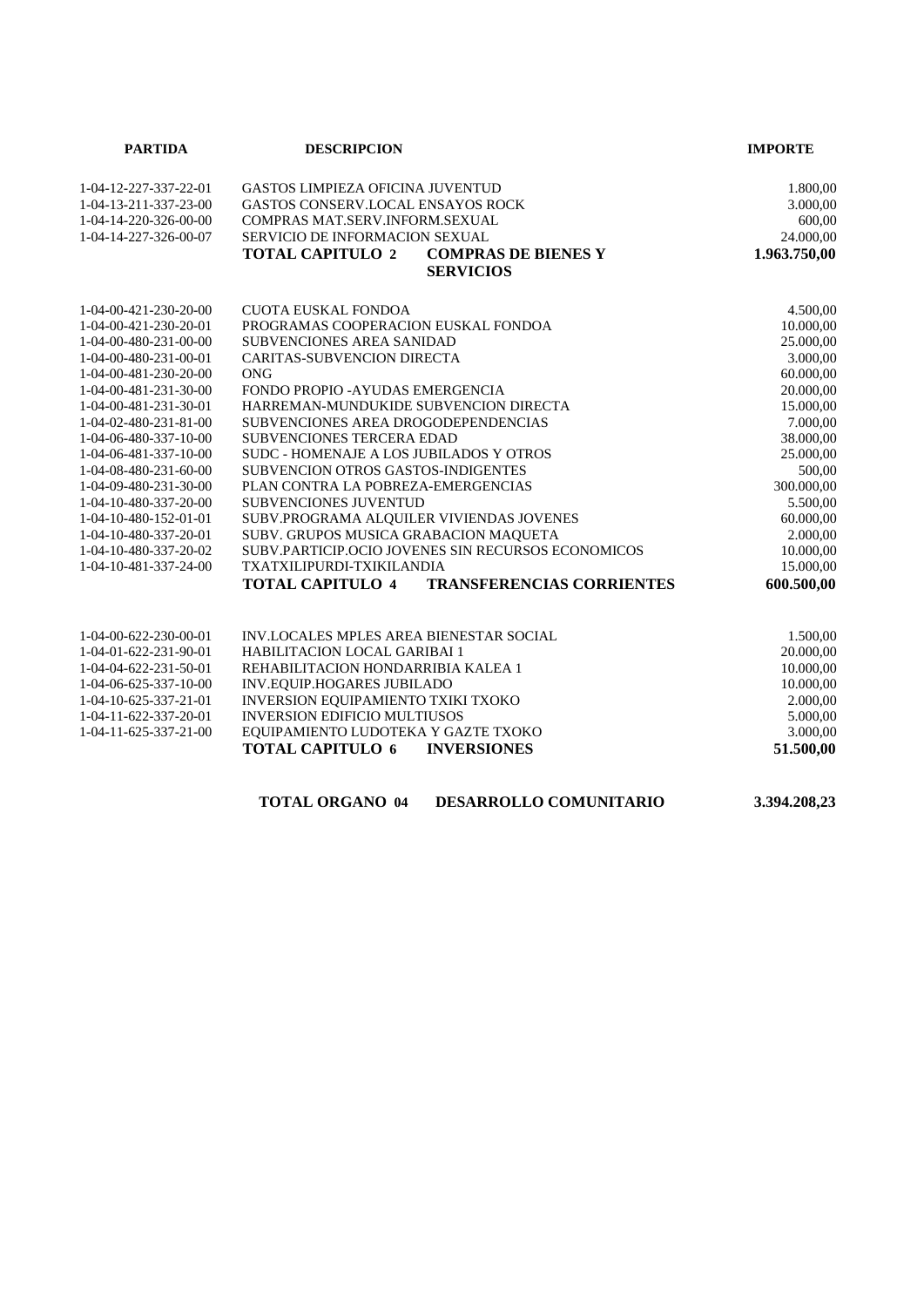| <b>PARTIDA</b>                                 | <b>DESCRIPCION</b>                                                | <b>IMPORTE</b>           |
|------------------------------------------------|-------------------------------------------------------------------|--------------------------|
|                                                |                                                                   |                          |
| 1-05-00-120-150-00-00                          | RETRIBUCIONES BASICAS URBANISMO Y M.A.                            | 234.191,58               |
| 1-05-00-121-150-00-00                          | RETRIBUC.COMPLEMENTARIAS URBANISMO Y M.A.                         | 414.874,50               |
| 1-05-00-160-150-00-01                          | SEGURIDAD SOCIAL URBANISMO Y M.A.                                 | 157.334,24               |
| 1-05-00-160-150-00-04                          | ELKARKIDETZA URBANISMO Y M.A.                                     | 16.513,14                |
|                                                | <b>GASTOS PERSONAL</b><br><b>TOTAL CAPITULO 1</b>                 | 822.913,46               |
|                                                |                                                                   |                          |
| 1-05-00-211-494-00-00                          | CONSERVACION AMBITO GARAIA                                        | 10.000,00                |
| 1-05-00-220-150-00-00                          | MATERIAL DE OFICINA URBANISMO                                     | 1.000,00                 |
| 1-05-00-220-150-00-02                          | GASTOS LIBROS Y PUBLICACIONES URBANISMO                           | 150,00                   |
| 1-05-00-226-151-00-00                          | EJECUCION SUBSIDIARIA DE OBRAS                                    | 1.000,00                 |
| 1-05-00-226-133-00-99                          | OTA CENTRO-PROCESO PARTICIPATIVO Y ASESORAMIENTO                  | 15.000,00                |
| 1-05-00-227-133-00-07                          | <b>CONTRATO OTA</b>                                               | 65.000,00                |
| 1-05-00-230-150-00-00                          | <b>GASTOS VIAJE URBANISMO</b>                                     | 1.500,00                 |
| 1-05-00-230-150-00-01                          | GASTOS CURSILLO URBANISMO                                         | 1.500,00                 |
| 1-05-10-210-172-00-00                          | MANTENIMIENTO ESPACIOS PUBLICOS RURALES                           | 8.000,00                 |
| 1-05-10-210-172-00-01                          | SEÑALIZACION Y MANT.NATUR BIDE SAREA                              | 15.000,00                |
| $1-05-10-211-171-10-01$                        | GTOS. MANT.INSTALAC. LIMPIEZA BICICLETAS                          | 1.000,00                 |
| 1-05-10-221-171-10-01                          | GASTOS FUNC. INSTALC. LIMPIEZA BICICLETAS                         | 2.000,00                 |
| 1-05-10-221-172-00-10                          | COMPRA VAJILLA REUTILIZABLE                                       | 500,00                   |
| 1-05-10-221-162-10-99                          | <b>COMPRA CONTENEDORES</b>                                        | 2.000,00                 |
| 1-05-10-226-172-00-00                          | ACTIVIDADES MEDIO AMBIENTE                                        | 5.000,00                 |
| 1-05-10-227-172-00-01                          | <b>GASTOS LIMPIEZA VAJILLA REUTILIZABLE</b>                       | 1.000,00                 |
| 1-05-10-227-454-00-01                          | LIMPIEZA CAMINOS RURALES Y DE MONTAÑA                             | 8.000,00                 |
| 1-05-12-210-172-10-01                          | SERV.SUBCONTRAT.MANTEN.AKEI                                       | 13.000,00                |
| 1-05-13-221-162-00-99<br>1-05-14-211-172-30-00 | GTOS. SERV. COMPOSTAJE ORGANICO<br>REPARACIONES HUERTAS GARAGARZA | 1.000,00                 |
| 1-05-14-221-172-30-00                          | GASTOS FUNCIONAMIENTO HUERTAS GARAGARZA                           | 1.000,00<br>600,00       |
| 1-05-15-220-172-00-00                          | COMPRA MATERIAL TRABAJOS FORESTALES                               | 3.000,00                 |
| 1-05-17-221-172-00-00                          | GTO.FUNC.INSTAL.MTO.VEHICULOS                                     | 12.000,00                |
| 1-05-17-227-172-00-01                          | GTO.LIMPIEZA AREA MANT.VEHICULOS                                  | 140,00                   |
| 1-05-21-212-172-10-01                          | MANT.PLACAS FOTOVOLTAICAS                                         | 5.000,00                 |
| 1-05-21-225-172-10-01                          | IMPTO.PRODUCC.ELECTRICA PLACAS SOLARES                            | 2.500,00                 |
|                                                | <b>TOTAL CAPITULO 2</b><br><b>COMPRAS DE BIENES Y</b>             | 175.890,00               |
|                                                | <b>SERVICIOS</b>                                                  |                          |
|                                                |                                                                   |                          |
| 1-05-00-433-152-20-00                          | MANCOMUNIDAD-SURADESA                                             | 28.725,00                |
| 1-05-10-480-172-00-00                          | SUBVENCION ENTIDADES MEDIO AMBIENTE                               | 3.000,00                 |
| 1-05-10-481-414-00-01                          | CONVENIO ASOC.LARRAGAIN-KURTZETZIKI                               | 14.000,00                |
| 1-05-15-411-172-00-00<br>1-05-18-421-162-10-00 | <b>CUOTA UDALSAREA</b><br>SERV. MANC.-RECOG.RESIDUOS              | 1.000,00<br>1.003.000,00 |
| 1-05-18-421-162-20-00                          | MANCOM.-RESIDUOS SOLIDOS GESTION                                  | 199.350,00               |
| 1-05-19-421-162-30-00                          | SERV. MANCOMUNIDAD-TRATAM.RESIDUOS                                | 622.200,00               |
| 1-05-20-421-162-30-00                          | MANCOMUNIDAD TRATAMIENTO GARBIGUNE                                | 100.100,00               |
|                                                | <b>TOTAL CAPITULO 4</b><br><b>TRANSFERENCIAS CORRIENTES</b>       | 1.971.375,00             |
|                                                |                                                                   |                          |
| $1-05-00-601-153-21-00$                        | PLAN CASCO HISTORICO                                              | 50.000,00                |
| 1-05-00-601-153-22-00                          | URBANIZACION ZALDUSPE                                             | 50.000,00                |
| 1-05-00-601-153-45-00                          | URBANIZACION ARABA ETORBIDEA                                      | 596.950,33               |
| 1-05-00-601-134-01-01                          | ETXALUZE-MAALA EKOBOULEVARD                                       | 100.000,00               |
| 1-05-00-622-150-00-00                          | <b>INVERSION PATRIMONIO MUNICIPAL</b>                             | 50.000,00                |
| 1-05-00-622-151-00-00                          | ADQUISICION BIENES PATRIMONIALES                                  | 50.000,00                |
| 1-05-00-642-151-00-00                          | HONORARIOS TECNICOS                                               | 50.000,00                |
| 1-05-01-601-134-00-01                          | <b>ASCENSOR ERGUIN</b>                                            | 2.298.527,36             |
| $1-05-01-601-134-01-01$                        | ASCENSOR GALIZIA KALEA-SANTA MARINA                               | 40.000,00                |
| 1-05-10-600-172-00-00                          | DELIMITACION TERRENOS MPLES-FINCAS RUSTICAS                       | 30.000,00                |
| 1-05-10-601-170-00-01                          | ACTUACIONES RECUPERACION ETXEZARRETA                              | 10.000,00                |
| 1-05-10-601-172-01-01                          | HUMEDAL ANTOÑA                                                    | 1.000,00                 |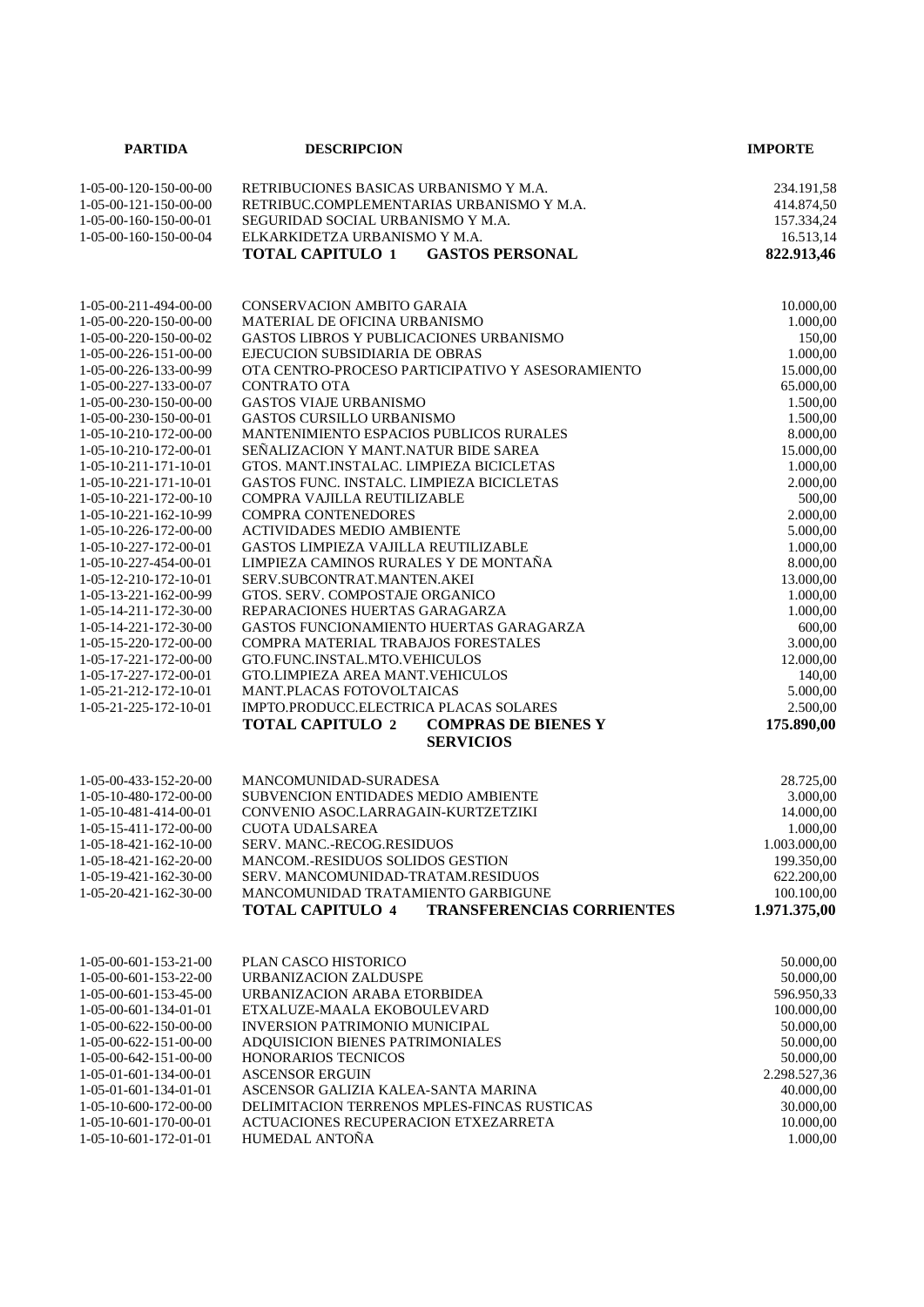| <b>PARTIDA</b>                         | <b>DESCRIPCION</b>                                         | <b>IMPORTE</b> |
|----------------------------------------|------------------------------------------------------------|----------------|
| 1-05-12-642-172-40-00                  | ESTUDIOS CALIDAD SUELO                                     | 20.000,00      |
| $1-05-14-622-172-30-00$                | <b>INVERSION HUERTAS GARAGARTZA</b>                        | 1.000,00       |
| $1-05-15-601-172-40-00$                | INV.RECUP. ESPACIOS SIGNIFICATIVOS-DEGRADADOS              | 8.000,00       |
| 1-05-15-623-172-00-00                  | <b>INVERSIONES EQUIP.TRABAJOS FORESTALES</b>               | 3.000,00       |
| 1-05-17-601-172-00-01                  | PUERTA AREA MANTENIMIENTO VEHICULOS                        | 3.000,00       |
| 1-05-17-622-172-00-01                  | <b>INVERSION GARBIGUNE</b>                                 | 3.000,00       |
| $1-05-20-601-151-01-01$                | DESARROLLO PAU GESALIBAR                                   | 12.000,00      |
|                                        | <b>TOTAL CAPITULO 6</b><br><b>INVERSIONES</b>              | 3.376.477,69   |
|                                        |                                                            |                |
| $1 - 0.5 - 0.0 - 721 - 162 - 10 - 0.0$ | APORT INVERSION MANC-RECOGIDA RESIDUOS                     | 35.040,00      |
| $1-05-00-721-162-20-00$                | APORT. INVERSION MANC. - GESTION RESIDUOS                  | 715,00         |
| 1-05-00-780-153-00-01                  | APOR OBRAS ESPACIOS SERVIDUMBRE USO PUBLICO                | 90.000,00      |
| 1-05-01-780-152-20-00                  | <b>SUBV.INSTALACION ASCENSORES</b>                         | 10.000,00      |
| $1 - 0.5 - 18 - 721 - 162 - 00 - 00$   | APORTAC.INVERSION MANCOMUNIDAD - EPELE                     | 17.880,00      |
|                                        | TOTAL CAPITULO 7<br><b>TRANSF. CAPITAL</b>                 | 153.635,00     |
|                                        | <b>TOTAL ORGANO 05</b><br><b>URBANISMO, MEDIO AMBIENTE</b> | 6.500.291.15   |

**Y MOVILIDAD**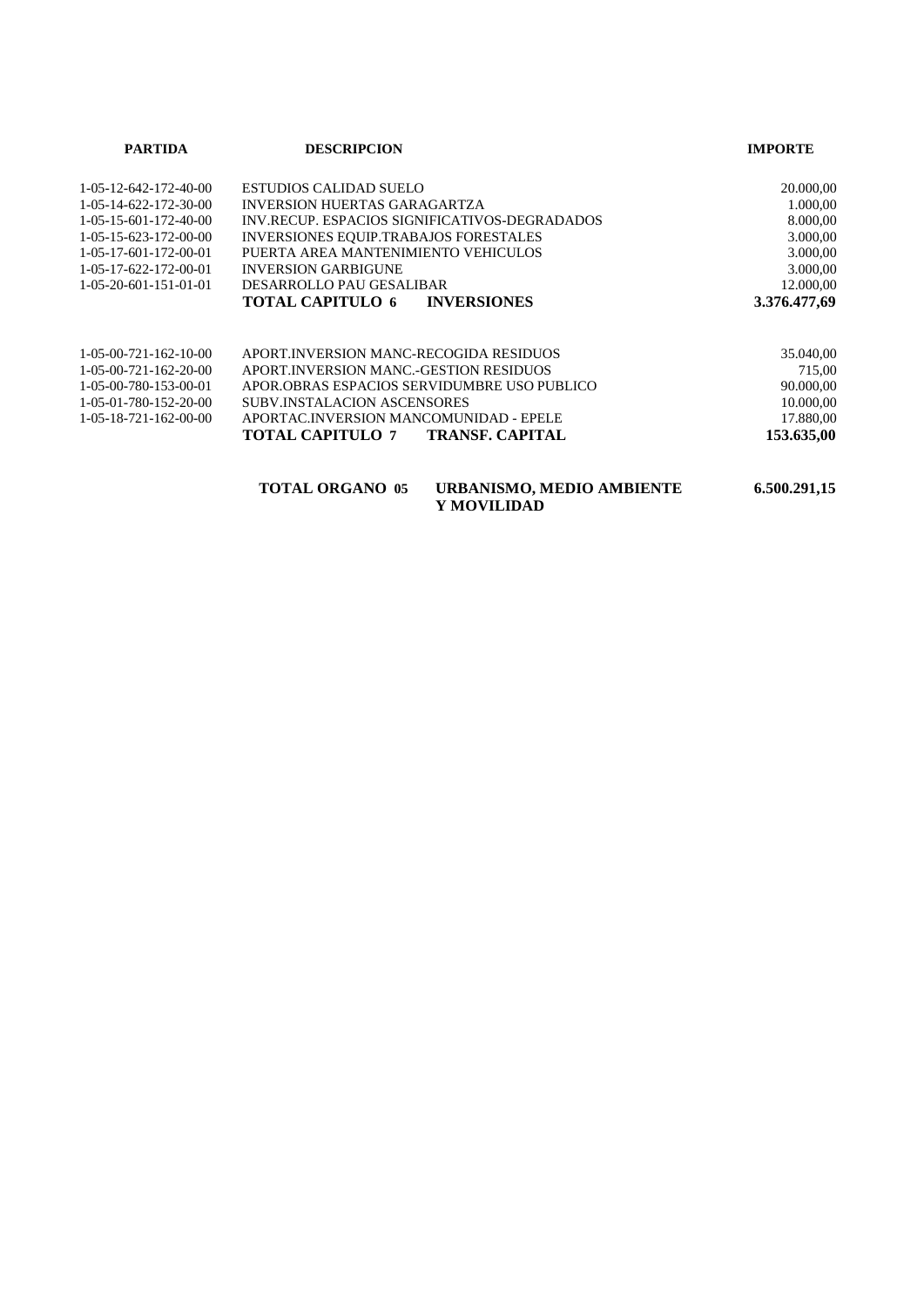| <b>PARTIDA</b>                                 | <b>DESCRIPCION</b>                                                      | <b>IMPORTE</b>           |  |
|------------------------------------------------|-------------------------------------------------------------------------|--------------------------|--|
|                                                |                                                                         |                          |  |
| 1-06-00-120-931-00-00                          | RETRIBUC.BáSICAS AREA ECONOMICA                                         | 181.054,86               |  |
| 1-06-00-121-931-00-00                          | RETRIBUC.COMPLEM.AREA ECONOMICA                                         | 342.210,45               |  |
| 1-06-00-160-931-00-01                          | SEGURIDAD SOCIAL AREA ECONOMICA                                         | 131.036,65               |  |
| 1-06-00-160-931-00-04                          | ELKARKIDETZA AREA ECONOMICA                                             | 16.351,86                |  |
| 1-06-00-161-920-00-03                          | PRIMA JUBILACION ANTICIPADA                                             | 64.000,00                |  |
| 1-06-01-120-920-00-00                          | RETRIBUCIONES BASICAS DPTO.PERSONAL                                     | 167.701,24               |  |
| 1-06-01-121-920-00-00                          | RETRIBUCIONES COMPLEM.DPTO.PERSONAL                                     | 294.728,10               |  |
| 1-06-01-160-920-00-01                          | SEGURIDAD SOCIAL DPTO.PERSONAL                                          | 121.385,77               |  |
| 1-06-01-160-920-00-04                          | ELKARKIDETZA DPTO.PERSONAL                                              | 13.645,59                |  |
| 1-06-01-162-920-00-05                          | <b>SEGUROS VIDA PERSONAL</b>                                            | 42.000,00                |  |
| 1-06-02-120-920-00-00                          | RETRIB.BáSICAS PERS.SECRETARIA                                          | 126.690,62               |  |
| 1-06-02-121-920-00-00                          | RETRIB. COMP. PERSONAL SECRETARIA                                       | 232.102,33               |  |
| 1-06-02-160-920-00-01                          | SEG.SOCIAL PERS.FUNCION. SECRETARIA                                     | 90.817,02                |  |
| 1-06-02-160-920-00-04                          | ELKARKIDETZA PERS.FUNCIONARIO SECRETARIA                                | 10.147,76                |  |
| 1-06-03-120-920-00-00                          | RET. BASICAS OFICINA ATENCIÓN CONTRIBUYE                                | 69.186,18                |  |
| 1-06-03-121-920-00-00                          | RET.COMPLEMENTARIAS ATENCION CONTRIBUYE                                 | 135.964,98               |  |
| 1-06-03-160-920-00-01                          | <b>SEG.SOCIAL OFICINA ATENCION CONTRIBUY</b>                            | 56.405,91                |  |
| 1-06-03-160-920-00-04                          | ELKARKIDETZA. OFICINA ATENCION CONTRIBUY                                | 6.368,04                 |  |
| 1-06-07-120-920-00-00                          | RETRIB.BASICAS.FUNC.INTERINOS-SERV.GRLES                                | 5.558,56                 |  |
| 1-06-07-121-920-00-00                          | RETRIB.COMPLEM.FUNC.INTERINOS SERV.GRLES                                | 15.070,49                |  |
| 1-06-07-160-920-00-01                          | SEGURIDAD SOCIAL TEMPORAL SERV.GRALES                                   | 6.322,99                 |  |
| 1-06-11-131-241-00-00                          | PERSONAL TEMPORAL FOMENTO EMPLEO                                        | 311.820,54               |  |
| 1-06-11-160-241-00-01                          | S.SOCIAL FOMENTO EMPLEO PROGRAMA                                        | 106.007,83<br>250.000,00 |  |
| 1-06-99-121-920-00-00                          | FONDO CONTINGENCIA REVISION SALARIAL 2020<br><b>TOTAL CAPITULO 1</b>    |                          |  |
|                                                | <b>GASTOS PERSONAL</b>                                                  | 2.796.577,77             |  |
| 1-06-00-204-920-00-01                          | RENTING EQUIPOS OFIMATICOS                                              | 25.000,00                |  |
| 1-06-00-211-920-00-01                          | REPARACION ARCHIVO MARKULETE                                            | 1.000,00                 |  |
| 1-06-00-214-920-00-00                          | CONTRATO MANTENIMIENTO ARCHIVO MARKULETE                                | 4.250,00                 |  |
| 1-06-00-215-920-00-00                          | MTO.EQUIP.INFO. Y OFIM.-RENOV. LICENCIAS                                | 100.000,00               |  |
| 1-06-00-220-920-00-00                          | MATERIAL OFICINA SERVICIOS GENERALES                                    | 25.000,00                |  |
| 1-06-00-220-920-00-02                          | GASTOS LIBROS Y PUBLICACIONES SECRETARIA                                | 10.000,00                |  |
| 1-06-00-220-920-00-99                          | GASTOS ORNAMENTACION AYUNTAMIENTO                                       | 1.000,00                 |  |
| 1-06-00-221-920-00-01                          | GASTOS FUNCION. ARCHIVO MARKULETE                                       | 7.000,00                 |  |
| 1-06-00-222-920-00-01                          | GASTOS TELEFONOS, MENSAJERIA                                            | 70.000,00                |  |
| 1-06-00-222-920-00-05                          | IZFE-AYUNTAMIENTO                                                       | 190.000,00               |  |
| 1-06-00-224-920-00-00                          | <b>SEGUROS MUNICIPALES</b>                                              | 92.000,00                |  |
| 1-06-00-226-920-00-03                          | ANUNCIOS PRENSA Y RADIO                                                 | 15.000,00                |  |
| 1-06-00-226-920-00-04                          | <b>GASTOS NOTARIALES Y REGISTRALES</b>                                  | 10.000,00                |  |
| 1-06-00-226-920-00-05                          | ASESORAMIENTO JURIDICO                                                  | 40.000,00                |  |
| 1-06-00-226-920-00-99                          | INDEMNIZ.FRANQUICIAS POLIZAS SEGURO                                     | 6.000,00                 |  |
| 1-06-00-226-931-00-99                          | GASTOS RESTO COMISIONES BANCARIAS                                       | 1.500,00                 |  |
| 1-06-00-227-920-00-01                          | <b>GASTOS LIMPIEZA ARCHIVO MARKULETE</b>                                | 1.000,00                 |  |
| 1-06-00-227-920-00-07                          | CONTRATO ASESORAMIENTO SEGUROS MPLES.                                   | 2.000,00                 |  |
| 1-06-00-227-931-00-07                          | <b>AUDITORIA CONTABLE</b>                                               | 11.253,00<br>3.000,00    |  |
| 1-06-00-227-920-00-99<br>1-06-00-230-920-00-00 | TRABAJO RECUPERACION LIBROS ARCHIVO<br>GASTOS VIAJE PERSONAL SECRETARIA | 500,00                   |  |
| 1-06-00-230-931-00-00                          | <b>GASTOS VIAJE AREA ECONOMICA</b>                                      | 1.000,00                 |  |
| 1-06-00-230-920-00-01                          | GASTOS CURSILLOS PERSONAL SECRETARIA                                    | 3.000,00                 |  |
| 1-06-00-230-931-00-01                          | <b>GASTOS CURSILLO AREA ECONOMICA</b>                                   | 1.000,00                 |  |
| 1-06-00-239-920-00-00                          | ASISTENCIA TRIBUNALES-INDEMNIZACION                                     | 4.000,00                 |  |
| 1-06-03-211-920-00-00                          | <b>GASTOS CONSERVACION BAZ</b>                                          | 2.000,00                 |  |
| 1-06-03-221-920-00-00                          | <b>GASTOS FUNCIONAMIENTO BAZ</b>                                        | 11.000,00                |  |
| 1-06-03-227-920-00-01                          | <b>GASTOS LIMPIEZA BAZ</b>                                              | 7.900,00                 |  |
| 1-06-05-226-920-10-99                          | PLANIFICACION ACCIONES PREVENTIVAS                                      | 6.000,00                 |  |
| 1-06-05-227-920-10-07                          | SERV.MEDICINA EMPRESA-PREVENCION RIESGOS                                | 46.000,00                |  |
| 1-06-05-227-920-20-07                          | MEDICINA ASISTENCIAL                                                    | 5.000,00                 |  |
| 1-06-06-227-920-00-07                          | <b>ACTIVIDADES CALIDAD</b>                                              | 15.000,00                |  |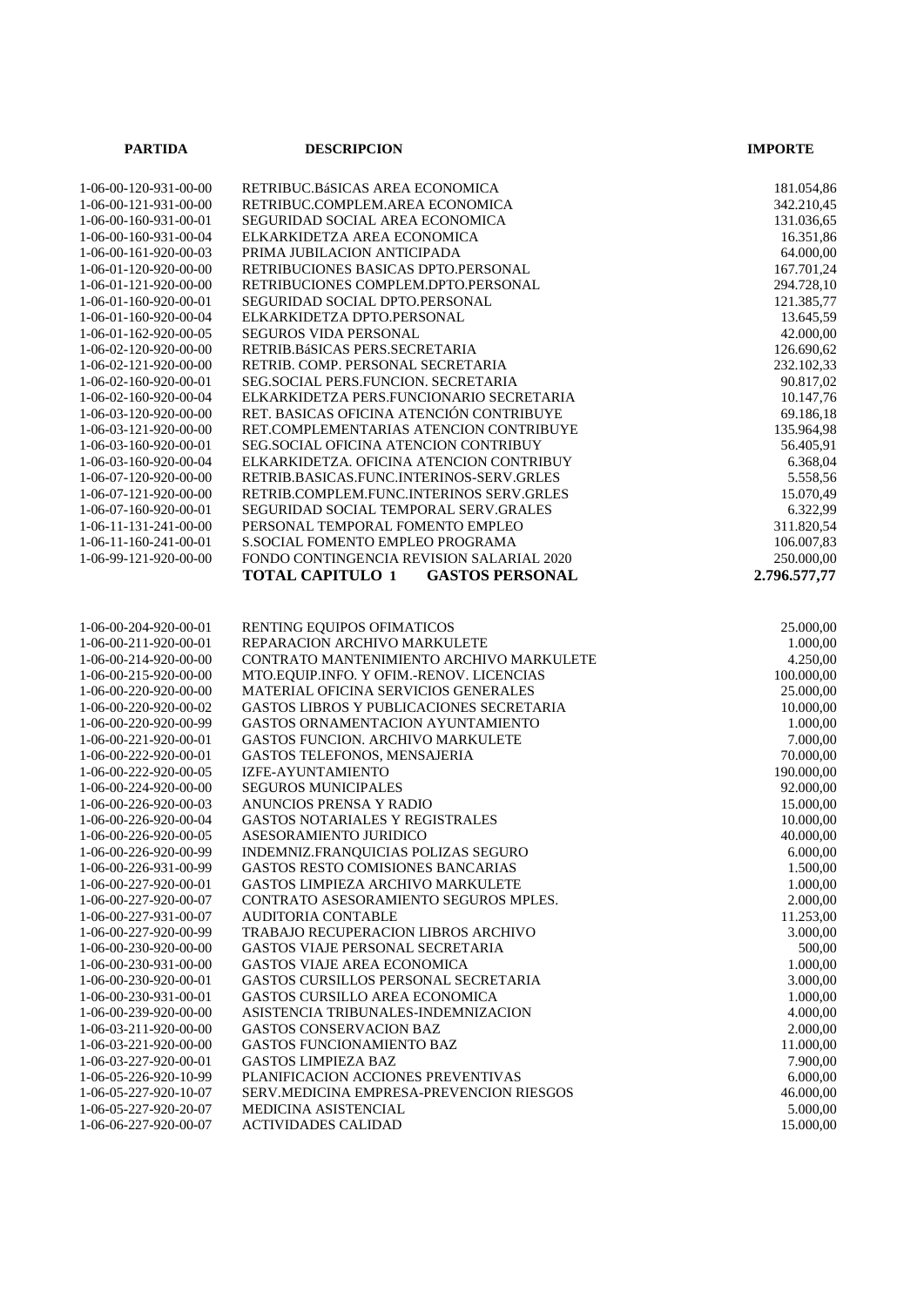| <b>PARTIDA</b>                                                                                   | <b>DESCRIPCION</b>                                                                                                                                                       |                                                                     | <b>IMPORTE</b>                                                |
|--------------------------------------------------------------------------------------------------|--------------------------------------------------------------------------------------------------------------------------------------------------------------------------|---------------------------------------------------------------------|---------------------------------------------------------------|
|                                                                                                  | <b>TOTAL CAPITULO 2</b>                                                                                                                                                  | <b>COMPRAS DE BIENES Y</b><br><b>SERVICIOS</b>                      | 717.403,00                                                    |
| 1-06-00-421-931-00-00                                                                            | MANCOMUNIDAD CUOTA SERV. ECONOMICOS<br><b>TOTAL CAPITULO 4</b>                                                                                                           | <b>TRANSFERENCIAS CORRIENTES</b>                                    | 51.500,00<br>51.500,00                                        |
| 1-06-00-622-920-00-01<br>1-06-00-622-920-00-02<br>1-06-00-625-920-00-00<br>1-06-00-626-920-00-00 | PLANTA SUPERIOR ARCHIVO MARKULETE<br><b>INVERSIONES PREVENCION</b><br>INVERSIONES ADQUISICION MOBILIARIO<br>INV.EQUIP.INFORMATICO Y OFIMATICO<br><b>TOTAL CAPITULO 6</b> | <b>INVERSIONES</b>                                                  | 5.000,00<br>20.000,00<br>10.000,00<br>90.000,00<br>125.000,00 |
| $1 - 06 - 00 - 721 - 931 - 00 - 00$                                                              | <b>TOTAL CAPITULO 7</b>                                                                                                                                                  | APORTAC.INVERSION MANC-AGENCIA DESARROLLO<br><b>TRANSF. CAPITAL</b> | 360,00<br>360,00                                              |
| 1-06-00-833-920-00-00                                                                            | <b>ANTICIPOS PERSONAL</b><br><b>TOTAL CAPITULO 8</b>                                                                                                                     | <b>VARIACIONES ACTIVOS</b><br><b>FINANCIEROS</b>                    | 90.000,00<br>90.000,00                                        |
|                                                                                                  | <b>TOTAL ORGANO 06</b>                                                                                                                                                   | ORGANIZACIÓN INTERNA                                                | 3.780.840,77                                                  |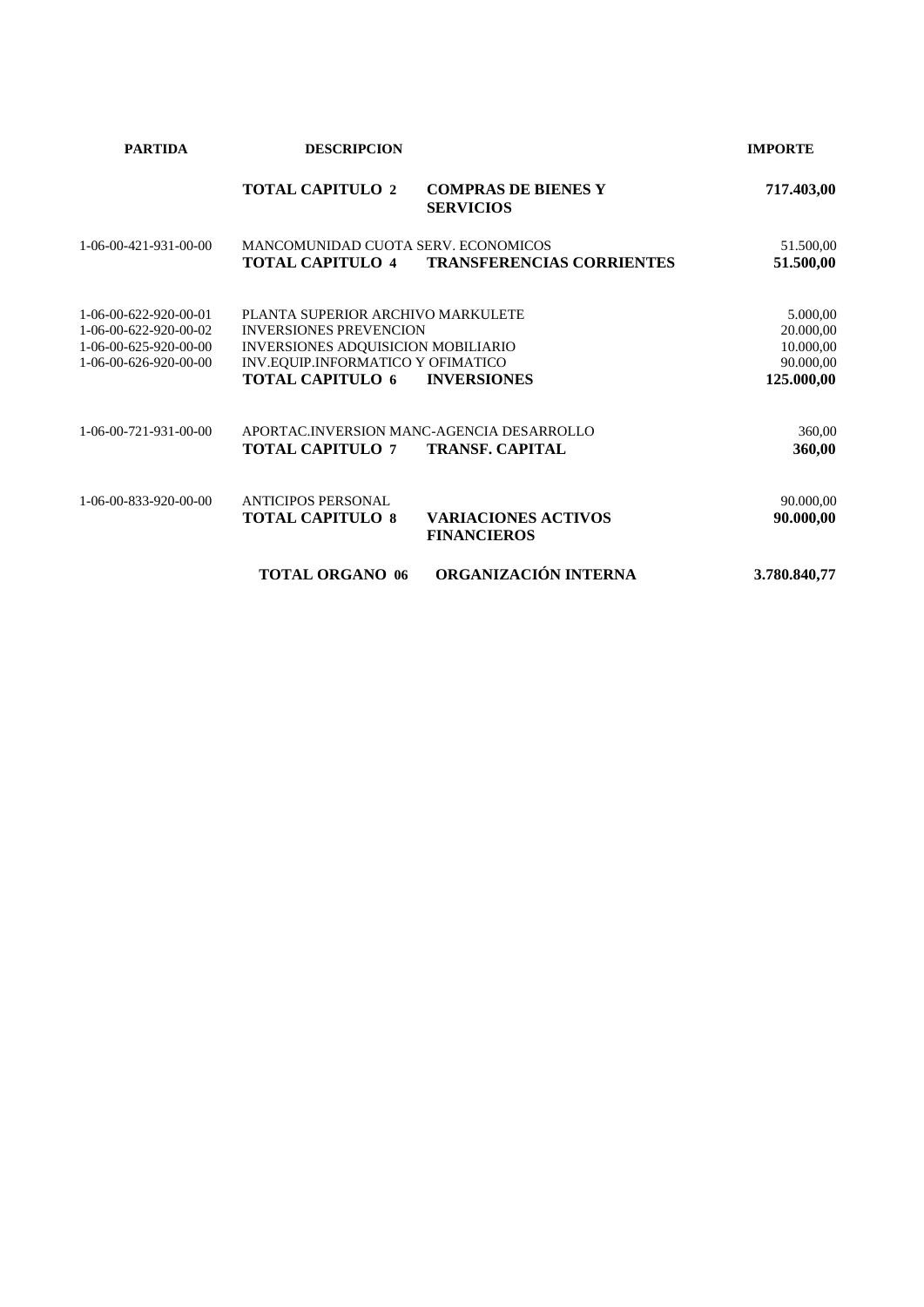| <b>PARTIDA</b>                                   | <b>DESCRIPCION</b>                                                       | <b>IMPORTE</b>   |  |
|--------------------------------------------------|--------------------------------------------------------------------------|------------------|--|
| 1-07-00-120-241-00-00                            | RETRIB.BASICAS COMERCIO, DESARROLLO ECONOMICO                            | 8.438,01         |  |
| 1-07-00-121-241-00-00                            | RETRIB.COMPL COMERCIO, DESARROLLO ECONOMICO                              | 13.777,51        |  |
| 1-07-00-160-241-00-01                            | SEG.SOCIAL: COMERCIO, DESARROLLO ECONOMICO                               | 5.917,52         |  |
| 1-07-00-160-241-00-04                            | ELKARKIDETZA: COMERCIO, DESARROLLO ECONOMICO                             | 718,97           |  |
|                                                  | <b>TOTAL CAPITULO 1</b><br><b>GASTOS PERSONAL</b>                        | 28.852,01        |  |
|                                                  |                                                                          |                  |  |
| 1-07-00-226-322-02-00                            | ACTIVIDAD COMERCIO Y AGRICULTURA                                         | 13.000,00        |  |
| 1-07-00-226-431-00-01                            | <b>ACTIVIDADES DE COMERCIO</b>                                           | 15.000,00        |  |
| 1-07-00-226-432-00-01                            | <b>ACTIVIDADES DE TURISMO</b>                                            | 15.000,00        |  |
| $1-07-00-226-491-00-01$                          | <b>IMPLANTACION NUEVAS TECNOLOGIAS</b><br><b>COMERCIO - GASTOS VIAJE</b> | 12.000,00        |  |
| 1-07-00-230-241-00-00<br>$1-07-00-230-241-00-01$ | <b>COMERCIO- CURSILLOS</b>                                               | 250,00<br>500,00 |  |
|                                                  | <b>TOTAL CAPITULO 2</b><br><b>COMPRAS DE BIENES Y</b>                    |                  |  |
|                                                  |                                                                          | 55.750,00        |  |
|                                                  | <b>SERVICIOS</b>                                                         |                  |  |
| 1-07-00-421-432-00-00                            | MANCOMUNIDAD-SERV.TURISMO                                                | 79.000,00        |  |
| 1-07-00-480-431-00-00                            | <b>SUBVENCIONES COMERCIO</b>                                             | 16.200,00        |  |
| 1-07-00-481-431-00-00                            | APORTACION IBAIARTE-PROMOCION COMERCIO                                   | 31.000,00        |  |
|                                                  | <b>TOTAL CAPITULO 4</b><br><b>TRANSFERENCIAS CORRIENTES</b>              | 126.200,00       |  |
| 1-07-00-627-432-00-01                            | PLAN TURISMO COOPERATIVO                                                 | 5.000,00         |  |
|                                                  | <b>TOTAL CAPITULO 6</b><br><b>INVERSIONES</b>                            | 5.000,00         |  |
|                                                  |                                                                          |                  |  |
| 1-07-00-721-432-00-00                            | APORTAC.INVERSION MANCOMUNIDAD-TURISMO                                   | 536,00           |  |
|                                                  | <b>TOTAL CAPITULO 7</b><br><b>TRANSF. CAPITAL</b>                        | 536,00           |  |
|                                                  | <b>COMERCIO LOCAL</b><br><b>TOTAL ORGANO 07</b>                          | 216.338.01       |  |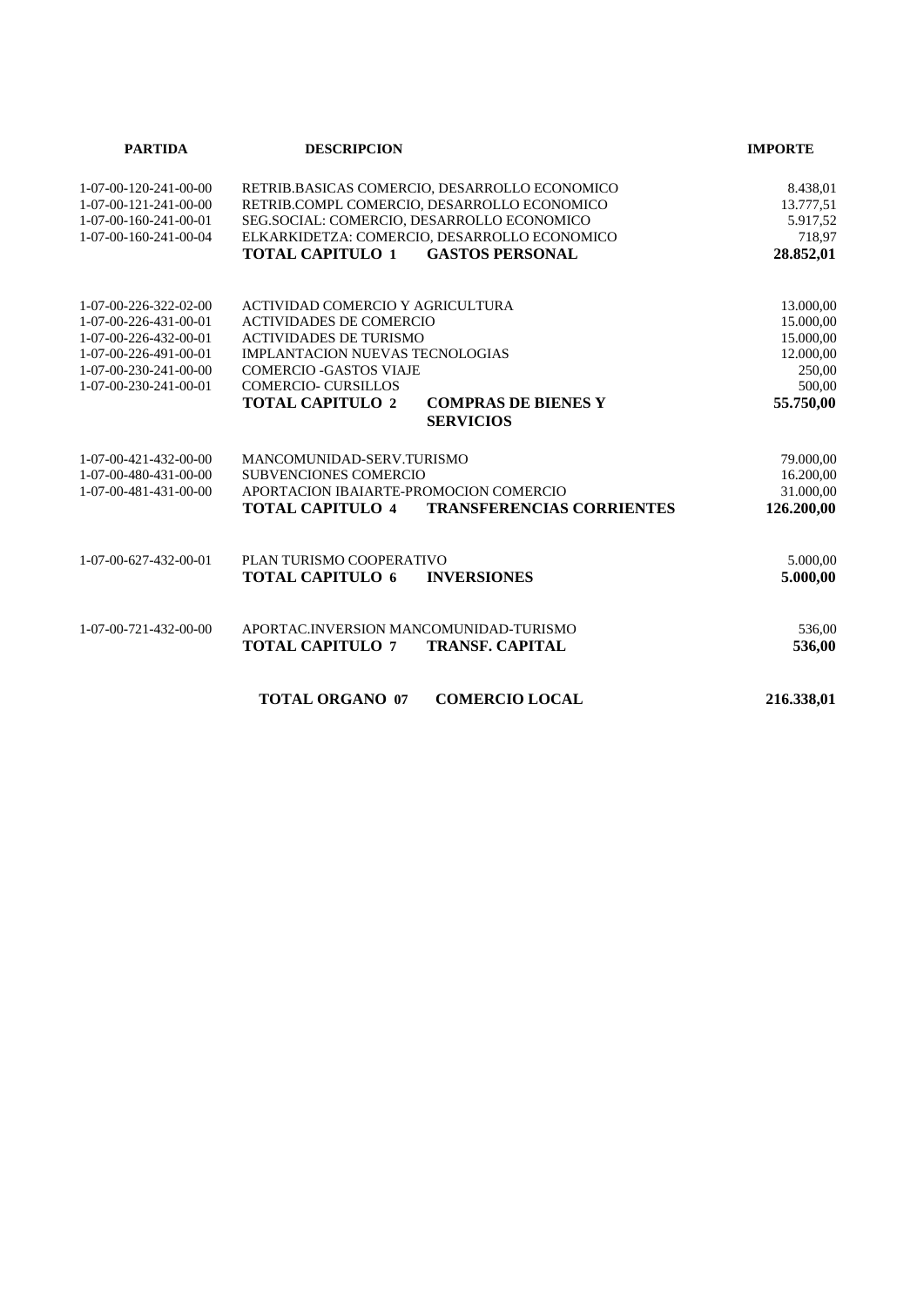| <b>PARTIDA</b>                                   | <b>DESCRIPCION</b>                                                         | <b>IMPORTE</b>           |
|--------------------------------------------------|----------------------------------------------------------------------------|--------------------------|
|                                                  |                                                                            |                          |
| 1-08-00-120-153-40-00                            | RETRIBUCIONES BASICAS SERVICIOS                                            | 418.960,54               |
| 1-08-00-121-153-40-00                            | RETRIBUCIONES COMPLEM.SERVICIOS                                            | 811.016,28               |
| 1-08-00-130-153-40-00                            | PERSONAL LABORAL SERVICIOS                                                 | 73.943,00                |
| 1-08-00-131-153-40-00                            | PERSONAL CONTRATADO SERVICIOS                                              | 65.621,45                |
| 1-08-00-160-153-40-01                            | SEGURIDAD SOCIAL SERVICIOS                                                 | 413.754,95               |
| 1-08-00-160-153-40-04                            | ELKARKIDETZA SERVICIOS                                                     | 28.506,66                |
| 1-08-01-120-431-20-00                            | RETRIBUCIONES BASICAS MERCADO                                              | 15.432,20                |
| 1-08-01-121-431-20-00                            | RETRIBUCIONES COMPLEMENTARIAS MERCADO                                      | 26.708,73                |
| 1-08-01-160-431-20-01                            | SEGURIDAD SOCIAL MERCADO                                                   | 15.939,27                |
| 1-08-01-160-431-20-04                            | ELKARKIDETZA MERCADO                                                       | 1.179,64                 |
| 1-08-05-120-161-00-00                            | RETRIB.BASICAS PERS.BRIG.AGUAS                                             | 41.043,52                |
| 1-08-05-121-161-00-00                            | RETRIB.COMPLEM.PERS.BRIG.AGUAS                                             | 100.406,00               |
| 1-08-05-130-161-00-00                            | PERSONAL LABORAL BRIGADA DE AGUAS                                          | 40.327,02                |
| 1-08-05-160-161-00-01                            | SEGURIDAD SOCIAL BRIGADA DE AGUAS                                          | 63.343,21                |
| 1-08-05-160-161-00-04                            | ELKARKIDETZA BRIGADA DE AGUAS                                              | 2.958,06                 |
| 1-08-10-120-164-00-00                            | RETRIB.BáSICAS CEMENTERIO                                                  | 19.186,86                |
| 1-08-10-121-164-00-00                            | RETRIB.COMPLEMENTARIAS CEMENTERIO                                          | 44.635,68                |
| 1-08-10-160-164-00-01                            | SEGURIDAD SOCIAL CEMENTERIO                                                | 20.138,20                |
| 1-08-10-160-164-00-04                            | ELKARKIDETZA PERS.CEMENTERIO                                               | 986,02                   |
|                                                  | <b>TOTAL CAPITULO 1</b><br><b>GASTOS PERSONAL</b>                          | 2.204.087,29             |
|                                                  |                                                                            |                          |
| $1-08-00-202-165-00-00$<br>1-08-00-204-338-00-00 | ALQUILER INTALACIONES ALUMBRADO NAVIDEÑO<br>ALQUILER PANTALLA ESPECTACULOS | 30.000,00<br>7.500,00    |
| 1-08-00-210-153-30-00                            | MANTENIMIENTO MOBILIARIO URBANO                                            | 45.000,00                |
| 1-08-00-211-311-00-00                            | GTOS.CONSERVACION URINARIOS PUBLICOS                                       | 2.000,00                 |
| 1-08-00-211-441-10-00                            | MANTENIMIENTO TRANSPORTE URBANO                                            | 3.000,00                 |
| 1-08-00-211-920-00-00                            | CONSERVACION EDIFICIOS SERV.GENERALES                                      | 15.000,00                |
| 1-08-00-211-920-10-00                            | GTOS CONSERVACION LOCALES Pº ARRASATE                                      | 300,00                   |
| 1-08-00-211-162-00-01                            | MANT.PREVENTIVO CONTENEDORES SOTERRADOS                                    | 20.000,00                |
| 1-08-00-212-165-00-00                            | COMPRAS ALUMBRADO PUBLICO                                                  | 50.000,00                |
| 1-08-00-212-165-10-00                            | MANT.INSTALACIONES TELECONTROL                                             | 13.500,00                |
| 1-08-00-212-920-00-00                            | MANT. CENTRO TRANSFORMACION AZOKA                                          | 2.000,00                 |
| 1-08-00-213-153-40-00                            | <b>GASTOS REPARACION VEHICULOS</b>                                         | 20.000,00                |
| 1-08-00-220-153-40-02                            | LIBROS Y PUBLICACIONES SERVICIOS                                           | 1.000,00                 |
| 1-08-00-221-162-00-00                            | GTOS.FUNC.CONTENEDORES SOTERRADOS                                          | 7.000,00                 |
| 1-08-00-221-311-00-00                            | <b>GASTOS FUNCIONAMIENTO URINARIOS PUBLICOS</b>                            | 1.000,00                 |
| 1-08-00-221-920-00-00                            | <b>GASTOS FUNCIONAMIENTO SERVICIOS</b>                                     | 59.000,00                |
| 1-08-00-221-165-00-01                            | ENERGIA ALUMBRADO PUBLICO                                                  | 305.000,00               |
| 1-08-00-221-920-00-04                            | COMBUSTIBLE VEHICULOS MUNICIPALES                                          | 15.000,00                |
| 1-08-00-221-153-40-05                            | VESTUARIO PERSONAL SERVICIOS                                               | 1.500,00                 |
| 1-08-00-221-165-00-05                            | VESTUARIO PERSONAL BRIGADA ELECTRICISTA                                    | 500,00                   |
| 1-08-00-221-920-00-99                            | GASTOS ESPECIAL FUNCIONAMIENTO SERVICIOS                                   | 1.500,00                 |
| 1-08-00-225-153-00-01                            | TASAS DOMINIO HIDRAULICO                                                   | 22.000,00                |
| 1-08-00-225-920-00-01<br>1-08-00-227-163-00-00   | OTRAS TASAS E IMPUESTOS<br>SERVICIO LIMPIEZA VIARIA                        | 4.400,00<br>1.550.000,00 |
| 1-08-00-227-163-10-00                            | SERVICIOS OPCIONALES LIMPIEZA VIARIA                                       | 5.000,00                 |
| 1-08-00-227-163-20-00                            | OTROS TRABAJOS LIMPIEZA VIARIA                                             | 15.000,00                |
| 1-08-00-227-311-00-00                            | SERV.SUBCONTRATADO RECOGIDA ANIMALES                                       | 12.900,00                |
| 1-08-00-227-152-20-01                            | LIMPIEZA FACHADAS                                                          | 30.000,00                |
| 1-08-00-227-311-00-01                            | <b>GASTOS LIMPIEZA URINARIOS PUBLICOS</b>                                  | 7.000,00                 |
| 1-08-00-227-920-00-01                            | LIMPIEZA AYTO.Y OTRAS DEPENDENCIAS                                         | 47.000,00                |
| 1-08-00-227-165-00-07                            | SERV. SUBCONTRATADO MANT. ALUMBRADO                                        | 20.000,00                |
| 1-08-00-227-441-10-08                            | <b>TRANSPORTE PUBLICO</b>                                                  | 530.000,00               |
| 1-08-00-227-441-11-08                            | CTE.COMPL.DEFICIT TARIFARIO TRANSPORTE                                     | 49.000,00                |
| 1-08-00-230-153-40-00                            | <b>GASTOS VIAJE SERVICIOS</b>                                              | 500,00                   |
| 1-08-00-230-153-40-01                            | <b>GASTOS CURSILLOS SERVICIOS</b>                                          | 500,00                   |
| 1-08-01-211-431-20-00                            | <b>CONSERVACION MERCADO</b>                                                | 2.500,00                 |
| 1-08-01-221-431-20-00                            | GASTOS FUNCIONAMIENTO MERCADO                                              | 10.000,00                |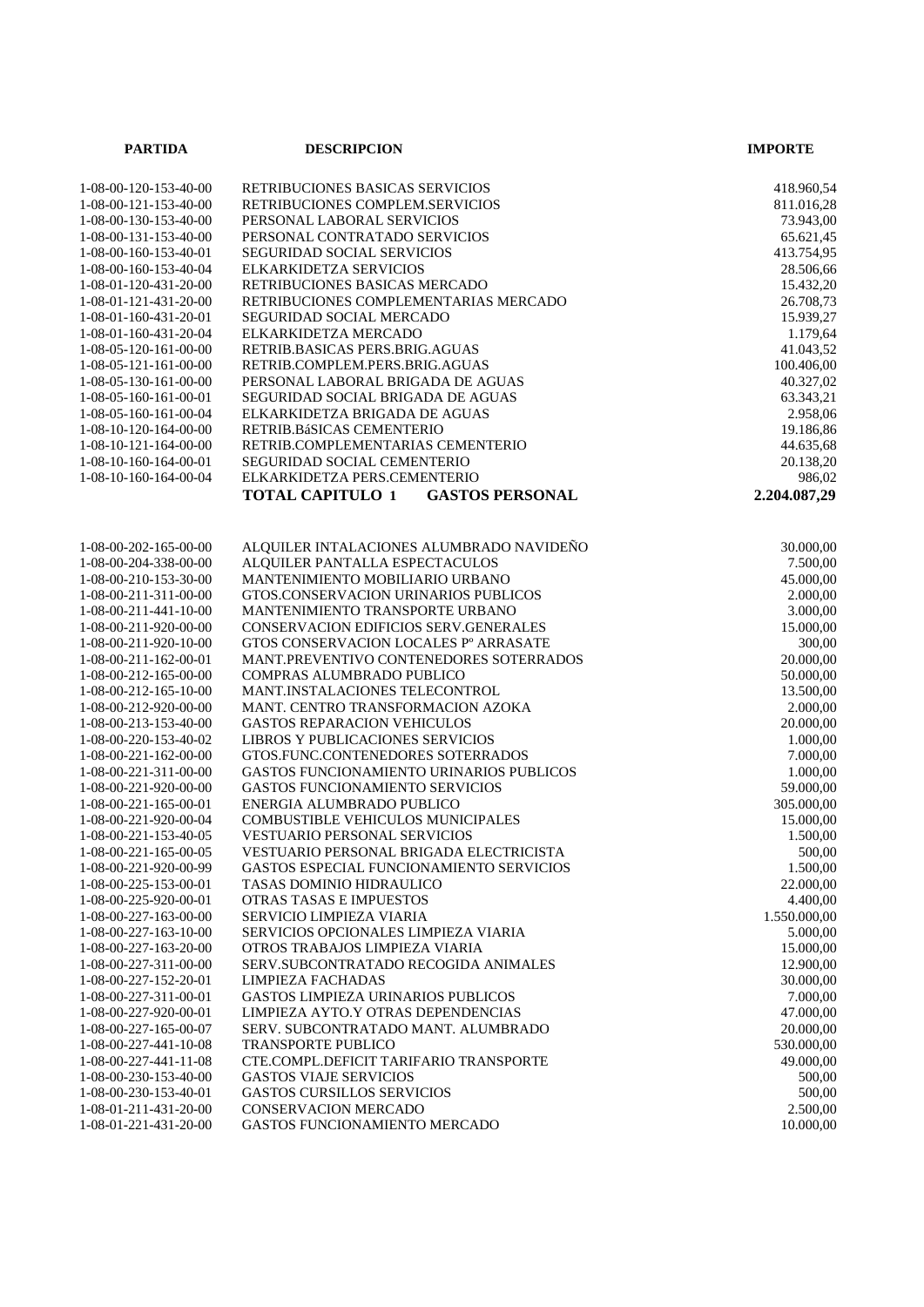| <b>PARTIDA</b>          | <b>DESCRIPCION</b>                         | <b>IMPORTE</b> |
|-------------------------|--------------------------------------------|----------------|
| 1-08-01-221-431-20-99   | OTROS SUMINISTROS PARA MERCADO             | 500,00         |
| 1-08-01-227-431-20-01   | SERVICIOS LIMPIEZA MERCADO                 | 21.300,00      |
| 1-08-04-211-153-40-00   | CONSERVACION ALMACEN MUNICIPAL             | 3.000,00       |
| $1-08-04-211-153-41-00$ | CONSERVACION OTROS ALMACENES               | 3.000,00       |
| 1-08-04-212-153-40-00   | <b>GASTOS REPARACION MAQUINARIA</b>        | 2.500,00       |
| 1-08-04-215-153-40-00   | MANTENIMIENTO EQUIPO INFORMAT.ALMACEN      | 750,00         |
| 1-08-04-220-153-40-00   | MATERIAL DE OFICINA ALMACEN                | 500,00         |
| 1-08-04-221-153-40-00   | <b>GASTOS FUNCIONAMIENTO ALMACEN</b>       | 15.000,00      |
| $1-08-04-221-153-41-00$ | GASTOS FUNCIONAMIENTO OTROS ALMACENES      | 9.000,00       |
| 1-08-04-221-153-40-04   | COMBUSTIBLE MAQUINARIA                     | 2.600,00       |
| 1-08-04-221-153-40-05   | VESTUARIO PERSONAL BRIGADA MANTENIMIENTO   | 3.700,00       |
| $1-08-04-221-153-40-11$ | <b>COMPRAS ALMACEN</b>                     | 5.000,00       |
| 1-08-04-221-920-10-11   | MATERIAL SEGURIDAD BRIGADA MANTENIMIENTO   | 3.000,00       |
| 1-08-04-227-153-40-01   | <b>GASTOS LIMPIEZA ALMACEN</b>             | 8.600,00       |
| 1-08-04-227-153-41-01   | <b>GASTOS LIMPIEZA OTROS ALMACENES</b>     | 1.300,00       |
| 1-08-05-210-161-00-00   | COMPRAS SERVICIO AGUA Y SANEAMIENTO        | 73.000,00      |
| 1-08-05-212-161-00-00   | RENOVACION PARQUE CONTADORES               | 10.000,00      |
| 1-08-05-212-161-00-01   | MANT. INST. ELECT. CENTROS BOMBEO          | 2.000,00       |
| 1-08-05-213-161-00-00   | REPARACION VEHICULOS SERVICIO AGUAS        | 4.500,00       |
| 1-08-05-221-161-00-02   | CONSORCIO - SUMINISTRO DE AGUA             | 1.050.000,00   |
| 1-08-05-221-161-00-04   | COMBUSTIBLE VEHICULOS SERVICIO AGUAS       | 3.500,00       |
| 1-08-05-221-161-00-05   | <b>VESTUARIO BRIGADA AGUAS</b>             | 2.200,00       |
| 1-08-05-221-161-00-11   | MATERIAL SEGURIDAD BRIGADA AGUAS           | 1.000,00       |
| 1-08-05-227-161-00-07   | CONTROL SANITARIO AGUAS                    | 15.000,00      |
| 1-08-05-227-161-00-99   | SERV.SUBC.LECTURA CONTADORES AGUA          | 25.600,00      |
| 1-08-06-211-929-00-00   | CONSERVACION JUZGADO DE PAZ                | 2.000,00       |
| 1-08-06-220-929-00-00   | COMPRAS JUZGADO DE PAZ                     | 4.500,00       |
| 1-08-06-221-929-00-00   | GASTOS FUNCIONAMIENTO JUZGADO DE PAZ       | 6.000,00       |
| 1-08-06-222-929-00-05   | IZFE - BAKE EPAITEGIA                      | 2.200,00       |
| 1-08-06-227-929-00-01   | CONTRATO LIMPIEZA JUZGADO DE PAZ           | 3.400,00       |
| 1-08-07-212-136-00-00   | MANT.INST.Y EQUIPO SIST.CONTRA INCENDIO    | 10.000,00      |
| 1-08-07-220-136-00-00   | COMPRA SIS.CONTRAINCENDIO                  | 5.000,00       |
| 1-08-08-210-153-00-00   | <b>MANTENIMIENTO VIAS PUBLICAS</b>         | 70.000,00      |
| 1-08-08-210-133-00-01   | COMPRAS SEñALIZACION VIAS PUBLICAS         | 12.000,00      |
| 1-08-08-210-135-00-02   | GASTOS TRABAJOS EMERGENCIAS, NEVADAS, ETC  | 12.000,00      |
| 1-08-08-212-133-10-00   | MANTENIMIENTO SEMAFOROS                    | 7.000,00       |
| 1-08-08-227-135-00-99   | <b>ACTUACION ANTI PLAGAS</b>               | 30.000,00      |
| 1-08-09-210-171-00-00   | REPARACIONES JARDINERIA                    | 45.000,00      |
| 1-08-09-210-171-10-00   | REPARACIONES PARQUE MONTERRON              | 3.000,00       |
| 1-08-09-221-171-00-00   | GASTOS FUNCIONAMIENTO JARDINERIA           | 1.500,00       |
| $1-08-09-221-171-10-00$ | GASTOS FUNCIONAMIENTO MONTERRON            | 3.000,00       |
| 1-08-09-227-171-00-00   | SERVICIO MANTENIMIENTO PARQ.Y JARDINES     | 780.000,00     |
| $1-08-10-211-164-00-00$ | CONSERVACION CEMENTERIO S.KRISTOBAL        | 8.000,00       |
| 1-08-10-220-164-00-00   | COMPRA MATERIAL CEMENTERIO S.KRISTOBAL     | 4.000,00       |
| 1-08-10-221-164-00-00   | GASTOS FUNCION.CEMENTERIO S.KRISTOBAL      | 30.000,00      |
| 1-08-10-227-164-00-01   | LIMPIEZA CEMENTERIO S.KRISTOBAL            | 5.200,00       |
| 1-08-11-211-134-00-00   | REPARACIONES ASCENSOR BIZKAIA ET.          | 8.000,00       |
| 1-08-11-221-134-00-00   | GTOS.FUNCIONAMIENTO ASCENSOR BIZKAIA ET.   | 4.400,00       |
| 1-08-11-227-134-00-01   | GTOS.LIMPIEZA ASCENSOR BIZKAIA ET.         | 1.500,00       |
| 1-08-12-210-454-00-00   | MANTENIMIENTO CAMINOS RURALES Y DE MONTAÑA | 8.000,00       |
| 1-08-12-211-134-00-00   | REPARACIONES ASCENSOR FERIAL               | 5.000,00       |
| 1-08-12-212-134-00-00   | CONT.MANTENIM.ASCENSOR FERIAL              | 10.000,00      |
| 1-08-12-221-134-00-00   | GTOS.FUNCIONAMIENTO ASCENSOR FERIAL        | 5.400,00       |
| 1-08-12-227-134-00-01   | GTOS.LIMPIEZA ASCENSOR FERIAL              | 3.200,00       |
| 1-08-13-211-134-00-00   | REPARACIONES ASCENSOR MAKATZENA            | 5.000,00       |
| 1-08-13-221-134-00-00   | GASTOS FUNCIONAMIENTO ASCENSOR MAKATZENA   | 5.000,00       |
| 1-08-13-227-134-00-01   | GASTOS LIMPIEZA ASCENSOR MAKATZENA         | 1.500,00       |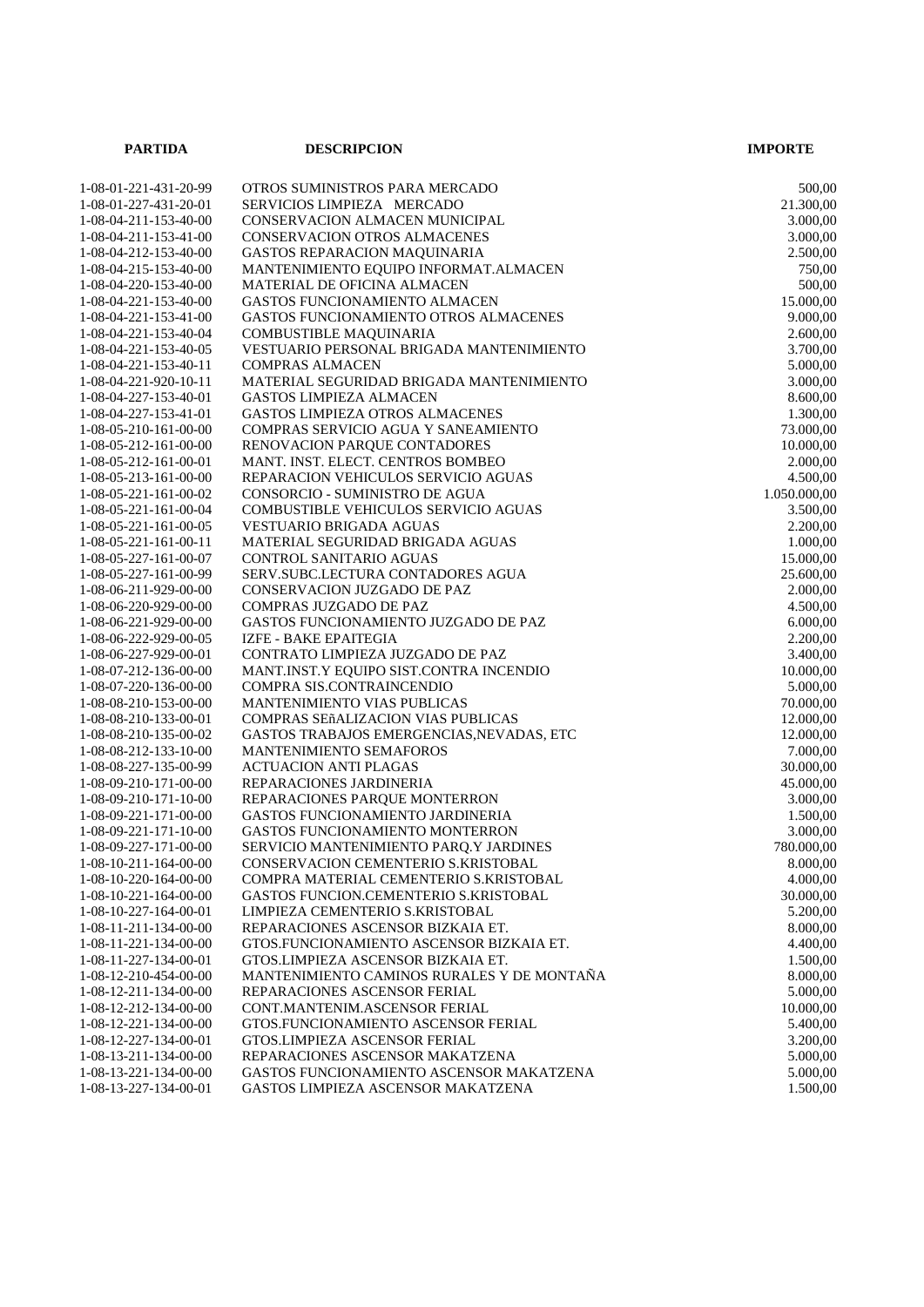**PARTIDA DESCRIPCION IMPORTE**

## **TOTAL CAPITULO 2 COMPRAS DE BIENES Y 5.272.950,00 SERVICIOS**

| $1-08-00-421-441-10-00$ | APORTAC. AUTORIDAD TRANSPORTE                               | 5.850,00     |
|-------------------------|-------------------------------------------------------------|--------------|
| 1-08-00-421-920-00-00   | MANCOMUNIDAD-SERVICIO GENERAL                               | 210.100,00   |
| 1-08-00-480-311-00-00   | <b>SUBVENCION KAONBI</b>                                    | 6.000,00     |
| 1-08-13-480-924-00-00   | APORTACION BARRIO BEDOñA                                    | 5.775,00     |
| 1-08-14-480-924-00-00   | APORTACION BARRIO MUSAKOLA                                  | 8.880,00     |
| 1-08-15-480-924-00-00   | APORTACION BARRIO SAN ANDRES                                | 9.870,00     |
| 1-08-16-480-924-00-00   | APORTACION BARRIO SANTA MARINA                              | 9.870,00     |
| 1-08-17-480-924-00-00   | APORTACION BARRIO URIBARRI                                  | 11.630,00    |
| 1-08-18-480-924-00-00   | APORTACION ZONA CENTRO                                      | 9.565,00     |
| 1-08-19-480-924-00-00   | APORTACION BARRIO URIBARRI RURAL                            | 3.500,00     |
| 1-08-20-480-924-00-00   | APORTACION BARRIO GESALIBAR                                 | 6.360,00     |
| 1-08-21-480-924-00-00   | APORTACION BARRIO UDALA                                     | 4.800,00     |
| 1-08-22-480-924-00-00   | APORTACION BARRIO MUSAKOLA RURAL                            | 2.680,00     |
| 1-08-23-480-924-00-00   | APORTACION BARRIO GARAGARZA                                 | 9.850,00     |
| 1-08-24-480-924-00-00   | APORTACION BARRIO MEATZERREKA                               | 3.620,00     |
| 1-08-25-480-924-00-00   | APORTACION BARRIO ZALDIBAR                                  | 1.025,00     |
| 1-08-26-480-924-00-00   | APORTACION BARRIO SAN ANDRES RURAL                          | 2.545,00     |
| 1-08-27-421-412-00-00   | MANCOMUNIDAD-CUOTAS AGRICULTURA                             | 21.700,00    |
|                         |                                                             |              |
|                         | <b>TOTAL CAPITULO 4</b><br><b>TRANSFERENCIAS CORRIENTES</b> | 333.620,00   |
| $1-08-00-601-153-00-00$ | URBANIZACION VIAS PUBLICAS                                  | 20.000,00    |
| 1-08-00-601-153-20-00   | <b>ASFALTADOS</b>                                           | 20.000,00    |
| 1-08-00-601-165-00-00   | <b>INVERSIONES ALUMBRADO PUBLICO</b>                        | 45.000,00    |
| 1-08-00-601-153-40-01   | RENOVACION ACERAS GIPUZKOA ET.                              | 10.000,00    |
| 1-08-00-601-153-41-01   | TALUD SANTA TERESA-AGERRE                                   | 5.000,00     |
| 1-08-00-622-441-10-00   | INVERSIONES TRANSPORTE PUBLICO-MARQUESINAS                  |              |
|                         |                                                             | 13.000,00    |
| 1-08-00-622-920-00-00   | MEJORA INSTALACIONES AYTO                                   | 5.000,00     |
| 1-08-00-622-920-10-00   | MEJORA ALUMBRADO CENTROS PUBLICOS                           | 50.000,00    |
| 1-08-00-623-153-30-00   | <b>INV.MOBILIARIO URBANO</b>                                | 20.000,00    |
| 1-08-00-623-153-31-00   | <b>BARANDADOS</b>                                           | 18.000,00    |
| 1-08-00-623-920-00-02   | INV.SIST.SEGUR.EDIF.PUBLICOS                                | 15.000,00    |
| 1-08-00-642-920-00-00   | ITE AYUNTAMIENTO, MONTERRON Y KULTURATE                     | 50.000,00    |
| 1-08-01-622-431-20-00   | <b>INVERSIONES MERCADO</b>                                  | 50.000,00    |
| 1-08-02-601-171-00-00   | PARQUES INFANTILES                                          | 80.000,00    |
| 1-08-04-623-153-40-00   | EQUIPAMIENTO BRIGADA                                        | 20.000,00    |
| 1-08-04-623-165-00-00   | INV.EQUIP.BRIGADA ELECTRICA                                 | 2.500,00     |
| 1-08-05-601-161-00-00   | INVERSIONES AGUA Y SANEAMIENTO                              | 20.000,00    |
| 1-08-08-601-133-00-00   | INVERSIONES SEÑALIZACION VIARIA                             | 15.000,00    |
| 1-08-09-601-171-00-00   | <b>INVERSIONES JARDINERIA</b>                               | 18.000,00    |
| 1-08-10-622-164-00-00   | <b>INVER.CEMENTERIO SAN CRISTOBAL</b>                       | 5.000,00     |
| 1-08-12-601-454-00-01   | <b>INVERSION CAMINOS RURALES</b>                            | 5.000,00     |
|                         | <b>INVERSIONES</b><br><b>TOTAL CAPITULO 6</b>               | 486.500,00   |
|                         |                                                             |              |
| 1-08-00-721-431-40-00   | APORT.INV.MATADERO ZUBILLAGA                                | 43.000,00    |
| 1-08-00-721-920-00-00   | APORTAC.INV.MANC.SERVICIOS GENERALES                        | 6.250,00     |
| 1-08-00-721-165-00-01   | APORT.INV.ALUMBRADO MANC.-REINT.PRESTAMO                    | 51.797,40    |
| 1-08-05-725-161-00-00   | INV.CONSORCIO AGUAS-CANON INFRAESTRUC.                      | 520.000,00   |
|                         | <b>TOTAL CAPITULO 7</b><br><b>TRANSF. CAPITAL</b>           | 621.047,40   |
|                         |                                                             |              |
|                         | <b>TOTAL ORGANO 08</b><br><b>OBRAS, SERVICIOS,</b>          | 8.918.204,69 |

**MANTENIMIENTO Y BARRIOS**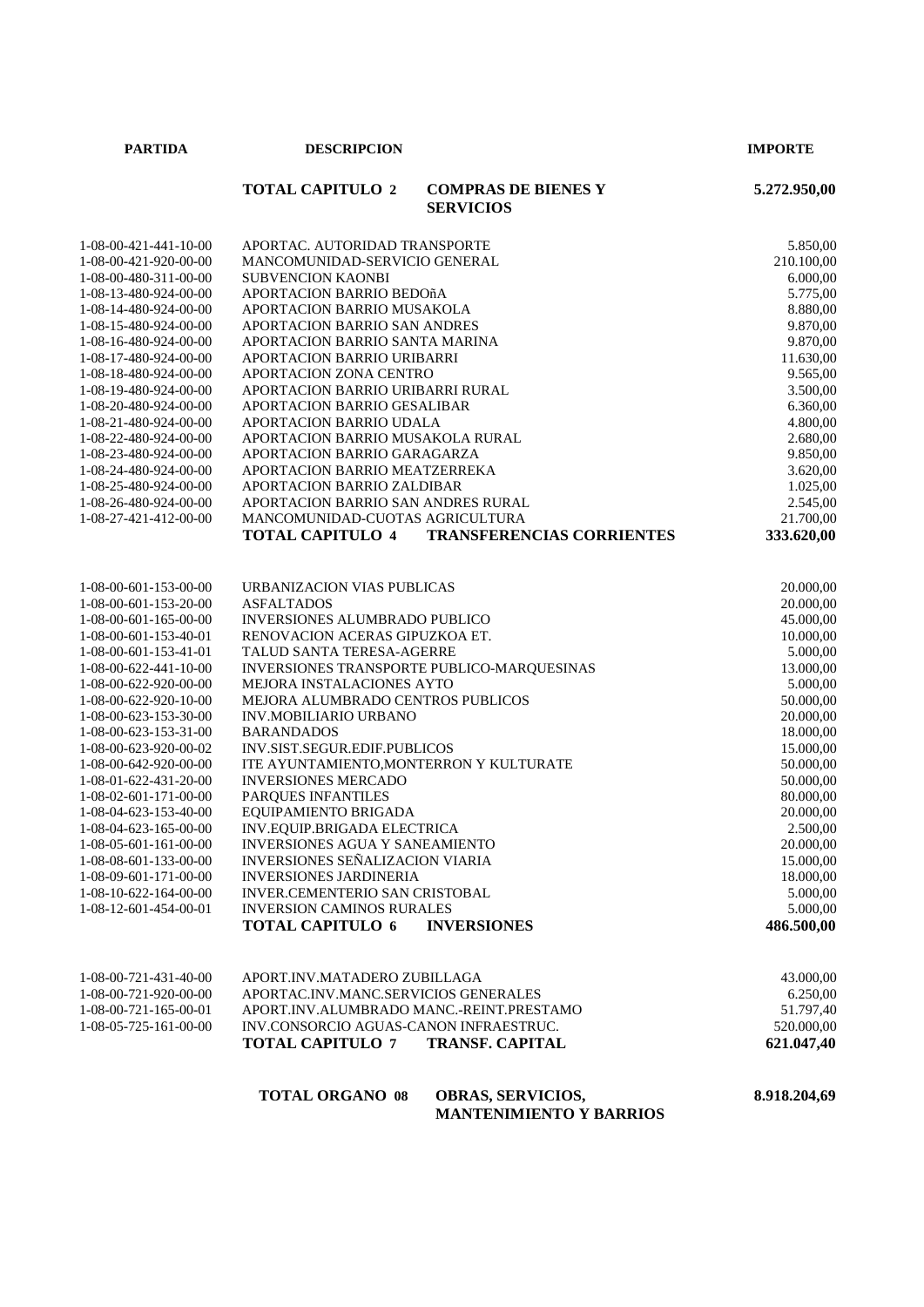| <b>PARTIDA</b>                                 | <b>DESCRIPCION</b>                                                        | <b>IMPORTE</b>         |
|------------------------------------------------|---------------------------------------------------------------------------|------------------------|
| 1-09-00-120-320-00-00                          | RETRIBUCIONES BASICAS ENSEÑANZA                                           | 20.877,36              |
| 1-09-00-121-320-00-00                          | RETRIBUCIONES COMPL.ENSEÑANZA                                             | 31.390,39              |
| 1-09-00-160-320-00-01                          | SEGURIDAD SOCIAL ENSEÑANZA                                                | 14.202,27              |
| 1-09-00-160-320-00-04                          | ELKARKIDETZA ENSEÑANZA                                                    | 1.437,94               |
| 1-09-06-120-172-20-00                          | RETRIBUCIONES BASICAS EMA UDALA                                           | 53.220,16              |
| 1-09-06-121-172-20-00                          | RETRIBUCIONES COMPLEMENT.EMA UDALA                                        | 71.907,57              |
| 1-09-06-160-172-20-01                          | SEGURIDAD SOCIAL EMA UDALA                                                | 33.017,36              |
| 1-09-06-160-172-20-04                          | ELKARKIDETZA EMA UDALA                                                    | 2.875,88               |
| 1-09-10-120-241-00-00                          | RETRIB.BASICAS PERSONAL AREA EMPLEO                                       | 19.468,12              |
| 1-09-10-121-241-00-00                          | RETRIB.COMPL.PERSONAL AREA EMPLEO                                         | 32.717,30              |
| 1-09-10-141-241-30-00                          | RETRIBUCIONES PRACTICAS NO LABORALES                                      | 6.000,00               |
| 1-09-10-141-241-40-00                          | BECAS PROYECTO TEC4COMPANIES                                              | 7.500,00               |
| 1-09-10-160-241-00-01                          | SEGURIDAD SOCIAL AREA EMPLEO                                              | 12.029,59              |
| 1-09-10-160-241-30-01                          | SEGURIDAD SOCIAL PRACTICAS NO LABORALES                                   | 1.000,00               |
| 1-09-10-160-241-00-04                          | ELKARKIDETZA PERSONAL AREA EMPLEO                                         | 1.437,94               |
|                                                | <b>TOTAL CAPITULO 1</b><br><b>GASTOS PERSONAL</b>                         | 309.081,88             |
|                                                |                                                                           |                        |
| 1-09-00-220-320-00-02                          | SUSCRIPCIONES ENSEÑANZA                                                   | 100,00                 |
| 1-09-00-226-320-00-00                          | <b>ACTIVIDADES ENSEñANZA</b>                                              | 42.000,00              |
| 1-09-00-227-323-00-00                          | LIMPIEZA CRISTALES ESCUELA                                                | 12.000,00              |
| 1-09-00-230-320-00-00                          | <b>GASTOS VIAJES ENSEÑANZA</b>                                            | 150,00                 |
| 1-09-00-230-320-00-01                          | GASTOS CURSILLOS ENSEÑANZA                                                | 150,00                 |
| 1-09-01-211-323-00-00                          | REPARACIONES ESCUELA ERGUIN                                               | 4.500,00               |
| 1-09-01-221-323-00-00                          | GTO.FUNCIONAMIENTO ESCUELA ERGUIN                                         | 42.000,00              |
| 1-09-01-227-323-00-01                          | GASTOS LIMPIEZA ESCUELA ERGUIN                                            | 53.000,00              |
| 1-09-02-211-323-00-00<br>1-09-02-221-323-00-00 | REPARACIONES ESCUELA BEDOÑABE<br>GTO.FUNCIONAMIENTO ESCUELA BEDOÑABE      | 5.000,00               |
| 1-09-02-227-323-00-01                          | GASTOS LIMPIEZA ESCUELA BEDOÑABE                                          | 27.000,00<br>58.800,00 |
| 1-09-03-211-323-00-00                          | REPARACIONES ESCUELA MUSAKOLA                                             | 2.500,00               |
| 1-09-03-221-323-00-00                          | GTO.FUNCIONAMIENTO ESCUELA MUSAKOLA                                       | 16.000,00              |
| 1-09-03-227-323-00-01                          | GTO.LIMPIEZA ESCUELA MUSAKOLA                                             | 21.900,00              |
| 1-09-04-227-323-00-99                          | SERV.SUBCONTRATADO GUARDERIA INFANTIL                                     | 21.600,00              |
| 1-09-05-211-326-00-00                          | REPARACIONES EPA-ESCUELA IDIOMAS                                          | 1.000,00               |
| 1-09-05-221-326-00-00                          | GASTOS FUNCIONAMIENTO EPA-ESCUELA IDIOMAS                                 | 13.000,00              |
| 1-09-05-227-326-00-01                          | GASTOS LIMPIEZA EPA-ESCUELA IDIOMAS                                       | 15.500,00              |
| 1-09-06-211-172-20-00                          | REPARACIONES EMA UDALA                                                    | 1.500,00               |
| 1-09-06-215-172-20-00                          | MTO.EQUIP.INFORMATICO EMA UDALA                                           | 600,00                 |
| 1-09-06-220-172-20-00                          | <b>COMPRAS EMA UDALA</b>                                                  | 2.500,00               |
| 1-09-06-221-172-20-00                          | GASTOS FUNCIONAMIENTO EMA UDALA                                           | 6.500,00               |
| 1-09-06-221-172-20-06                          | PRODUCTOS ALIMENTICIOS EMA UDALA                                          | 1.200,00               |
| $1-09-06-226-172-21-00$                        | <b>ACTIVIDADES AGENDA 21-ESCOLAR</b>                                      | 3.500,00               |
| 1-09-06-227-172-20-01                          | <b>GASTOS LIMPIEZA EMA UDALA</b>                                          | 6.000,00               |
| 1-09-10-220-241-00-02                          | <b>SUSCRIPCIONES AREA EMPLEO</b>                                          | 2.000,00               |
| 1-09-10-226-326-00-00                          | ACTIVIDAD. AREA EMPLEO-PLAN ESPECIAL EMPLEAB.                             | 50.000,00              |
| 1-09-10-226-241-00-05                          | ACTIV.FOROS, CONGRESOS, FERIA EMPLEO,                                     | 15.000,00              |
| 1-09-10-226-241-10-99                          | ACT.PROMO.IMPLANTAC.NUEVAS ACT.ECONO.                                     | 10.000,00              |
| 1-09-10-227-172-00-07                          | PROYECTO SHREC                                                            | 42.000,00              |
| 1-09-10-227-231-00-07                          | <b>LAN-R BAI PROYECTO</b>                                                 | 161.487,00             |
| 1-09-10-227-241-00-07                          | PROYECTO ACTIVID.AGRICOLAS "ARBIGARA"                                     | 13.000,00              |
| 1-09-10-227-172-00-08                          | PROYECTO TEC4COMPANIES                                                    | 22.000,00              |
| 1-09-10-230-241-00-00                          | <b>GASTOS VIAJE EMPLEO</b>                                                | 250,00                 |
| 1-09-10-230-241-00-01                          | <b>GASTOS CURSILLOS EMPLEO</b>                                            | 750,00                 |
|                                                | <b>TOTAL CAPITULO 2</b><br><b>COMPRAS DE BIENES Y</b><br><b>SERVICIOS</b> | 674.487,00             |
|                                                |                                                                           |                        |
| 1-09-00-480-323-00-00                          | <b>SUBVENCIONES ENSEñANZA</b>                                             | 163.200,00             |
| $1 - 00 - 00 - 481 - 326 - 00 - 00$            | <b>SURVENCION NAZIOAN KANPUSA</b>                                         | 2.50000                |

1-09-00-481-326-00-00 SUBVENCION NAZIOAN KANPUSA 2.500,00 1-09-06-480-172-20-00 SUBVENCION UTILIZ.INSTAL.EMA UDALA 4.000,00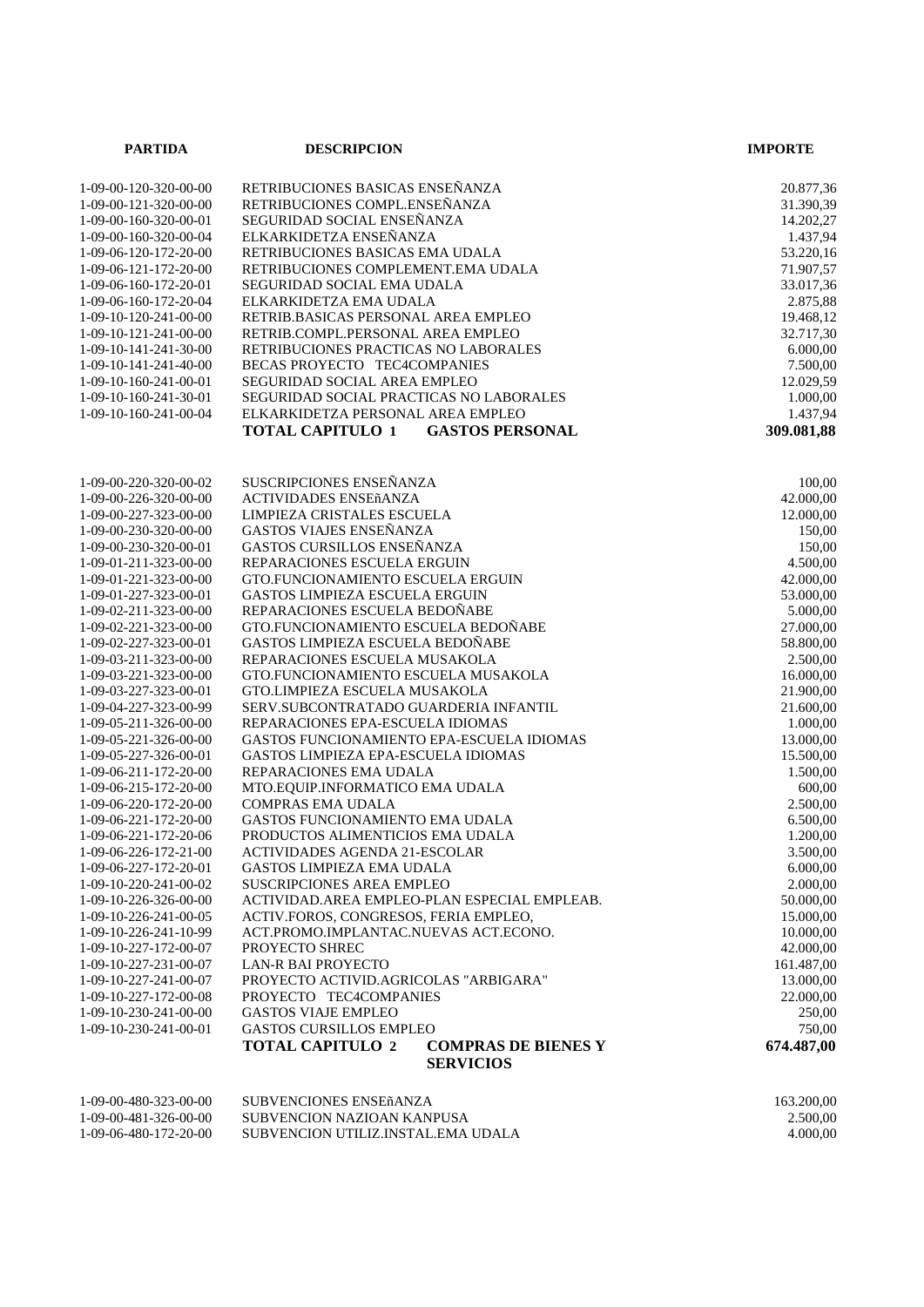| <b>PARTIDA</b>                      | <b>DESCRIPCION</b>                                          | <b>IMPORTE</b> |
|-------------------------------------|-------------------------------------------------------------|----------------|
| $1-09-06-481-172-00-00$             | <b>EMA CUOTA HABEA</b>                                      | 100,00         |
| 1-09-10-421-241-00-00               | MANCOMUNIDAD-AREA EMPLEO                                    | 112.600,00     |
| 1-09-10-470-422-00-00               | SUBV.CEI-SAIOLAN                                            | 20.000,00      |
| 1-09-10-471-241-00-00               | AYUDAS CONTRATACION PARADOS                                 | 87.500,00      |
| $1-09-10-471-241-10-00$             | SUBVENCION GASTOS FORMACION A PARADOS                       | 30.000,00      |
| 1-09-10-480-241-20-00               | FDO.AYUDA CREACION NUEVAS EMPRESAS                          | 35.000,00      |
| $1-09-10-480-241-30-00$             | SUBV.PRACTICAS-PROYECTOS FIN CARRERA                        | 10.000,00      |
| 1-09-10-481-231-00-99               | GUREAK; PROGRAMA PAUSO BERRIAK                              | 9.000,00       |
|                                     | <b>TOTAL CAPITULO 4</b><br><b>TRANSFERENCIAS CORRIENTES</b> | 473.900,00     |
| 1-09-00-622-323-00-00               | <b>INVERSIONES ENSEÑANZA</b>                                | 130.000,00     |
|                                     | <b>TOTAL CAPITULO 6</b><br><b>INVERSIONES</b>               | 130.000,00     |
| $1 - 09 - 10 - 721 - 421 - 00 - 00$ | APORTAC.INVERSION MANCOMUNIDAD - EMPLEO                     | 1.428,00       |
|                                     | <b>TOTAL CAPITULO 7</b><br><b>TRANSF. CAPITAL</b>           | 1.428,00       |
|                                     | ENSEÑANZA Y EMPLEO<br><b>TOTAL ORGANO 09</b>                | 1.588.896,88   |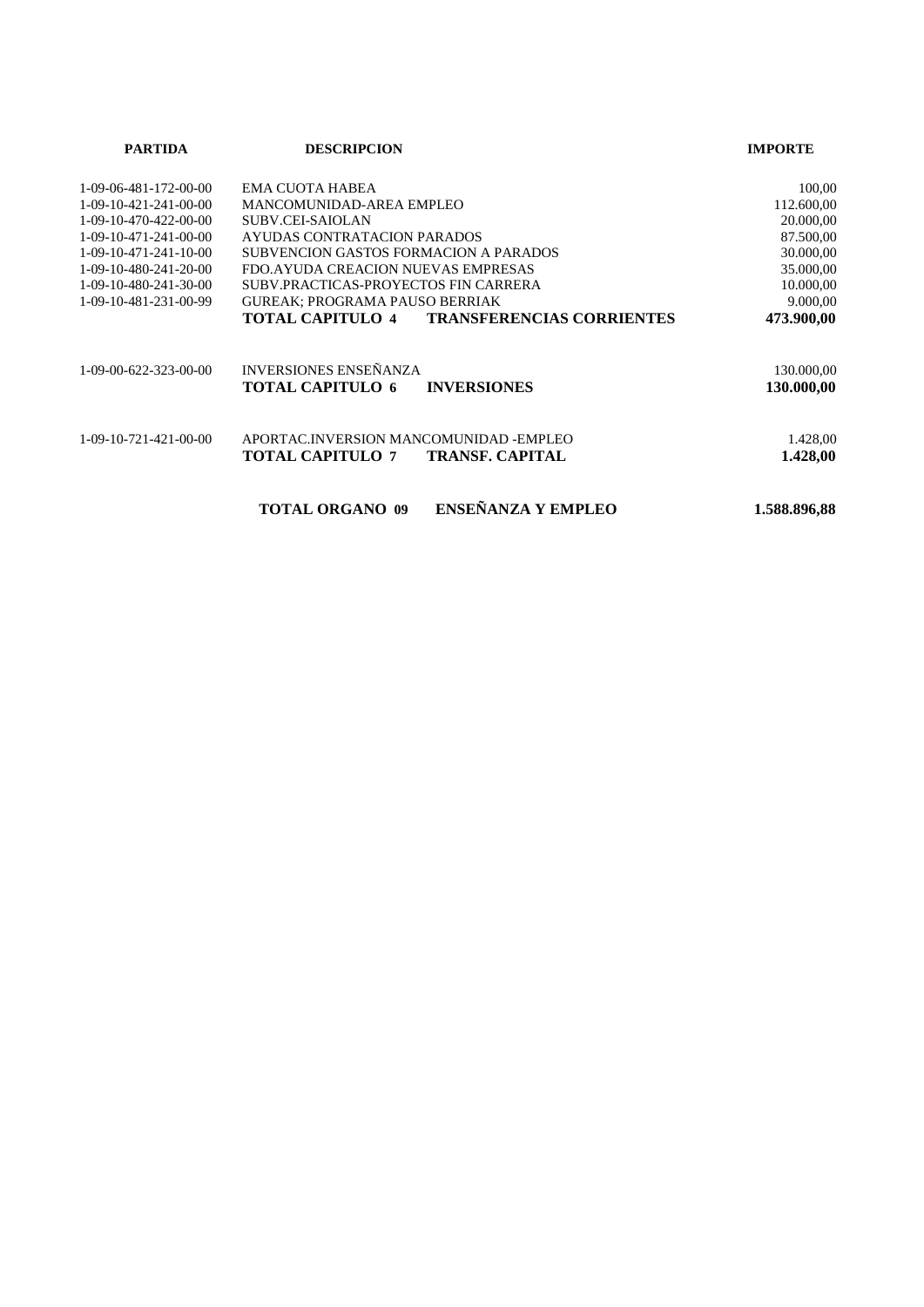| <b>PARTIDA</b>                                                  | <b>DESCRIPCION</b>                                    | <b>IMPORTE</b>     |
|-----------------------------------------------------------------|-------------------------------------------------------|--------------------|
|                                                                 |                                                       |                    |
| 1-12-00-120-340-00-00                                           | RETRIBUCIONES BASICAS DEPORTES                        | 166.182,47         |
| 1-12-00-121-340-00-00<br>RETRIBUCIONES COMPLEMENTARIAS DEPORTES |                                                       | 336.282,35         |
| 1-12-00-130-340-00-00                                           | PERSONAL LABORAL DEPORTES                             | 59.176,44          |
| 1-12-00-131-340-00-00                                           | PERSONAL TEMPORAL DEPORTES                            | 8.338,68           |
| 1-12-00-131-342-10-00                                           | PERSONAL TEMPORAL INSTALACION NAVIDAD                 | 4.115,34           |
| 1-12-00-160-340-00-01                                           | SEGURIDAD SOCIAL DEPORTES                             | 169.234,27         |
| 1-12-00-160-342-10-01                                           | SEGURIDAD SOCIAL INSTALACION NAVIDAD                  | 1.461,14           |
| 1-12-00-160-340-00-04                                           | ELKARKIDETZA DEPORTES                                 | 8.460,48           |
|                                                                 | <b>TOTAL CAPITULO 1</b><br><b>GASTOS PERSONAL</b>     | 753.251,17         |
|                                                                 |                                                       |                    |
| 1-12-00-202-342-10-01                                           | ALQUILER INSTALACION DE NAVIDAD                       | 26.000,00          |
| 1-12-00-211-342-10-00                                           | REPARACIONES MUSAKOLA                                 | 40.000,00          |
| 1-12-00-211-342-10-01                                           | REPARACIONES CON CARGO A SEGUROS                      | 2.000,00           |
| 1-12-00-211-342-20-01                                           | REPARACIONES UARKAPE                                  | 3.500,00           |
| 1-12-00-211-342-30-01                                           | <b>ITURRIPE - REPARACIONES</b>                        | 1.000,00           |
| 1-12-00-212-342-10-00                                           | CONTRATO MANTENIMIENTO MAQUINARIA                     | 22.000,00          |
| 1-12-00-212-342-20-01                                           | UARKAPE - CONTRATO MANTENIMIENTO                      | 4.500,00           |
| 1-12-00-212-342-30-01                                           | ITURRIPE - CONTRATO MANTENIMIENTO                     | 1.500,00           |
| 1-12-00-220-340-00-00                                           | DEPORTES-MATERIAL DE OFICINA                          | 3.000,00           |
| 1-12-00-220-342-10-99                                           | MATERIAL DEPORTIVO A FACTURAR                         | 1.500,00           |
| 1-12-00-221-342-10-01                                           | ENERGIA ELECTRICA MUSAKOLA                            | 120.000,00         |
| 1-12-00-221-342-20-01                                           | <b>UARKAPE - ENERGIA ELECTRICA</b>                    | 43.000,00          |
| 1-12-00-221-342-30-01                                           | <b>ITURRIPE - ENERGIA ELECTRICA</b>                   | 16.500,00          |
| 1-12-00-221-342-10-02                                           | AGUA Y BASURAS MUSAKOLA                               | 80.000,00          |
| 1-12-00-221-342-20-02                                           | <b>UARKAPE - AGUA</b>                                 | 5.000,00           |
| 1-12-00-221-342-30-02                                           | <b>ITURRIPE - AGUA</b>                                | 4.600,00           |
| 1-12-00-221-342-10-03                                           | <b>GAS MUSAKOLA</b>                                   | 90.000,00          |
| 1-12-00-221-342-20-03                                           | <b>UARKAPE - GAS</b>                                  | 19.000,00          |
| 1-12-00-221-342-30-03<br>1-12-00-221-342-10-05                  | <b>ITURRIPE - GAS</b><br>VESTUARIO PERSONAL DEPORTES  | 10.000,00          |
| 1-12-00-221-342-10-08                                           | DEPORTES-BOTIQUIN                                     | 2.000,00<br>500,00 |
| 1-12-00-221-342-10-09                                           | DEPORTES-PRODUCTOS LIMPIEZA                           | 4.000,00           |
| 1-12-00-221-342-10-12                                           | CLORO, ALQUICIDAS Y MAT. PISCINA Y VESTUARIOS         | 21.000,00          |
| 1-12-00-221-342-10-99                                           | MATERIAL DEPORTIVO                                    | 2.000,00           |
| 1-12-00-222-340-00-01                                           | DEPORTES-GASTOS COMUNICACIONES Y PORTES               | 3.000,00           |
| 1-12-00-226-342-10-01                                           | OTRAS ACTIV.COMISION DEPORTES                         | 5.500,00           |
| 1-12-00-226-342-00-05                                           | ACTIVIDADES PLAN ESTRATEGICO DEPORTES                 | 10.000,00          |
| 1-12-00-226-342-10-06                                           | CAMPAÑA VERANO Y ACTIVIDADES DEPORTIVAS               | 1.000,00           |
| 1-12-00-226-340-00-99                                           | COMISIONES BANCARIAS DEPORTES                         | 200,00             |
| 1-12-00-226-342-20-99                                           | <b>UARKAPE - OTROS GASTOS</b>                         | 6.000,00           |
| 1-12-00-226-342-30-99                                           | <b>ITURRIPE - OTROS GASTOS</b>                        | 1.000,00           |
| 1-12-00-227-342-10-01                                           | MUSAKOLAKO KIROLD.-SERVICIO LIMPIEZA                  | 235.000,00         |
| 1-12-00-227-342-20-01                                           | <b>UARKAPE - LIMPIEZA</b>                             | 23.000,00          |
| 1-12-00-227-342-30-01                                           | <b>ITURRIPE - LIMPIEZA</b>                            | 16.500,00          |
| 1-12-00-227-342-00-04                                           | SERVICIOS ACTIVIDADES DEPORTIVAS                      | 126.000.00         |
| 1-12-00-227-342-00-06                                           | SERV. SUBC.DEPORTE ESCOLAR DEPORTE ADAPTADO           | 6.000,00           |
| 1-12-00-227-342-10-99                                           | PRESTACION OTROS SERVICIOS DEPORTIVOS                 | 18.000,00          |
| 1-12-00-227-342-20-99                                           | SERV.ASESOR.GIMNASIOS, SOAF, CUSTODIA UARKAPE         | 123.350,00         |
| 1-12-00-230-340-00-00                                           | <b>GASTOS VIAJES DEPORTES</b>                         | 400,00             |
| 1-12-00-230-340-00-01                                           | <b>CURSILLOS DEPORTES</b>                             | 500,00             |
|                                                                 | <b>TOTAL CAPITULO 2</b><br><b>COMPRAS DE BIENES Y</b> | 1.098.050,00       |
|                                                                 | <b>SERVICIOS</b>                                      |                    |
| 1-12-00-421-341-00-00                                           | MANCOMUNIDAD-SERV.DEPORTES                            | 6.675,00           |
| 1-12-00-480-326-00-01                                           | LEK- SUBVENCION DEPORTE ESCOLAR                       | 39.000,00          |
| 1-12-00-480-341-00-01                                           | SUBV. ENT.DEPORTIVAS CONCURRENCIA CAMPETITIVA         | 100.000,00         |
| 1-12-00-480-341-10-01                                           | SUBV. DIRECTAS ACTIVID. EXTRAORDINARIAS DEPORTES      | 4.500,00           |
| 1-12-00-480-341-20-01                                           | MONDRAITZ SUBV.SUBIDA UDALAITZ                        | 3.500,00           |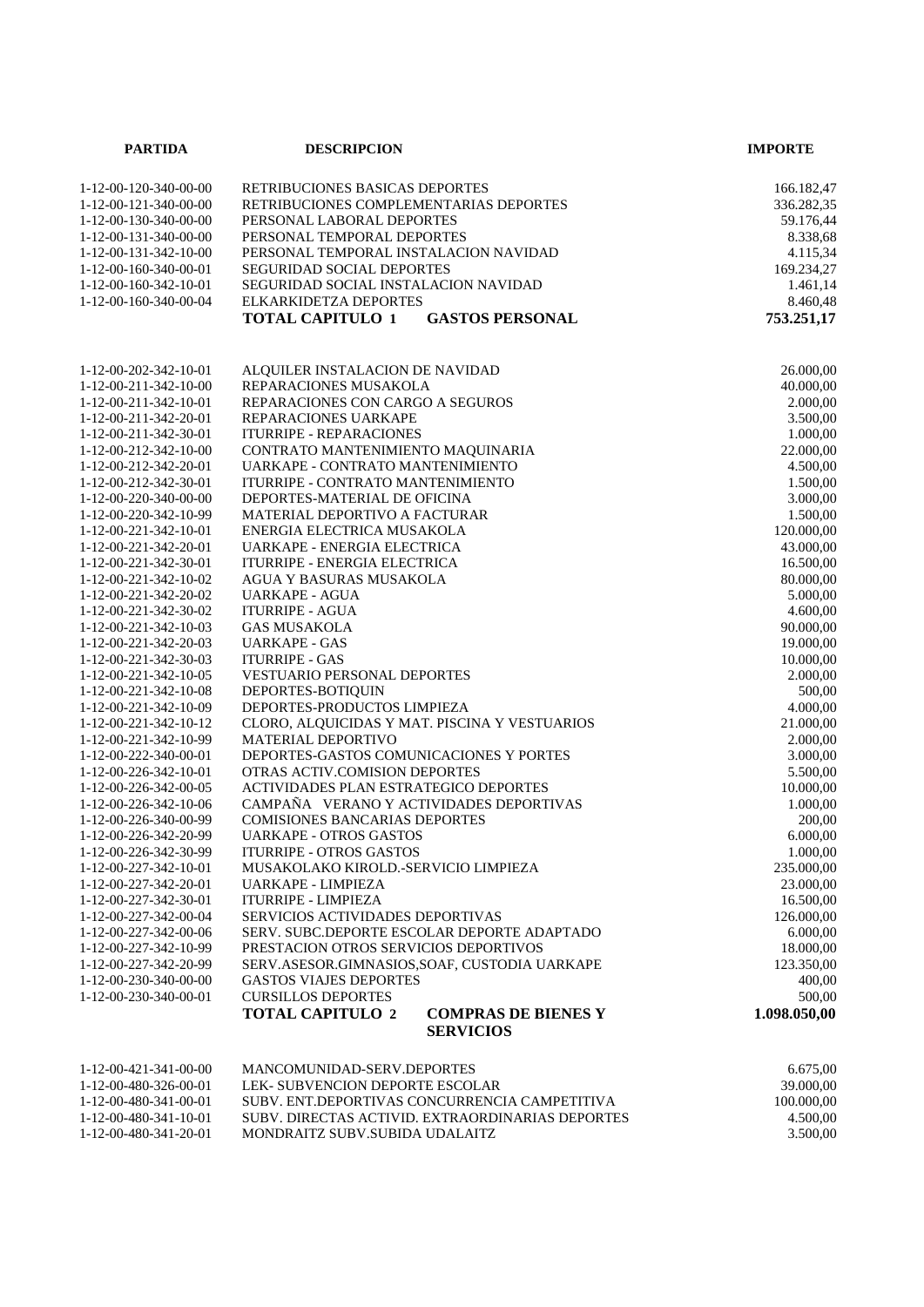| <b>PARTIDA</b>                                               | <b>DESCRIPCION</b>                                                                                                | <b>IMPORTE</b>                                 |
|--------------------------------------------------------------|-------------------------------------------------------------------------------------------------------------------|------------------------------------------------|
|                                                              | <b>TOTAL CAPITULO 4</b>                                                                                           | <b>TRANSFERENCIAS CORRIENTES</b><br>153.675,00 |
| 1-12-00-622-340-00-00<br>$1 - 12 - 00 - 642 - 340 - 00 - 01$ | <b>INVERSIONES AREA DEPORTES</b><br>PROYECTO NUEVO POLIDEPORTIVO<br><b>TOTAL CAPITULO 6</b><br><b>INVERSIONES</b> | 80.000,00<br>25.000,00<br>105.000,00           |

**TOTAL ORGANO 12 DEPORTES 2.109.976,17**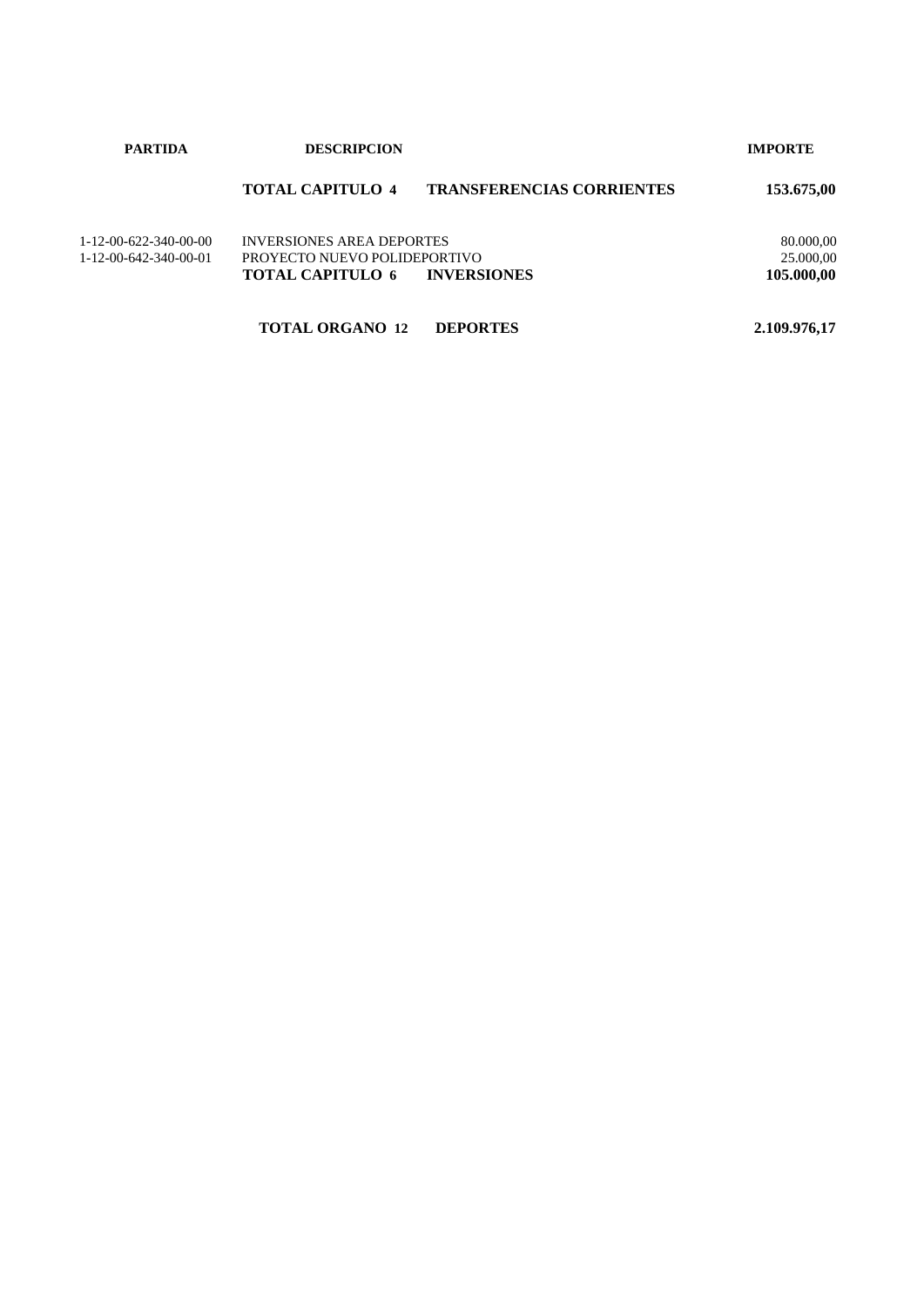| <b>PARTIDA</b>          | <b>DESCRIPCION</b>                                          | <b>IMPORTE</b>         |
|-------------------------|-------------------------------------------------------------|------------------------|
| 1-13-30-120-231-50-00   | RETRIBUCIONES BASICAS IGUALDAD                              | 50.109,64              |
| 1-13-30-121-231-50-00   | RETRIBUCIONES COMPLEMENTARIAS IGUALDAD                      | 75.739,07              |
| 1-13-30-160-231-50-01   | SEGURIDAD SOCIAL IGUALDAD                                   | 35.187,32              |
| 1-13-30-160-231-50-04   | ELKARKIDETZA IGUALDAD                                       | 1.437,94               |
|                         | <b>TOTAL CAPITULO 1</b><br><b>GASTOS PERSONAL</b>           | 162.473,97             |
| 1-13-30-220-231-50-02   | <b>SUSCRIPCIONES IGUALDAD</b>                               |                        |
| 1-13-30-226-231-50-00   | <b>ACTIVIDADES AREA IGUALDAD</b>                            | 2.000,00<br>120.000,00 |
| 1-13-30-226-231-51-01   | PLAN PREVENCION VIOLENCIA MACHISTA EN ESCUELAS              | 34.848,00              |
| 1-13-30-226-231-52-01   | <b>GESTION PLAN CONTRA VIOLENCIA MACHISTA</b>               | 57.000,00              |
| 1-13-30-226-231-50-04   | PROCESO EMPODERAMIENTO MUJER INMIGRANTE                     | 5.500,00               |
| 1-13-30-227-231-50-00   | ANALISIS UBICACION NUEVO EMAKUME TXOKOA                     | 15.000,00              |
| 1-13-30-227-231-50-07   | FORMACION EN IGUALDAD DPTOS MUNICIPALES                     | 20.000,00              |
| 1-13-30-230-231-50-00   | <b>GASTOS VIAJES IGUALDAD</b>                               | 600,00                 |
| 1-13-30-230-231-50-01   | <b>CURSILLOS IGUALDAD</b>                                   | 400,00                 |
| 1-13-31-211-231-51-00   | GTOS.CONSERVACION EMAKUMEAREN TXOKOA                        | 2.000,00               |
| $1-13-31-220-231-51-00$ | MATERIAL OFICINA EMAKUMEAREN TXOKOA                         | 400,00                 |
| 1-13-31-221-231-51-00   | GTOS.FUNCIONAMIENTO EMAKUMEAREN TXOKOA                      | 11.000,00              |
| 1-13-31-227-231-51-01   | GTOS.LIMPIEZA EMAKUMEAREN TXOKOA                            | 4.800,00               |
|                         | <b>TOTAL CAPITULO 2</b><br><b>COMPRAS DE BIENES Y</b>       | 273.548,00             |
|                         | <b>SERVICIOS</b>                                            |                        |
| 1-13-30-480-231-00-00   | PROGRAMA AYUDA MUJERES EN RIESGO                            | 10.000,00              |
| 1-13-30-480-231-50-00   | <b>SUBVENCIONES IGUALDAD</b>                                | 7.000,00               |
|                         | <b>TOTAL CAPITULO 4</b><br><b>TRANSFERENCIAS CORRIENTES</b> | 17.000,00              |

**TOTAL ORGANO 13 IGUALDAD 453.021,97**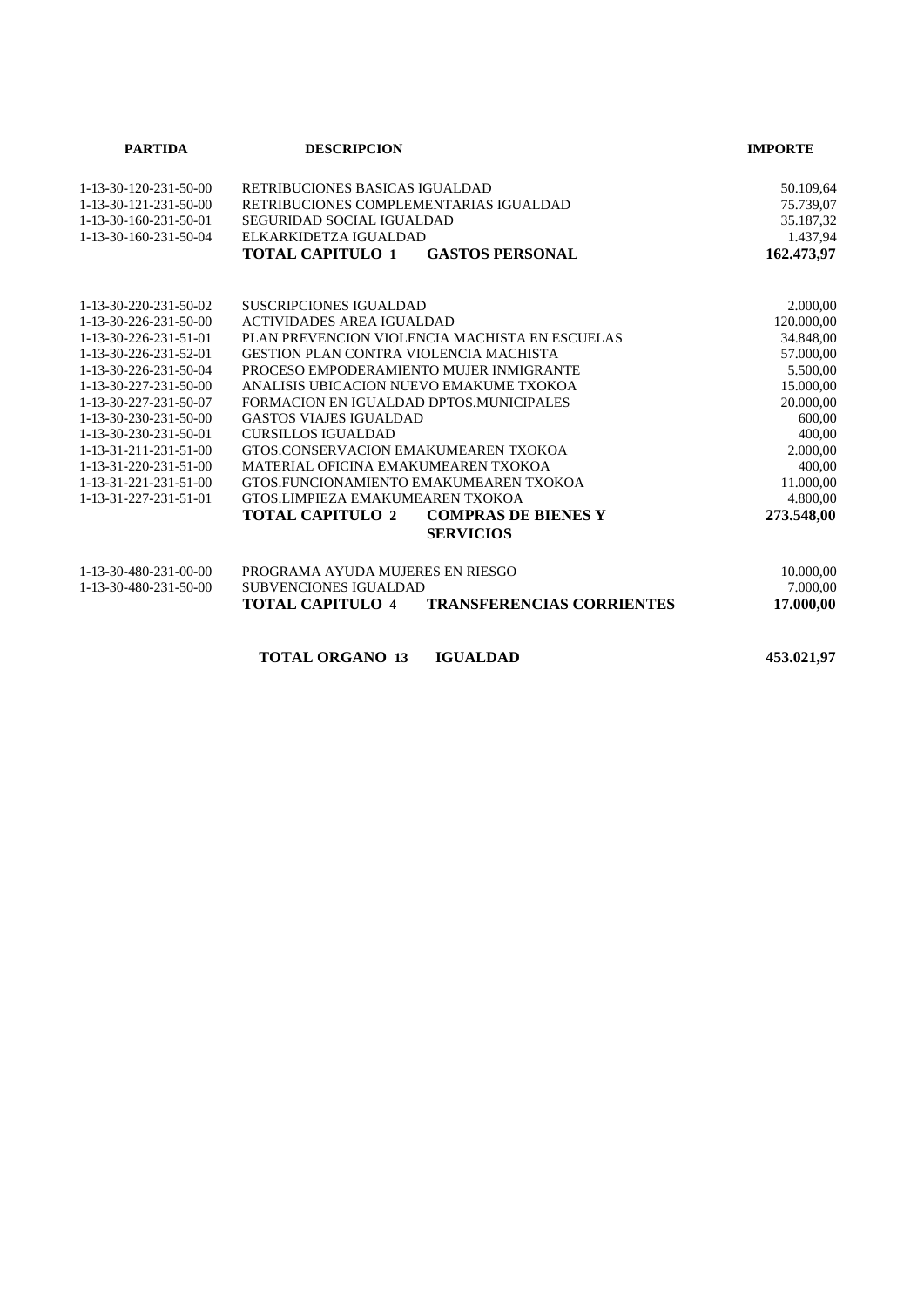| <b>PARTIDA</b>                                 | <b>DESCRIPCION</b>                                                                                                               | <b>IMPORTE</b>                      |  |
|------------------------------------------------|----------------------------------------------------------------------------------------------------------------------------------|-------------------------------------|--|
| 1-14-00-226-326-00-99<br>1-14-00-226-924-00-99 | PROCESO SOBRE LA MEMORIA<br>PROCESOS PARTICIPATIVOS<br><b>COMPRAS DE BIENES Y</b><br><b>TOTAL CAPITULO 2</b><br><b>SERVICIOS</b> | 20.000,00<br>20.000,00<br>40.000,00 |  |
| 1-14-00-500-929-00-00                          | CREDITO GLOBAL-PROCESO PARTICIPATIVO<br><b>CREDITO GLOBAL</b><br><b>TOTAL CAPITULO 5</b>                                         | 250.000,00<br>250.000,00            |  |
|                                                | <b>CONVIVENCIA Y PARTICIPACIÓN</b><br><b>TOTAL ORGANO 14</b>                                                                     | 290.000,00                          |  |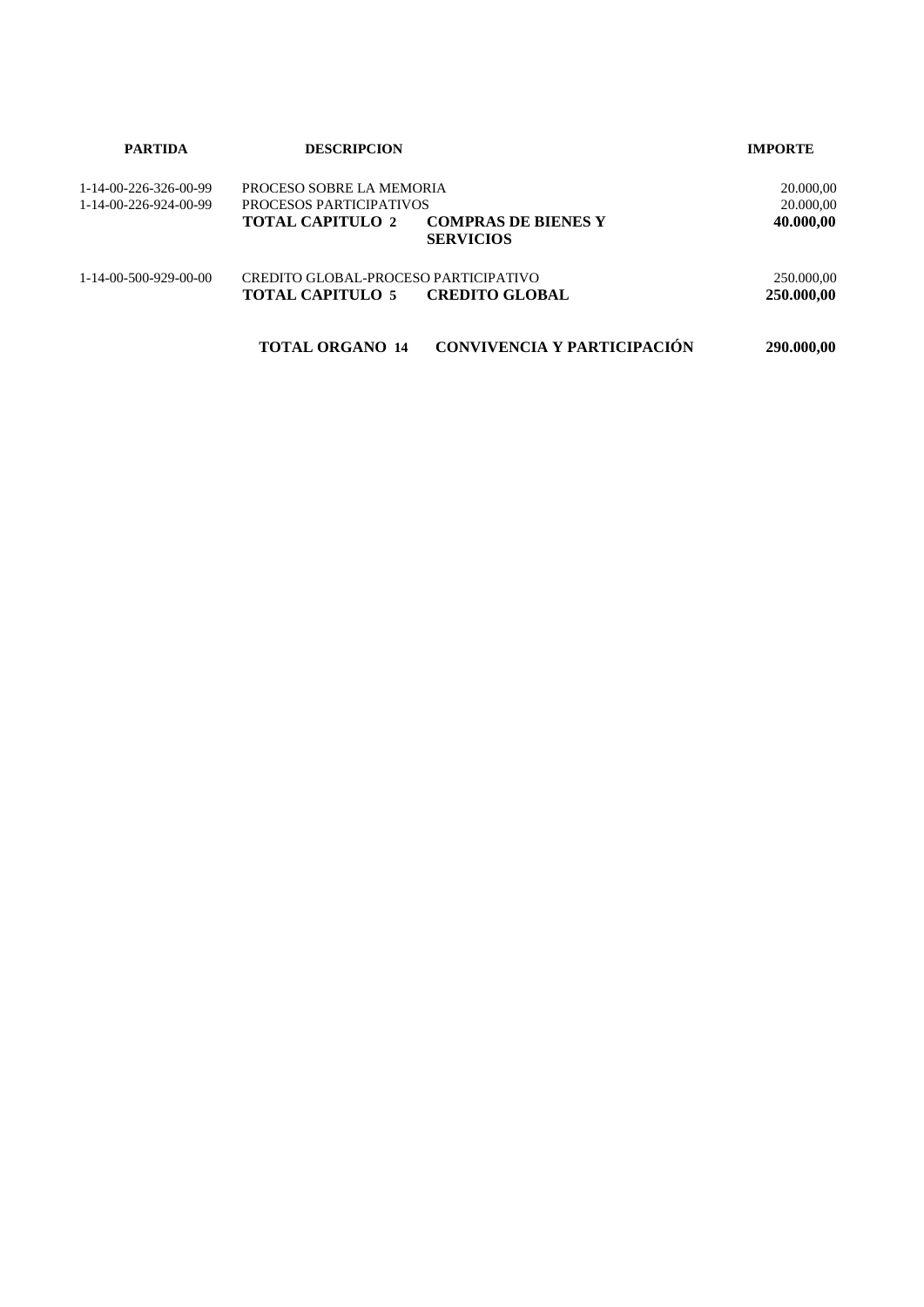**PARTIDA DESCRIPCION IMPORTE**

**TOTAL GASTO 34.829.173,25**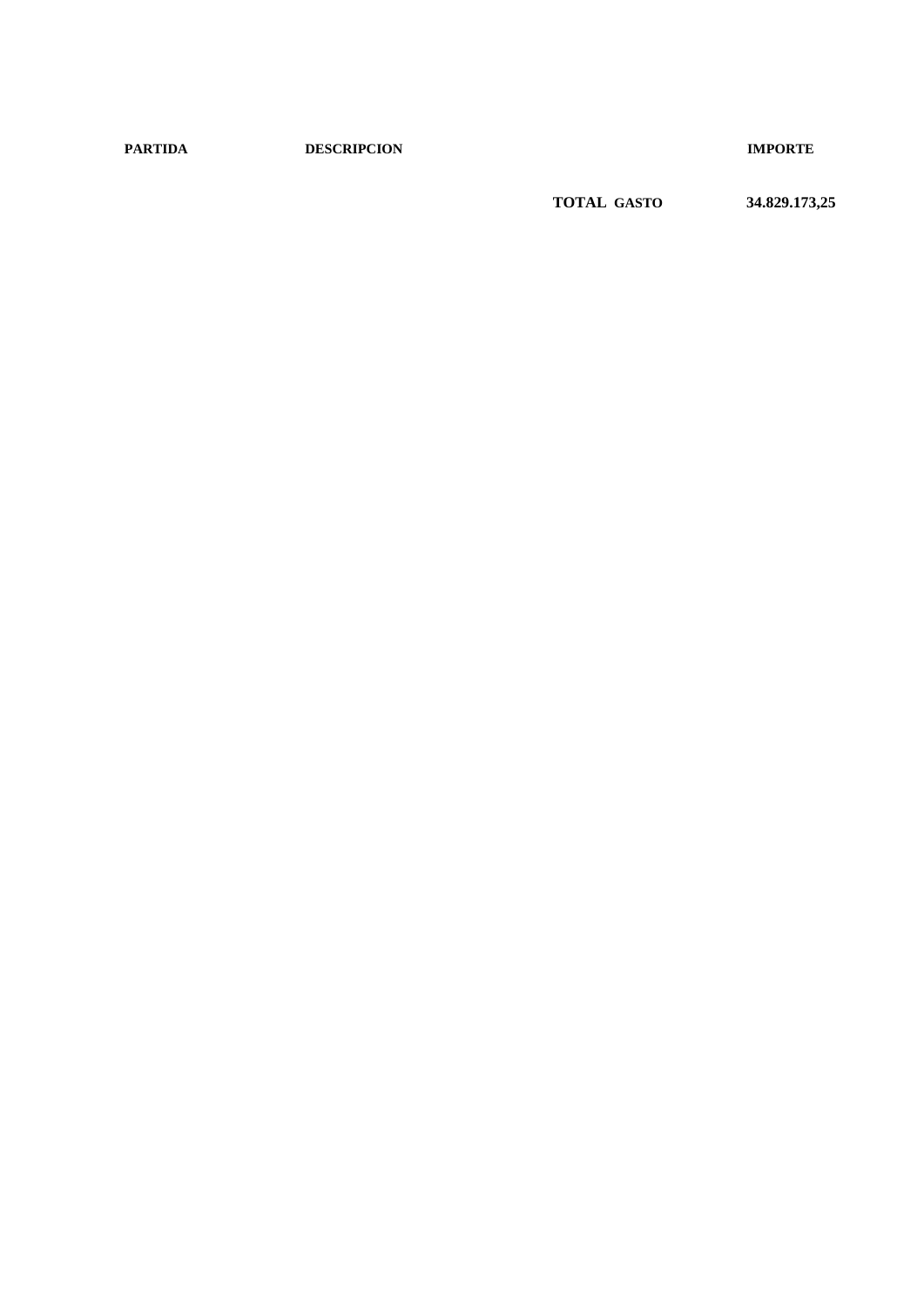| <b>PARTIDA</b>        | <b>DESCRIPCION</b>                      | <b>IMPORTE</b> |
|-----------------------|-----------------------------------------|----------------|
| 2-01-04-310-000-00-04 | EXPEDICION INFORMES POLICIA MUNICIPAL   | 3.000,00       |
| 2-01-04-310-000-00-05 | RECOGIDA Y RETIRADA DE VEHICULOS        | 25.000,00      |
| 2-01-04-310-000-00-06 | INGRESOS OTA-TARJETAS RESIDENTES        | 5.000,00       |
| 2-01-04-391-000-00-01 | MULTAS POLICIA MUNICIPAL                | 200.000,00     |
| 2-01-04-391-000-01-01 | MULTAS OTA                              | 30.000,00      |
|                       | <b>TOTAL CAPITULO 3</b><br><b>TASAS</b> | 263.000.00     |
|                       |                                         |                |

| <b>TOTAL ORGANO 01</b> | <b>GOBERNANZA Y SEGURIDAD</b> | 263.000,00 |
|------------------------|-------------------------------|------------|
|------------------------|-------------------------------|------------|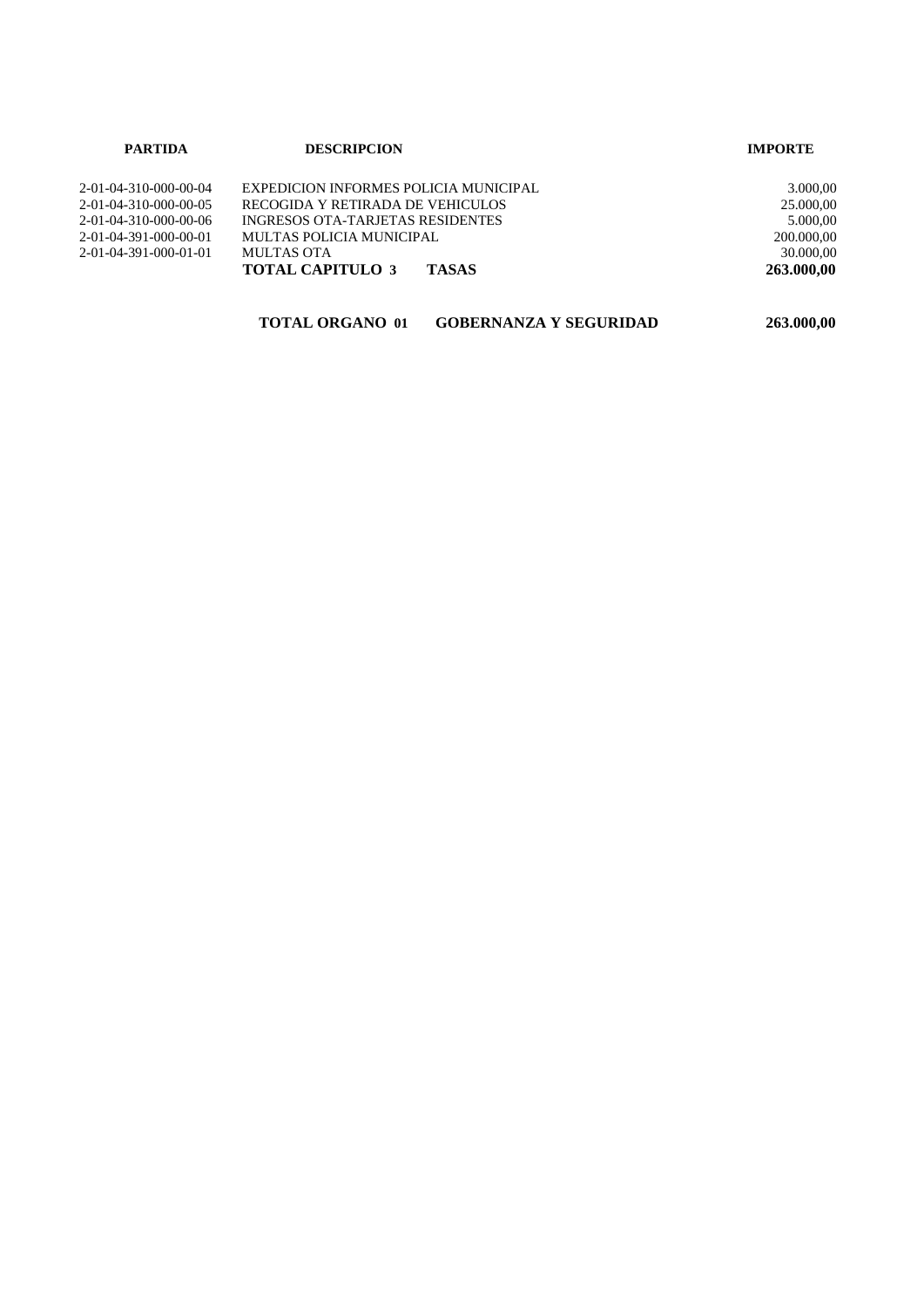| <b>DESCRIPCION</b>                                          | <b>IMPORTE</b> |
|-------------------------------------------------------------|----------------|
| <b>VENTA PUBLICACIONES</b>                                  | 1.000,00       |
| APORTACION PARTIC.ACTIV.CULTURA                             | 130.000,00     |
| <b>INGRESO POR ACTIVIDADES FESTEJO</b>                      | 18.000,00      |
| BARRACAS Y PUESTOS VENTA AMBULANTE                          | 25.000,00      |
| <b>INGRESOS FOTOKOPIADORA KULTURATE</b>                     | 3.000,00       |
| PRECIO PUBLIKO EUSKALTEGI                                   | 60.000,00      |
| PRECIO PUBLICO CESION AMAIA Y KULTURATE                     | 25.000,00      |
| <b>TOTAL CAPITULO 3</b><br><b>TASAS</b>                     | 262.000,00     |
| <b>SUBVENCION EUSKERA GV</b>                                | 32.500,00      |
| <b>G.VASCO:SUB. ACTIVIDADES CULTURALES</b>                  | 5.600,00       |
| DIPUTACION-SUBV.EUSKARA                                     | 19.000,00      |
| SUBVENCIONES ACTIVIDADES CULTURA                            | 29.000,00      |
| <b>APORTACION ACTIVID FIESTAS</b>                           | 500,00         |
| SUBVENCION ZINE-EUSKADI!                                    | 1.500,00       |
| SUBV.ADOUISICION LIBROS KULTURATE                           | 11.000,00      |
| SUBV.DINAMIZACION BIBLIOTECA                                | 3.000,00       |
| HABE-CONVENIO EUSKALTEGI                                    | 380.000,00     |
| <b>TRANSFERENCIAS CORRIENTES</b><br><b>TOTAL CAPITULO 4</b> | 482.100,00     |
| <b>G.VASCO-SUBV. KULTUROLA</b>                              | 200.000,00     |
| DIPUTACION-SUBV.OBRAS KULTUROLA                             | 150.000,00     |
| G.VASCO-SUBV.EQUIP.KULTURATE                                | 5.000,00       |
| GVASCO-SUBV.NUEVAS TECNOLOGIAS BIBLIOTECA                   | 5.000,00       |
| G.VASCO:SUBV.EQUIPAMIENTO CINE AMAIA                        | 10.000,00      |
| TOTAL CAPITULO 7<br><b>TRANSFERENCIAS CAPITAL</b>           | 370.000,00     |
|                                                             |                |

**TOTAL ORGANO 02 CULTURA Y EUSKERA 1.114.100,00**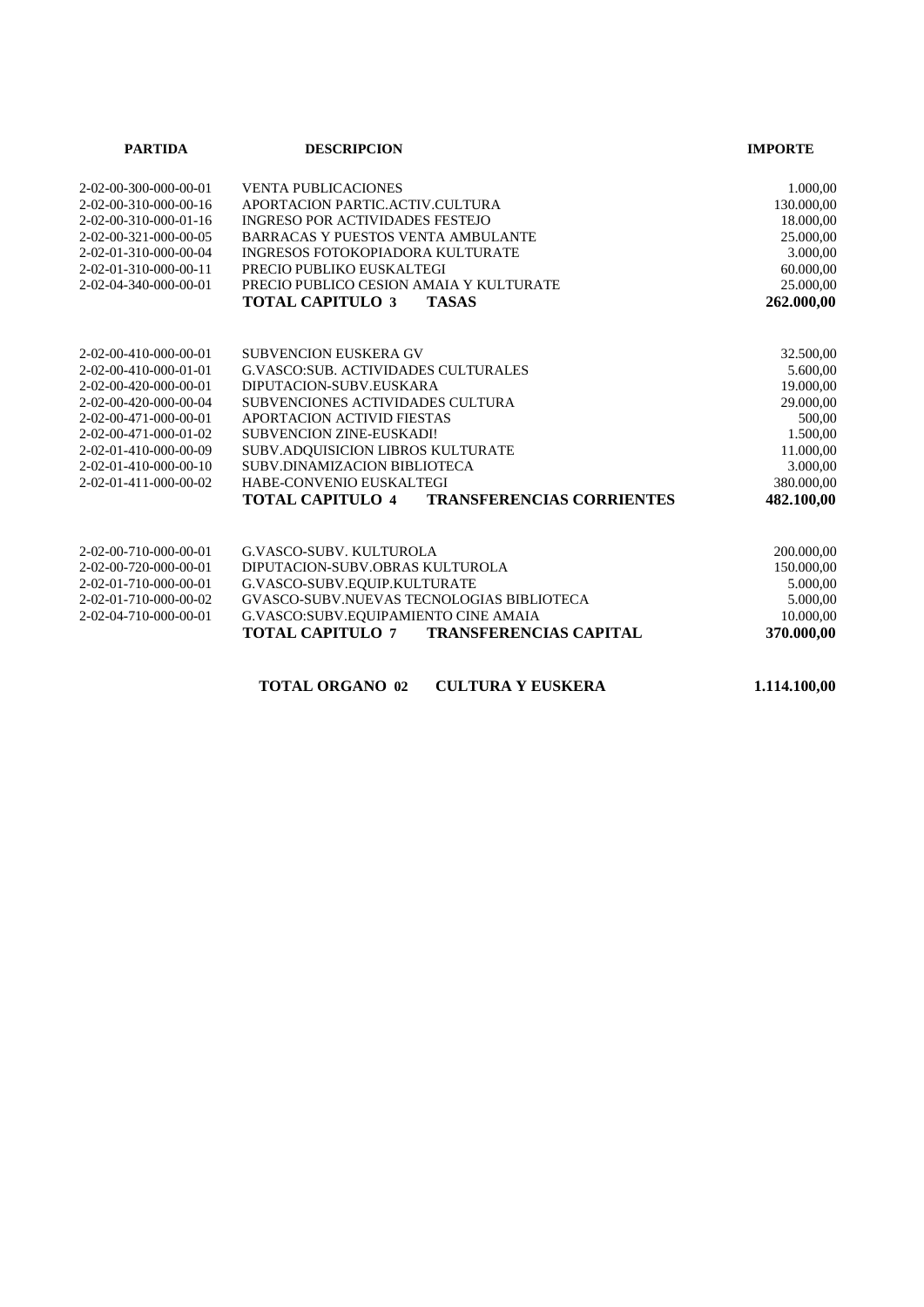| <b>PARTIDA</b>                      | <b>DESCRIPCION</b>                                   | <b>IMPORTE</b> |
|-------------------------------------|------------------------------------------------------|----------------|
| 2-04-00-310-000-00-14               | REINTEGRO AYUDAS URGENCIA-C.BIENESTAR                | 5.000,00       |
| 2-04-00-340-000-00-01               | TASA PRESTACION AYUDA TECNICA                        | 100,00         |
| 2-04-00-391-000-00-01               | SANCIONES BIENESTAR SOCIAL                           | 100,00         |
| 2-04-03-310-000-00-15               | APORTACION PARTICULARES AYUDA A DOMICILI             | 60.000,00      |
| 2-04-05-310-000-00-15               | APORTACION PARTICULARES VIV.TUTELADA                 | 60.000,00      |
| 2-04-10-310-000-00-99               | APORT. PARTIC. ACTIV. JUVENTUD                       | 500,00         |
| 2-04-11-310-000-00-16               | <b>CUOTA SERVICIOS LUDOTEKA</b>                      | 3.000,00       |
| 2-04-13-340-000-00-14               | APORTACION DEPOSGAZ GASTOS ASCENSOR                  | 300,00         |
|                                     | <b>TOTAL CAPITULO 3</b><br><b>TASAS</b>              | 129.000,00     |
|                                     |                                                      |                |
| 2-04-00-410-000-01-01               | GOBIERNO VASCO SUBV.LAGUNTZA PROGRAMA HARRERA        | 7.500,00       |
| $2 - 04 - 00 - 420 - 000 - 00 - 01$ | DIPUT: SERVICIO RECEPCION INMIGRANTES                | 8.000,00       |
| 2-04-00-420-000-00-02               | DIPUT-SUBV.DESPLIEGE MAPA SERV.SOCIALES              | 100.000,00     |
| 2-04-00-420-000-00-03               | DIPUTACION-REINTEGRO CTES.PERS.S.SOCIALES            | 35.000,00      |
| 2-04-02-410-000-00-03               | G.VASCO-CONVENIO DROGODEPENDENCIA                    | 38.000,00      |
| 2-04-03-420-000-00-06               | PLAN ASISTENCIA DOMICILIARIA                         | 140.000,00     |
| 2-04-09-410-000-00-05               | PLAN DE POBREZA                                      | 243.000,00     |
| 2-04-10-420-000-00-09               | SUBVENCION ACTIVIDADES JUVENTUD                      | 10.000,00      |
|                                     | TOTAL CAPITULO 4<br><b>TRANSFERENCIAS CORRIENTES</b> | 581.500,00     |
|                                     |                                                      |                |

| <b>TOTAL ORGANO 04</b> | <b>DESARROLLO COMUNITARIO</b> | 710.500,00 |
|------------------------|-------------------------------|------------|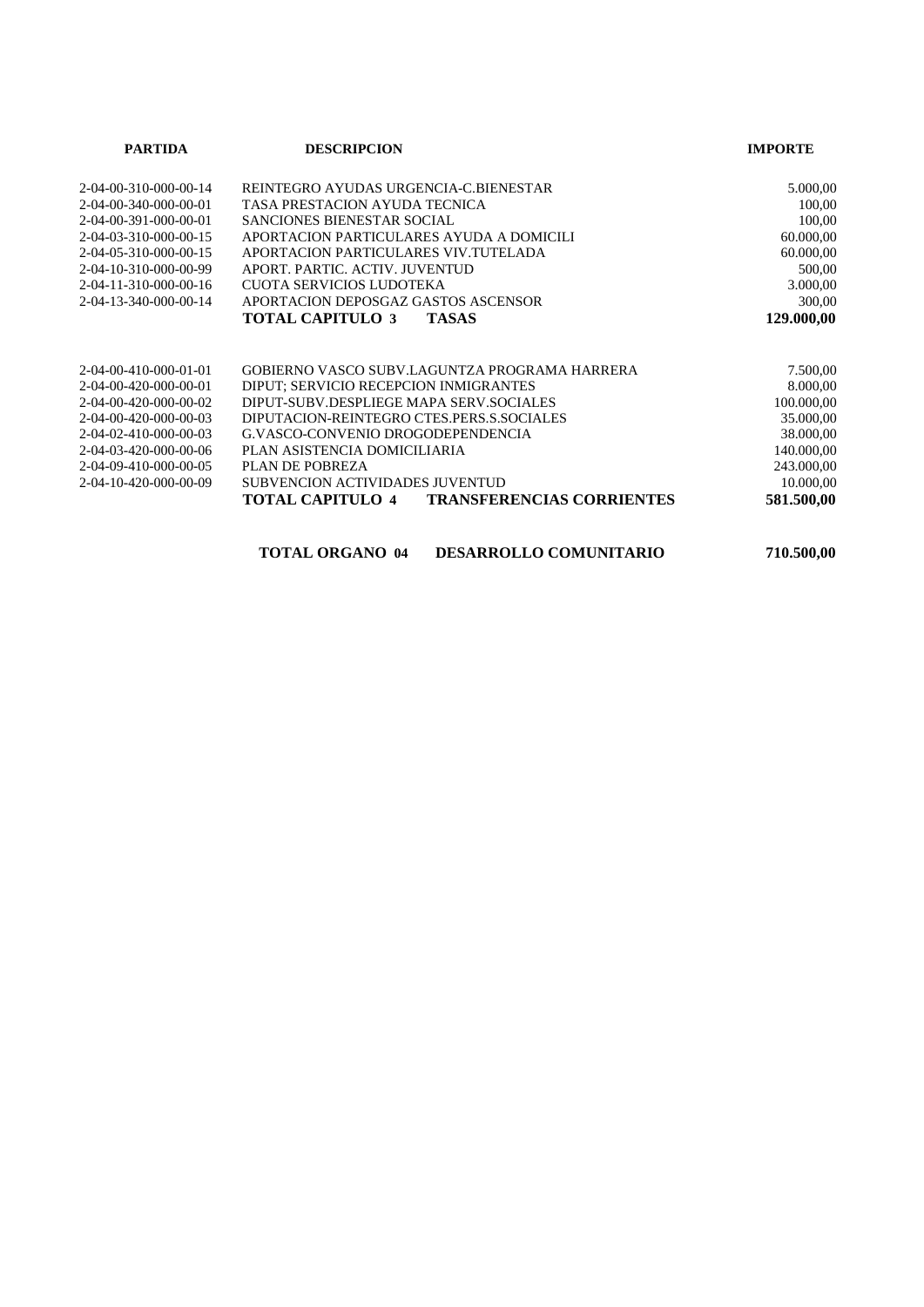| <b>PARTIDA</b>                                                          | <b>DESCRIPCION</b>                                                                      | <b>IMPORTE</b>                 |
|-------------------------------------------------------------------------|-----------------------------------------------------------------------------------------|--------------------------------|
| 2-05-00-282-000-00-01<br>2-05-00-282-000-01-01<br>2-05-00-282-000-02-01 | <b>IMPUESTO DE CONSTRUCCIONES</b><br><b>ICIO POLIG.GARAIA</b><br><b>ICIO INSPECCION</b> | 900.000,00<br>1,00<br>1.000,00 |
|                                                                         | <b>TOTAL CAPITULO 2</b><br><b>IMPUESTOS INDIRECTOS</b>                                  | 901.001,00                     |
| 2-05-00-311-000-00-01                                                   | LICENCIAS DE APERTURA                                                                   | 30.000,00                      |
| 2-05-00-312-000-00-01                                                   | LICENCIAS URBANISTICAS                                                                  | 100.000,00                     |
| 2-05-00-321-000-00-03                                                   | OCUP.VIA PUBLICA-ESCOMBROS Y MAT.OBRA                                                   | 45.000,00                      |
| 2-05-00-321-000-00-04                                                   | <b>MESAS Y VELADORES</b>                                                                | 40.000,00                      |
| 2-05-00-322-000-00-01                                                   | VADOS Y RESERVAS ESPACIOS                                                               | 52.000,00                      |
| 2-05-00-380-000-00-01                                                   | REINTEGRO EJEC.SUBSIDIARIA                                                              | 1.000,00                       |
| 2-05-00-380-000-01-01                                                   | PRECIO PUBLICO ANUNCIOS                                                                 | 1.000,00                       |
| 2-05-00-391-000-00-01                                                   | SANCIONES URBANISTICAS                                                                  | 75.000,00                      |
| 2-05-10-340-000-00-01                                                   | FICHAS LIMPIEZA BICICLETAS                                                              | 500,00                         |
| 2-05-14-310-000-00-15                                                   | APORT.PARTICULARES HUERTAS GARAGARTZA                                                   | 3.000,00                       |
| 2-05-15-340-000-00-01                                                   | PRECIO PUBLICO CESION VAJILLAS REUTILIZABLES                                            | 500,00                         |
| 2-05-20-310-000-00-01<br>2-05-21-341-000-00-01                          | TASA PASTOS KURTZETXIKI<br><b>IBERDROLA-FRAS.PLACAS SOLARES</b>                         | 200,00<br>11.000,00            |
|                                                                         | <b>TASAS</b>                                                                            |                                |
|                                                                         | <b>TOTAL CAPITULO 3</b>                                                                 | 359.200,00                     |
| 2-05-12-421-000-00-01                                                   | MANC.APORT.SER.MANTENIMIENTO AKEI                                                       | 9.000,00                       |
| 2-05-15-410-000-00-01                                                   | DIPUTACION-SUBV.TRABAJOS LIMPIEZA MONTES                                                | 500,00                         |
|                                                                         | <b>TOTAL CAPITULO 4</b><br><b>TRANSFERENCIAS CORRIENTES</b>                             | 9.500,00                       |
| 2-05-01-550-000-00-01                                                   | <b>CONCESIONES PARKING BITERI</b>                                                       | 9.000,00                       |
| 2-05-10-549-000-00-01                                                   | INGRESOS PATENTE-CONVENIO RECOGIDA ACEITE                                               | 4.700,00                       |
|                                                                         | <b>TOTAL CAPITULO 5</b><br><b>INGRESOS PATRIMONIALES</b>                                | 13.700,00                      |
| 2-05-00-600-000-00-01                                                   | ENAJENACION DCHOS.REALES S/SUELOS URBANOS                                               | 100.000,00                     |
| 2-05-00-601-000-01-00                                                   | <b>ENAJENACION TERRENOS RUSTICOS</b>                                                    | 100,00                         |
| 2-05-00-612-000-00-01                                                   | <b>ENAJENACION LOCALES</b>                                                              | 1.000,00                       |
| 2-05-00-650-000-00-01                                                   | <b>CARGAS URBANISTICAS</b>                                                              | 400.000,00                     |
| 2-05-00-651-000-00-01                                                   | INGRESOS APROVECHAMIENTOS URBANISTICOS                                                  | 400.000,00                     |
|                                                                         | <b>TOTAL CAPITULO 6</b><br><b>ENEJENACION INVERSIONES</b>                               | 901.100,00                     |
| 2-05-01-710-000-01-02                                                   | G.VASCO-SUBV.PROGRAMA ACCESIBILIDAD                                                     | 50.000,00                      |
| 2-05-12-710-000-00-01                                                   | <b>G.VASCO-SUBV.TRABAJOS SUELOS CONTAMINADOS</b>                                        | 80.000,00                      |
| 2-05-21-711-000-00-01                                                   | EVE-SUBV.OBRAS MEJORA EFIC.ENERG                                                        | 20.000,00                      |
|                                                                         | <b>TRANSFERENCIAS CAPITAL</b><br><b>TOTAL CAPITULO 7</b>                                | 150.000,00                     |
|                                                                         | <b>TOTAL ORGANO 05</b><br>URBANISMO, MEDIO AMBIENTE<br>Y MOVILIDAD                      | 2.334.501,00                   |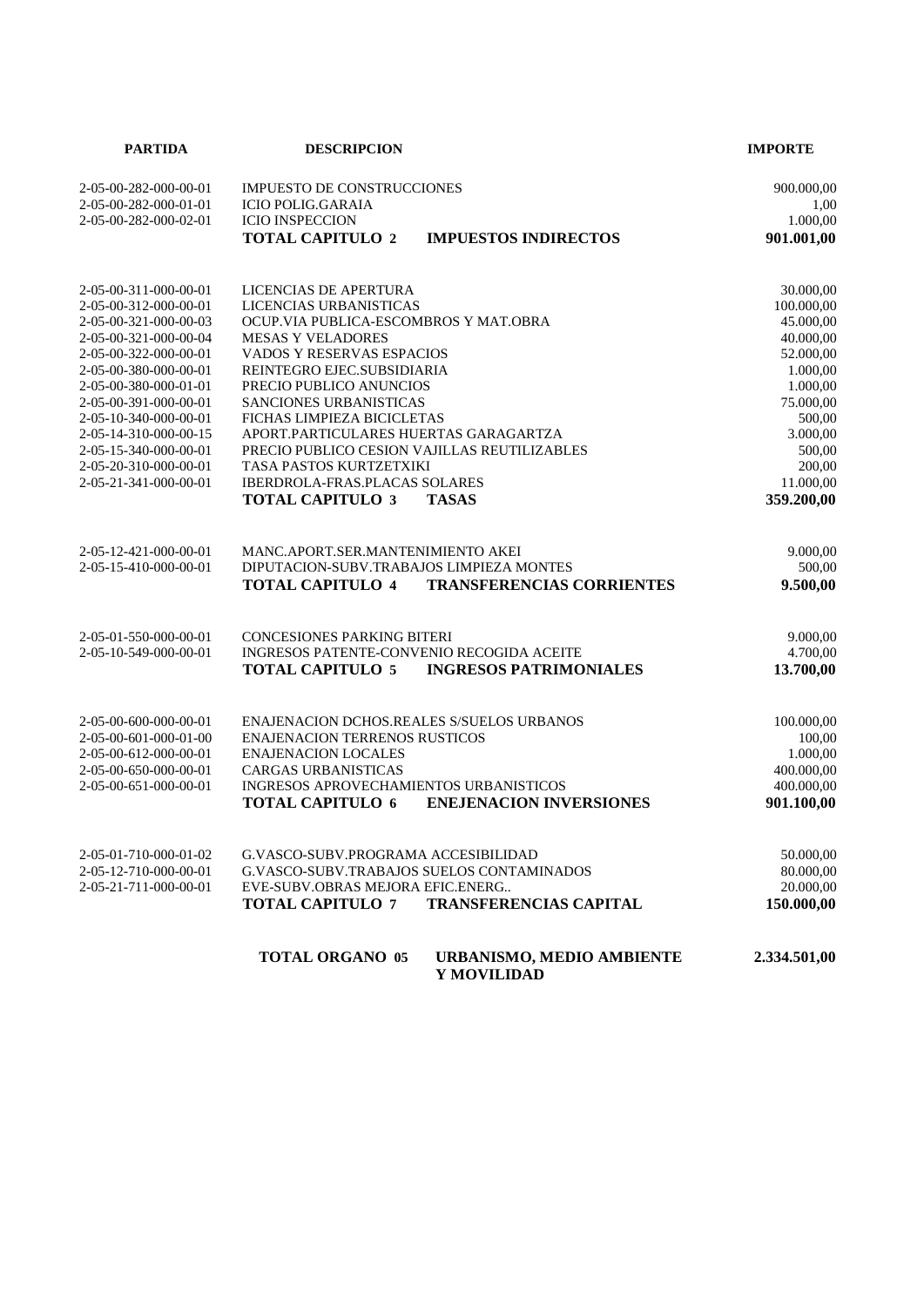| <b>PARTIDA</b>                                                                                                                                                                                                                                                                                                                                                                                               | <b>DESCRIPCION</b>                                                                                                                                                                                                                                                                                                                                                                                                                                                                                                                                             | <b>IMPORTE</b>                                                                                                                                                                                                 |
|--------------------------------------------------------------------------------------------------------------------------------------------------------------------------------------------------------------------------------------------------------------------------------------------------------------------------------------------------------------------------------------------------------------|----------------------------------------------------------------------------------------------------------------------------------------------------------------------------------------------------------------------------------------------------------------------------------------------------------------------------------------------------------------------------------------------------------------------------------------------------------------------------------------------------------------------------------------------------------------|----------------------------------------------------------------------------------------------------------------------------------------------------------------------------------------------------------------|
| 2-06-00-112-000-00-01<br>2-06-00-112-000-00-02<br>2-06-00-113-000-00-01<br>2-06-00-114-000-00-01<br>2-06-00-130-000-00-01<br>2-06-00-130-000-01-01                                                                                                                                                                                                                                                           | <b>IBI RUSTICA</b><br><b>IBI NATURALEZA URBANA</b><br>IMPTO.SOBRE VEHICULOS TRACC.MECANICA<br><b>IMPTO.INCREMENTO VALOR TERRENOS</b><br>IMPUESTO ACTIVIDADES ECONOMICAS<br><b>IAE INSPECCION</b><br><b>TOTAL CAPITULO 1</b><br><b>IMPUESTOS DIRECTOS</b>                                                                                                                                                                                                                                                                                                       | 23.500,00<br>4.050.000,00<br>1.580.000,00<br>300.000,00<br>1.250.000,00<br>5.000,00<br>7.208.500,00                                                                                                            |
| 2-06-00-310-000-00-04<br>2-06-00-321-000-00-02<br>2-06-00-321-000-00-09<br>2-06-00-380-000-00-01<br>2-06-00-380-000-01-01<br>2-06-00-380-000-00-02<br>2-06-00-391-000-00-01<br>2-06-00-391-000-01-01<br>2-06-00-391-000-02-01<br>2-06-00-392-000-00-01<br>2-06-00-393-000-00-01<br>2-06-00-393-000-01-01<br>2-06-00-399-000-00-01<br>2-06-00-399-000-00-02<br>2-06-00-399-000-00-03<br>2-06-00-399-000-00-04 | <b>EXPEDICION DE DOCUMENTOS</b><br>QUIOSCOS<br>EMPRESAS DE SUMINIST., APROV. VIA PUBLICA<br>REINTEGROS EJERCICIOS CERRADOS<br>REINTEGRO SOBRANTES MANCOMUNIDAD 2018<br>DAÑOS EN BIENES MUNICIPALES<br>MULTAS AREA ECONOMICA<br>MULTAS INSPECCION<br>PENALIDADES EXP. CONTRATACION<br><b>RECARGOS APREMIOS</b><br><b>INTERESES DE DEMORA</b><br>INTERESES DEMORA INSPECCION<br>PARTIC.RECAUDACION CANON AGUA<br><b>INGRESOS EJECUCION FIANZAS</b><br>INGRESOS POR COSTAS PROCED.EJECUTIVO<br>OTROS INGRESOS DIVERSOS<br><b>TOTAL CAPITULO 3</b><br><b>TASAS</b> | 30.000,00<br>10.000,00<br>550.000,00<br>20.000,00<br>30.000,00<br>25.000,00<br>1.000,00<br>1.000,00<br>1.000,00<br>90.000,00<br>5.000,00<br>100,00<br>1.500,00<br>1.000,00<br>8.000,00<br>500,00<br>774.100,00 |
| 2-06-00-400-000-00-01<br>2-06-00-411-000-00-01<br>2-06-00-420-000-00-01<br>2-06-00-420-000-00-02<br>2-06-02-400-000-00-01                                                                                                                                                                                                                                                                                    | <b>IMPUESTOS NO CONCERTADOS</b><br><b>IVAP-SUBV.FORMACION PERSONAL</b><br><b>FONDO FORAL</b><br>DIPUTACION-SUBV.RESTAURAC.LIBROS<br>INE-APORT. TRABAJOS ACTUALIZ.CENSO<br><b>TOTAL CAPITULO 4</b><br><b>TRANSFERENCIAS CORRIENTES</b>                                                                                                                                                                                                                                                                                                                          | 27.000,00<br>12.000,00<br>16.004.487,00<br>1.500,00<br>300,00<br>16.045.287,00                                                                                                                                 |
| 2-06-00-540-000-00-01<br>2-06-00-560-000-00-01<br>2-06-00-590-000-00-01                                                                                                                                                                                                                                                                                                                                      | <b>RENTAS LOCALES</b><br><b>INTERESES DE DEPOSITOS</b><br>DESCUENTOS PRONTO PAGO<br><b>TOTAL CAPITULO 5</b><br><b>INGRESOS PATRIMONIALES</b>                                                                                                                                                                                                                                                                                                                                                                                                                   | 185.000,00<br>1.000,00<br>100,00<br>186.100,00                                                                                                                                                                 |
| 2-06-00-780-000-00-01                                                                                                                                                                                                                                                                                                                                                                                        | REINT.SOBRANTE MANCOMUNIDAD OP CAPITAL<br><b>TOTAL CAPITULO 7</b><br><b>TRANSFERENCIAS CAPITAL</b>                                                                                                                                                                                                                                                                                                                                                                                                                                                             | 1.000.00<br>1.000,00                                                                                                                                                                                           |
| 2-06-00-833-000-00-01                                                                                                                                                                                                                                                                                                                                                                                        | REINTEGRO ANTICIPOS PERSONAL<br><b>TOTAL CAPITULO 8</b><br><b>VARIACION ACTIVOS FINANCIEROS</b>                                                                                                                                                                                                                                                                                                                                                                                                                                                                | 90.000,00<br>90.000,00                                                                                                                                                                                         |
|                                                                                                                                                                                                                                                                                                                                                                                                              | ORGANIZACIÓN INTERNA<br><b>TOTAL ORGANO 06</b>                                                                                                                                                                                                                                                                                                                                                                                                                                                                                                                 | 24.304.987,00                                                                                                                                                                                                  |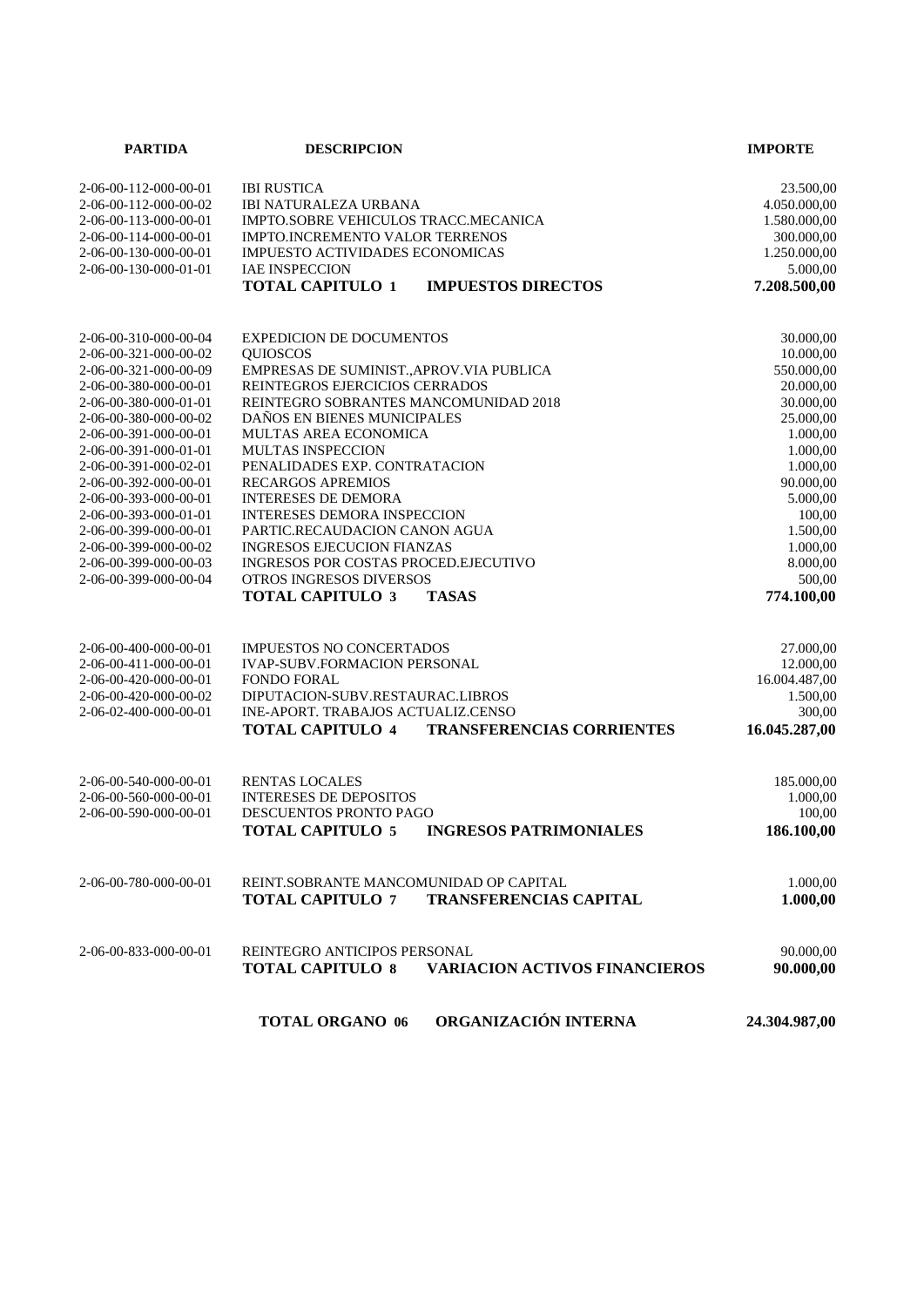| <b>PARTIDA</b>        | <b>DESCRIPCION</b>                                                                   | <b>IMPORTE</b> |
|-----------------------|--------------------------------------------------------------------------------------|----------------|
| 2-08-00-310-000-00-01 | TASA RECOGIDA E INCINERACION R.S.U.                                                  | 1.750.000,00   |
| 2-08-00-310-000-01-01 | <b>BASURAS INSPECCION</b>                                                            | 100,00         |
| 2-08-00-310-000-00-14 | TASA RECOGIDA Y CUSTODIA ANIMALES                                                    | 100,00         |
| 2-08-00-310-000-00-19 | FACTURACIONES SERV.TRANSPORTE PUBLICO                                                | 59.000,00      |
| 2-08-00-311-000-00-02 | LICENCIAS DE TAXI                                                                    | 500,00         |
| 2-08-00-340-000-00-14 | PRECIO SERVICIO PERSONAL Y MATERIAL                                                  | 5.000,00       |
| 2-08-00-391-000-00-01 | MULTAS COMISION DE SERVICIOS                                                         | 5.000,00       |
| 2-08-01-311-000-00-03 | <b>MERCADO</b>                                                                       | 85.000,00      |
| 2-08-05-310-000-00-09 | TASA SUMINISTRO MUNICIPAL DE AGUA                                                    | 2.775.000,00   |
| 2-08-10-310-000-00-03 | <b>TASA CEMENTERIO</b>                                                               | 115.000,00     |
| 2-08-12-321-000-00-99 | PRECIO PUBLICO UTILIZAC.CAMINOS RURALES                                              | 3.000,00       |
|                       | <b>TOTAL CAPITULO 3</b><br><b>TASAS</b>                                              | 4.797.700,00   |
| 2-08-05-471-000-00-01 | GARAIA-APORT.GASTOS CONTROL SANITARIO AGUA                                           | 600,00         |
| 2-08-06-410-000-00-06 | <b>G.VASCO-SUBVENCION JUZGADO DE PAZ</b>                                             | 5.000,00       |
|                       | <b>TOTAL CAPITULO 4</b><br><b>TRANSFERENCIAS CORRIENTES</b>                          | 5.600,00       |
| 2-08-01-543-000-00-01 | <b>CONCESIONES MERCADO</b>                                                           | 1.000,00       |
| 2-08-10-550-000-00-02 | CONCESIONES CEMENTERIO S.KRISTOBAL                                                   | 1.000,00       |
|                       | <b>TOTAL CAPITULO 5</b><br><b>INGRESOS PATRIMONIALES</b>                             | 2.000,00       |
| 2-08-12-780-000-00-02 | APORT. PARTIC.OBRAS C.RURALES                                                        | 1.000,00       |
|                       | TOTAL CAPITULO 7<br><b>TRANSFERENCIAS CAPITAL</b>                                    | 1.000,00       |
|                       | <b>TOTAL ORGANO 08</b><br><b>OBRAS, SERVICIOS,</b><br><b>MANTENIMIENTO Y BARRIOS</b> | 4.806.300,00   |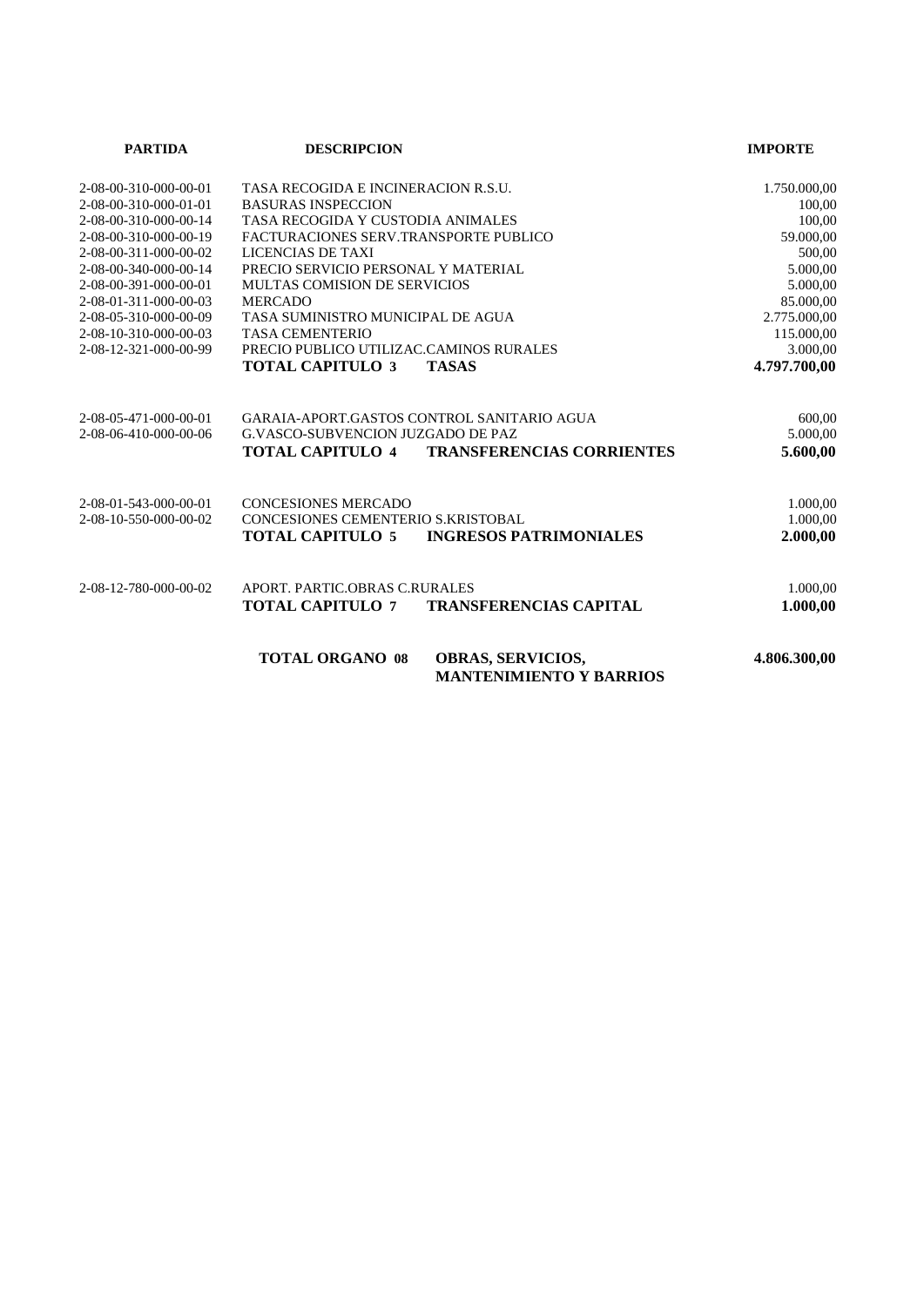| <b>PARTIDA</b>                      | <b>DESCRIPCION</b>                                          | <b>IMPORTE</b>       |
|-------------------------------------|-------------------------------------------------------------|----------------------|
| 2-09-06-310-000-00-11               | PRECIO EMA UDALA<br><b>TOTAL CAPITULO 3</b><br><b>TASAS</b> | 5.000,00<br>5.000,00 |
| $2 - 09 - 00 - 471 - 000 - 00 - 02$ | KUTXA-SUBVENCION ESKOLA AGENDA 21                           | 400,00               |
| $2-09-06-421-000-00-01$             | MANCOMUNIDAD-COLABORACION EMA                               | 8.000,00             |
| 2-09-10-400-000-02-01               | ADMON. ESTADO PROYECTO LAN"R"BAI                            | 98.360,25            |
| 2-09-10-410-000-00-01               | G.V. - SUBV.PROYECTO ARBIGARA                               | 10.400,00            |
| $2-09-10-493-000-00-01$             | PROYECTO SHREC-SUBV.FONDOS COMUNIT.                         | 35.000,00            |
| 2-09-10-493-000-00-02               | PROYECTO TEC4COMPANIES-SUBV.FONDOS COMUNITARIOS             | 17.625,00            |
| 2-09-11-401-000-00-01               | LANBIDE-ACTIVIDADES AREA EMPLEO                             | 140.000,00           |
|                                     | <b>TRANSFERENCIAS CORRIENTES</b><br><b>TOTAL CAPITULO 4</b> | 309.785,25           |
| 2-09-00-710-000-00-01               | G. VASCO SUBVENC. INVERSIONES ENSEÑANZA                     | 20.000,00            |
|                                     | TOTAL CAPITULO 7<br><b>TRANSFERENCIAS CAPITAL</b>           | 20.000,00            |
|                                     | ENSEÑANZA Y EMPLEO<br><b>TOTAL ORGANO 09</b>                | 334.785,25           |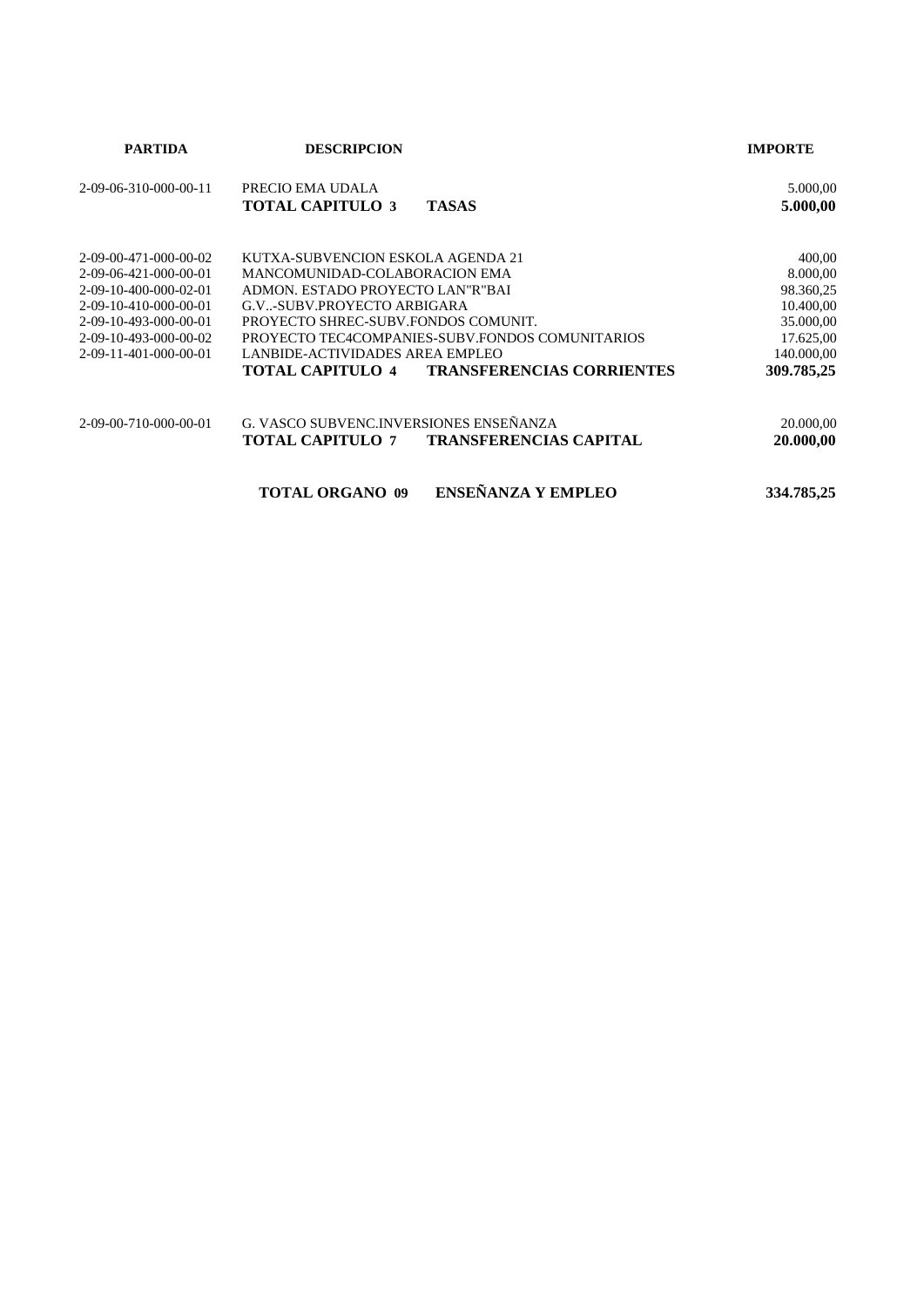| <b>PARTIDA</b>                      | <b>DESCRIPCION</b>                                          | <b>IMPORTE</b> |
|-------------------------------------|-------------------------------------------------------------|----------------|
| $2 - 12 - 00 - 310 - 000 - 00 - 10$ | CUOTAS ABONADOS INST. DEPORTIVAS                            | 620.000,00     |
| $2 - 12 - 00 - 310 - 000 - 01 - 10$ | ENTRADAS DIARIO INST. DEPORTIVAS                            | 45.000,00      |
| 2-12-00-310-000-02-10               | UTILIZACION INST. DEPORTIVAS CENTROS ESCOLARES              | 13.000,00      |
| $2-12-00-310-000-03-10$             | INGRESOS INST. DEPORT. NAVIDAD                              | 1.000,00       |
| 2-12-00-340-000-00-01               | <b>CURSILLOS DEPORTIVOS</b>                                 | 180.000,00     |
| $2 - 12 - 00 - 340 - 000 - 01 - 01$ | <b>CURSILLOS NATACION</b>                                   | 60.000,00      |
| $2 - 12 - 00 - 340 - 000 - 02 - 01$ | CAMPAÑA VERANO                                              | 500,00         |
| 2-12-00-340-000-03-01               | OTRAS INICIATIVAS DEPORTIVAS                                | 500,00         |
| 2-12-00-340-000-00-14               | REPOSICION TARJETAS MAGNETICAS                              | 500,00         |
| 2-12-00-340-000-01-14               | VENTA MATERIAL DEPORTIVO                                    | 1.500,00       |
| 2-12-00-380-000-00-02               | REINTEGRO SINIESTROS INST. POLIDEPORTIVO                    | 1.000,00       |
|                                     | <b>TOTAL CAPITULO 3</b><br><b>TASAS</b>                     | 923.000,00     |
| 2-12-00-410-000-00-01               | DIPUTACION - CAMPAÑA VERANO, NATACION Y ACT.DISCAP          | 9.500,00       |
|                                     | <b>TOTAL CAPITULO 4</b><br><b>TRANSFERENCIAS CORRIENTES</b> | 9.500,00       |
| 2-12-00-553-000-00-01               | CANON MAQUINAS Y TABERNA VERANO                             | 2.500,00       |
|                                     | TOTAL CAPITULO 5<br><b>INGRESOS PATRIMONIALES</b>           | 2.500,00       |
|                                     | <b>TOTAL ORGANO 12</b><br><b>DEPORTES</b>                   | 935.000,00     |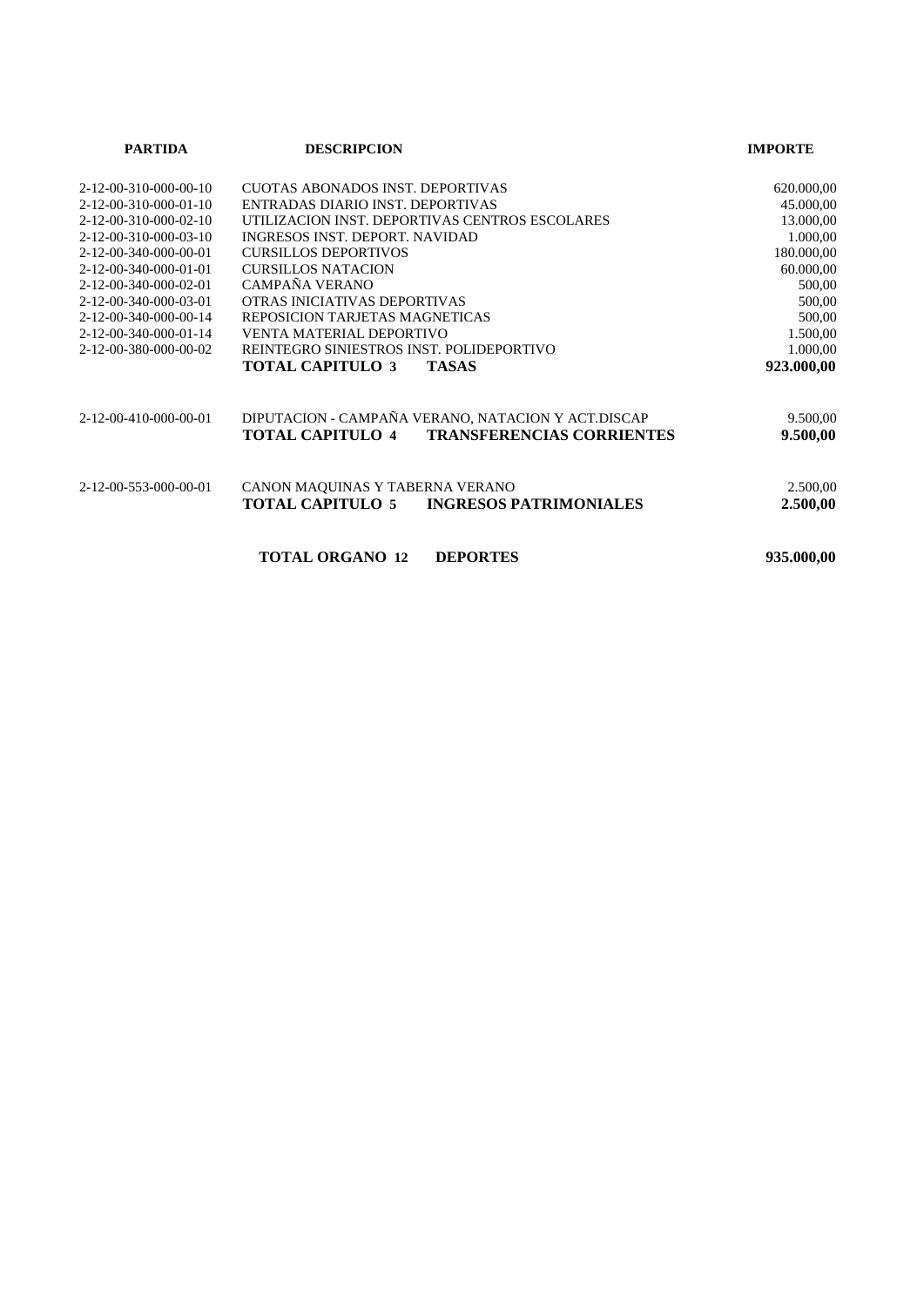| <b>PARTIDA</b>        | <b>DESCRIPCION</b>                                        |                                  | <b>IMPORTE</b>         |  |
|-----------------------|-----------------------------------------------------------|----------------------------------|------------------------|--|
| 2-13-30-310-000-00-99 | INGRESOS ACTIVIDADES IGUALDAD<br><b>TOTAL CAPITULO 3</b>  | <b>TASAS</b>                     | 5.000,00<br>5.000,00   |  |
| 2-13-30-420-000-00-01 | DIPUTACION -SUBV.AREA IGUALDAD<br><b>TOTAL CAPITULO 4</b> | <b>TRANSFERENCIAS CORRIENTES</b> | 16.000,00<br>16.000,00 |  |
|                       | <b>TOTAL ORGANO 13</b>                                    | <b>IGUALDAD</b>                  | 21.000,00              |  |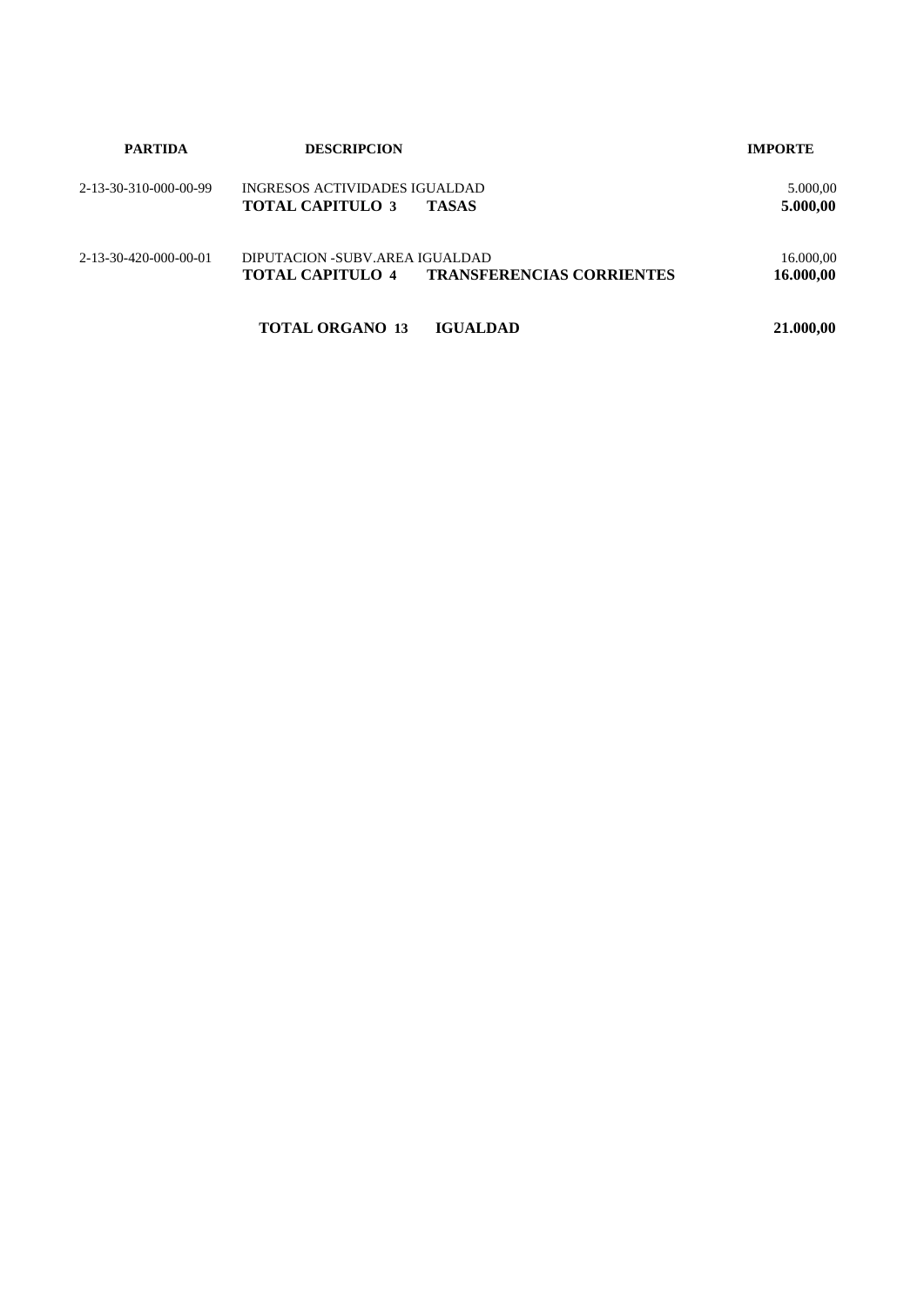| PARTIDA               | <b>DESCRIPCION</b>                                                                        |                             | <b>IMPORTE</b>       |  |
|-----------------------|-------------------------------------------------------------------------------------------|-----------------------------|----------------------|--|
| 2-14-00-420-000-00-01 | DIPUTACION SUBV. PROC. PARTICIPATIVO<br><b>TOTAL CAPITULO 4 TRANSFERENCIAS CORRIENTES</b> |                             | 5.000,00<br>5.000.00 |  |
|                       | <b>TOTAL ORGANO 14</b>                                                                    | CONVIVENCIA Y PARTICIPACIÓN | 5.000.00             |  |